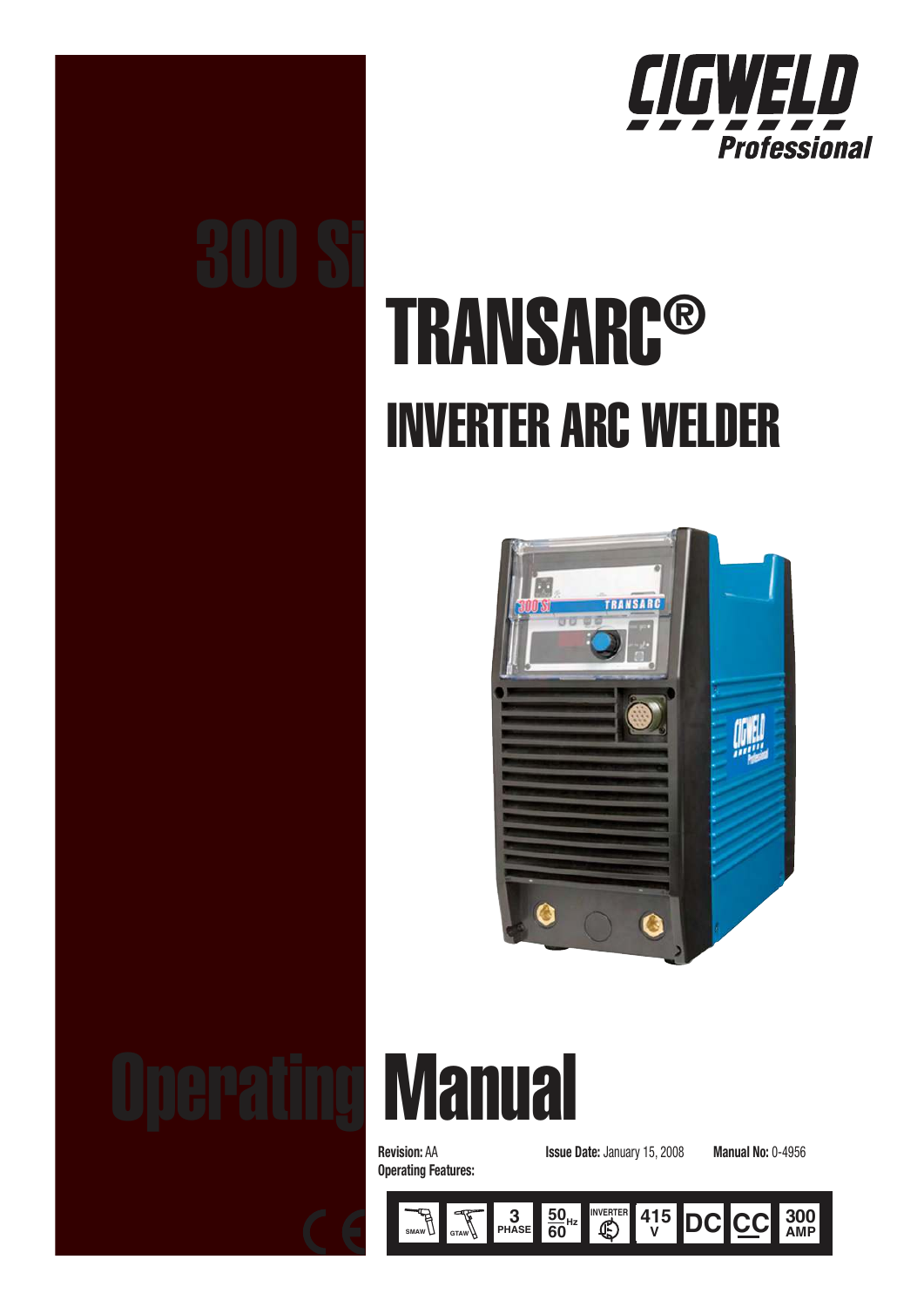

# **WE APPRECIATE YOUR BUSINESS!**

Congratulations on your new CIGWELD® product. We are proud to have you as our customer and will strive to provide you with the best service and reliability in the industry. This product is backed by our extensive warranty and world-wide service network. To locate your nearest distributor or service agency call 800-752-7621, or visit us on the web at **www.cigweld.au.com**.

This Operating Manual has been designed to instruct you on the correct use and operation of your Cigweld® product. Your satisfaction with this product and its safe operation is our ultimate concern. Therefore, please take the time to read the entire manual, especially the Safety Precautions. They will help you to avoid potential hazards that may exist when working with this product.

# **YOU ARE IN GOOD COMPANY!**

# **The Brand of Choice for Contractors and Fabricators Worldwide.**

Cigweld® is a Global Brand of Arc Welding Products for Thermadyne Industries Inc. We manufacture and supply to major welding industry sectors worldwide including; Manufacturing, Construction, Mining, Automotive, Aerospace, Engineering, Rural and DIY/Hobbyist.

We distinguish ourselves from our competition through marketleading, dependable products that have stood the test of time. We pride ourselves on technical innovation, competitive prices, excellent delivery, superior customer service and technical support, together with excellence in sales and marketing expertise.

Above all, we are committed to develop technologically advanced products to achieve a safer working environment within the welding industry.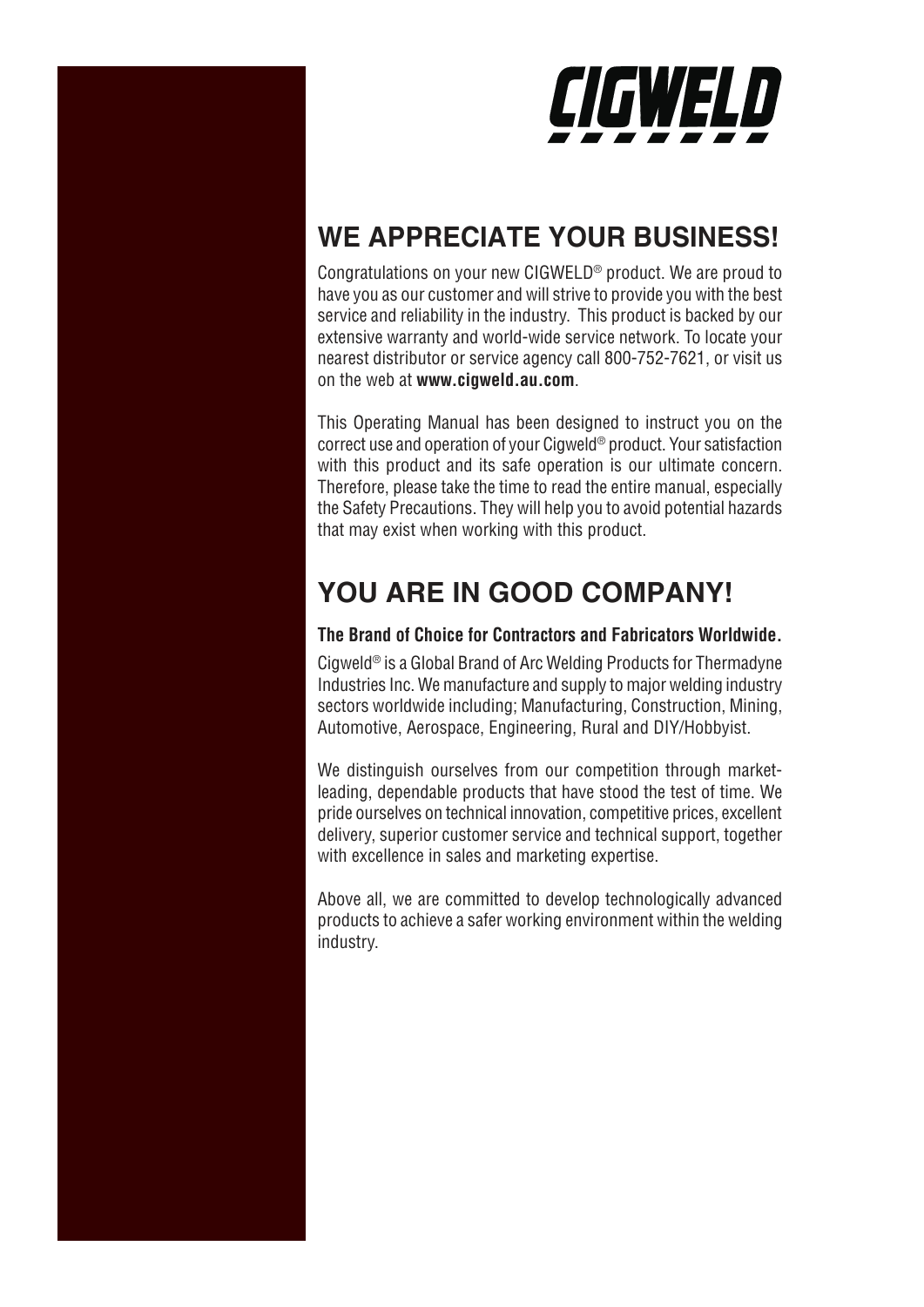

Read and understand this entire Manual and your employer's safety practices before installing, operating, or servicing the equipment.

While the information contained in this Manual represents the Manufacturer's best judgment, the Manufacturer assumes no liability for its use.

> Operating Manual Number 0-4956 for: Transarc 300 Si Inverter Welding Power Supply Part No. 625781

Published by: Thermadyne Industries, Inc. 82 Benning Street West Lebanon, New Hampshire, USA 03784 (603) 298-5711

www.thermadyne.com

Copyright © 2008 by Thermadyne Industires, Inc.

® All rights reserved.

Reproduction of this work, in whole or in part, without written permission of the publisher is prohibited.

The publisher does not assume and hereby disclaims any liability to any party for any loss or damage caused by any error or omission in this Manual, whether such error results from negligence, accident, or any other cause.

Publication Date: January 15, 2008

### Record the following information for Warranty purposes:

Where Purchased:

Purchase Date:

Equipment Serial #: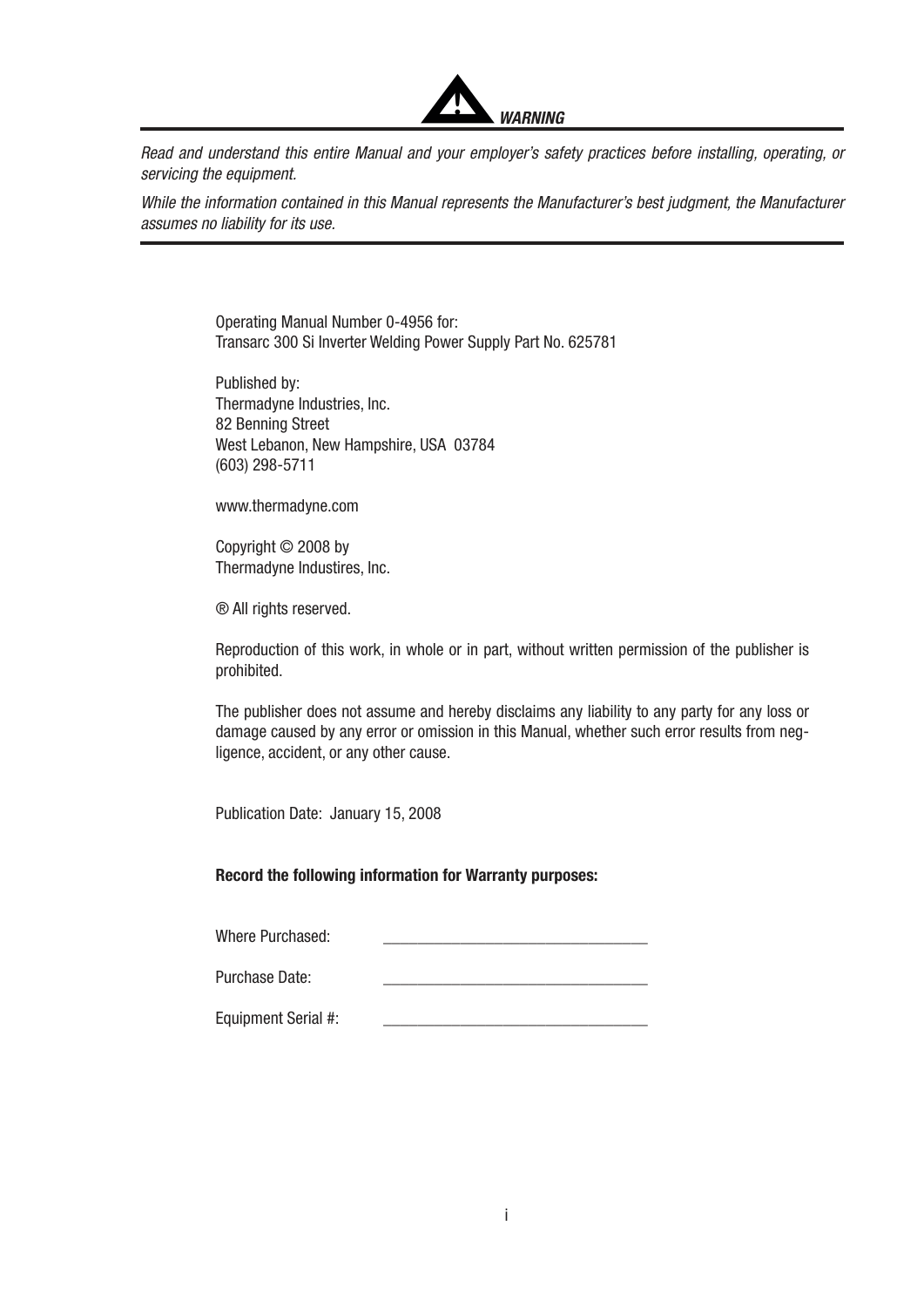# **Table of Contents**

| <b>SECTION 1:</b> |  |
|-------------------|--|
|                   |  |
|                   |  |
|                   |  |
|                   |  |
|                   |  |
|                   |  |
| <b>SECTION 2:</b> |  |
|                   |  |
|                   |  |
|                   |  |
|                   |  |
|                   |  |
|                   |  |
|                   |  |
|                   |  |
| <b>SECTION 3:</b> |  |
|                   |  |
|                   |  |
|                   |  |
|                   |  |
|                   |  |
|                   |  |
| <b>SECTION 4:</b> |  |
|                   |  |
|                   |  |
|                   |  |
|                   |  |
| <b>SECTION 5:</b> |  |
| <b>SECTION 6:</b> |  |
|                   |  |
|                   |  |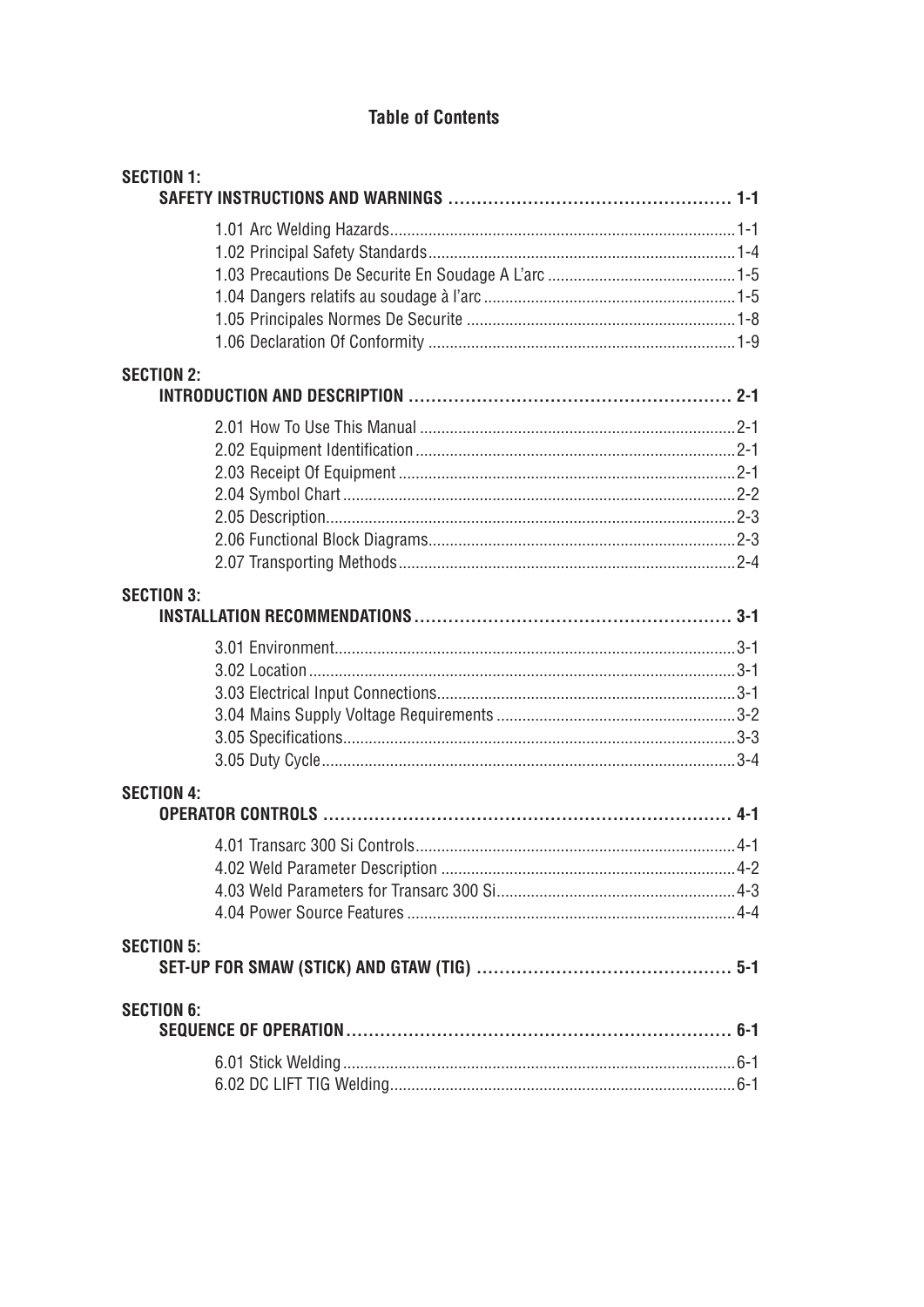# **Table of Contents**

| <b>SECTION 7:</b>                                                    |  |
|----------------------------------------------------------------------|--|
|                                                                      |  |
|                                                                      |  |
|                                                                      |  |
|                                                                      |  |
|                                                                      |  |
| 7.06 TIG Welding Parameters for Low Carbon & Low Alloy Steel Pipe7-2 |  |
| <b>SECTION 8:</b>                                                    |  |
|                                                                      |  |
|                                                                      |  |
|                                                                      |  |
| <b>SECTION 9:</b>                                                    |  |
|                                                                      |  |
| <b>SECTION 10:</b>                                                   |  |
|                                                                      |  |
|                                                                      |  |
|                                                                      |  |
| <b>SECTION 11:</b>                                                   |  |
|                                                                      |  |
|                                                                      |  |
| <b>SECTION 12:</b>                                                   |  |
|                                                                      |  |
|                                                                      |  |
|                                                                      |  |
| <b>CIQWELD LIMITED WARRANTY</b>                                      |  |
| Terms of Warranty - January 2008                                     |  |
| <b>Warranty Schedule - January 2008</b>                              |  |
| GLOBAL CUSTOMER SERVICE CONTACT INFORMATIONInside Rear Cover         |  |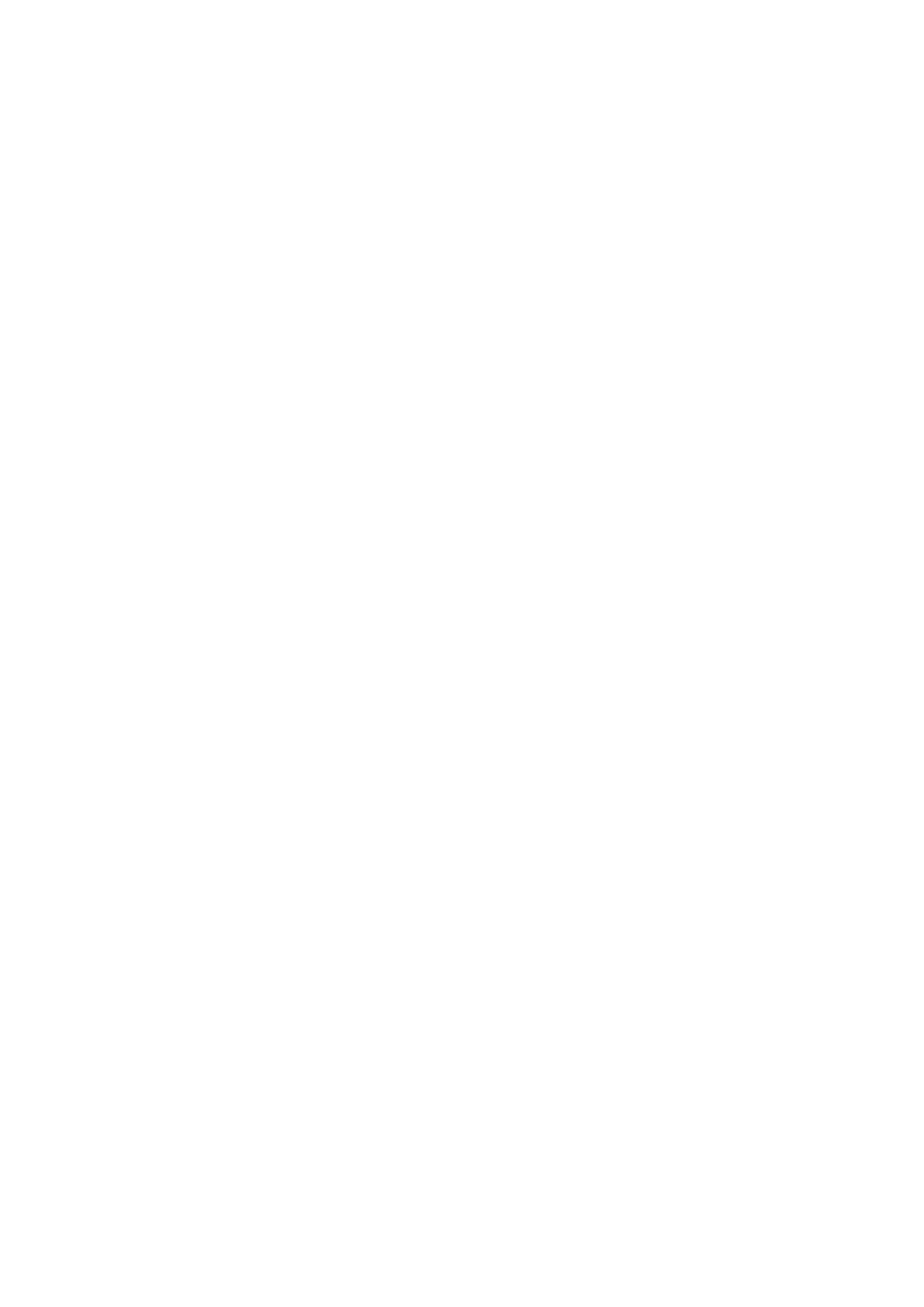# **SECTION 1: SAFETY INSTRUCTIONS AND WARNINGS**



PROTECT YOURSELF AND OTHERS FROM POSSIBLE SERIOUS INJURY OR DEATH. KEEP CHILDREN AWAY. PACEMAKER WEARERS KEEP AWAY UNTIL CONSULTING YOUR DOCTOR. DO NOT LOSE THESE INSTRUCTIONS. READ OPERATING/INSTRUCTION MANUAL BEFORE INSTALLING, OPERATING OR SERVICING THIS EQUIPMENT.

Welding products and welding processes can cause serious injury or death, or damage to other equipment or property, if the operator does not strictly observe all safety rules and take precautionary actions.

Safe practices have developed from past experience in the use of welding and cutting. These practices must be learned through study and training before using this equipment. Some of these practices apply to equipment connected to power lines; other practices apply to engine driven equipment. Anyone not having extensive training in welding and cutting practices should not attempt to weld.

Safe practices are outlined in the American National Standard Z49.1 entitled: SAFETY IN WELDING AND CUTTING. This publication and other guides to what you should learn before operating this equipment are listed at the end of these safety precautions. HAVE ALL INSTALLATION, OPERATION, MAINTENANCE, AND REPAIR WORK PERFORMED ONLY BY QUALIFIED PEOPLE.

# 1.01 Arc Welding Hazards



*ELECTRIC SHOCK can kill.*

Touching live electrical parts can cause fatal shocks or severe burns. The electrode and work circuit is electrically live whenever the output is on. The input power circuit and machine internal circuits are also live when power is on. In semiautomatic or automatic wire welding, the wire, wire reel, drive roll housing, and all metal parts touching the welding wire are electrically live. Incorrectly installed or improperly grounded equipment is a hazard.

- 1. Do not touch live electrical parts.
- 2. Wear dry, hole-free insulating gloves and body protection.
- 3. Insulate yourself from work and ground using dry insulating mats or covers.
- 4. Disconnect input power or stop engine before installing or servicing this equipment. Lock input power disconnect switch open, or remove line fuses so power cannot be turned on accidentally.
- 5. Properly install and ground this equipment according to its Owner's Manual and national, state, and local codes.
- 6. Turn off all equipment when not in use. Disconnect power to equipment if it will be left unattended or out of service.
- 7. Use fully insulated electrode holders. Never dip holder in water to cool it or lay it down on the ground or the work surface. Do not touch holders connected to two welding machines at the same time or touch other people wth the holder or electrode.
- 8. Do not use worn, damaged, undersized, or poorly spliced cables.
- 9. Do not wrap cables around your body.
- 10. Ground the workpiece to a good electrical (earth) ground.
- 11. Do not touch electrode while in contact with the work (ground) circuit
- 12. Use only well-maintained equipment. Repair or replace damaged parts at once.
- 13. In confined spaces or damp locations, do not use a welder with AC output unless it is equipped with a voltage reducer. Use equipment with DC output.
- 14. Wear a safety harness to prevent falling if working above floor level.
- 15. Keep all panels and covers securely in place.



ARC RAYS can burn eyes and skin; NOISE can damage hearing. Arc rays from the welding process produce intense heat and strong ultraviolet rays that can burn eyes and skin. Noise from some processes can damage hearing.

- 1. Wear a welding helmet fitted with a proper shade of filter (see ANSI Z49.1 listed in Safety Standards) to protect your face and eyes when welding or watching.
- 2. Wear approved safety glasses. Side shields recommended.
- 3. Use protective screens or barriers to protect others from flash and glare; warn others not to watch the arc.
- 4. Wear protective clothing made from durable, flame-resistant material (wool and leather) and foot protection.
- 5. Use approved ear plugs or ear muffs if noise level is high.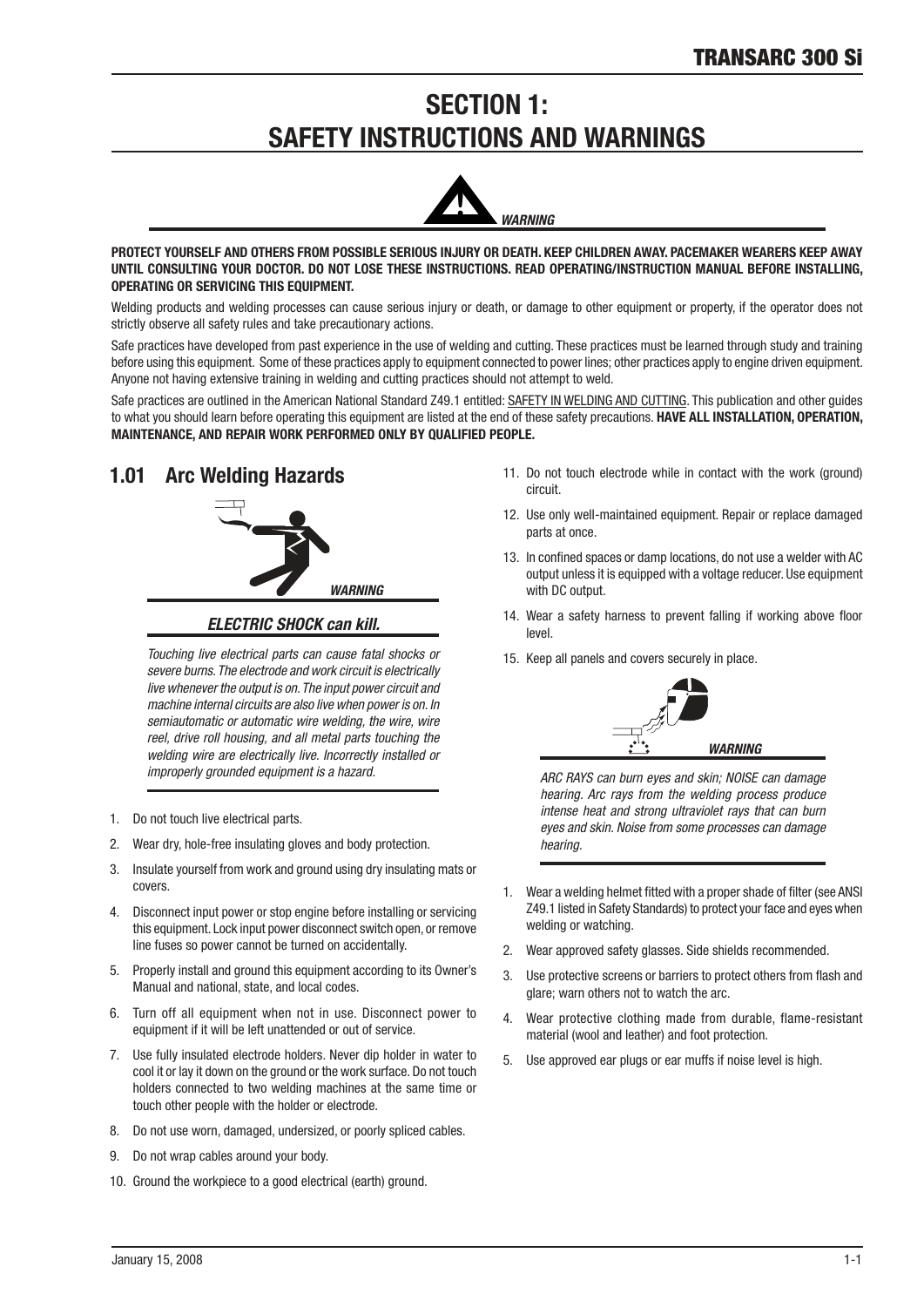

FUMES AND GASES can be hazardous to your health. Welding produces fumes and gases. Breathing these fumes and gases can be hazardous to your health.

- 1. Keep your head out of the fumes. Do not breath the fumes.
- 2. If inside, ventilate the area and/or use exhaust at the arc to remove welding fumes and gases.
- 3. If ventilation is poor, use an approved air-supplied respirator.
- 4. Read the Material Safety Data Sheets (MSDSs) and the manufacturer's instruction for metals, consumables, coatings, and cleaners.
- 5. Work in a confined space only if it is well ventilated, or while wearing an air-supplied respirator. Shielding gases used for welding can displace air causing injury or death. Be sure the breathing air is safe.
- 6. Do not weld in locations near degreasing, cleaning, or spraying operations. The heat and rays of the arc can react with vapors to form highly toxic and irritating gases.
- 7. Do not weld on coated metals, such as galvanized, lead, or cadmium plated steel, unless the coating is removed from the weld area, the area is well ventilated, and if necessary, while wearing an air-supplied respirator. The coatings and any metals containing these elements can give off toxic fumes if welded.



WELDING can cause fire or explosion.

Sparks and spatter fly off from the welding arc. The flying sparks and hot metal, weld spatter, hot workpiece, and hot equipment can cause fires and burns. Accidental contact of electrode or welding wire to metal objects can cause sparks, overheating, or fire.

- 1. Protect yourself and others from flying sparks and hot metal.
- 2. Do not weld where flying sparks can strike flammable material.
- 3. Remove all flammables within 35 ft (10.7 m) of the welding arc. If this is not possible, tightly cover them with approved covers.
- 4. Be alert that welding sparks and hot materials from welding can easily go through small cracks and openings to adjacent areas.
- 5. Watch for fire, and keep a fire extinguisher nearby.
- 6. Be aware that welding on a ceiling, floor, bulkhead, or partition can cause fire on the hidden side.
- 7. Do not weld on closed contaners such as tanks or drums.
- 8. Connect work cable to the work as close to the welding area as practical to prevent welding current from traveling long, possibly unknown paths and causing electric shock and fire hazards.
- 9. Do not use welder to thaw frozen pipes.
- 10. Remove stick electrode from holder or cut off welding wire at contact tip when not in use.



FLYING SPARKS AND HOT METAL can cause injury. Chipping and grinding cause flying metal. As welds cool, they can throw off slag.

- Wear approved face shield or safety goggles. Side shields recommended.
- 2. Wear proper body protection to protect skin.

| Eye protection filter shade selector for welding or cutting |                         |        |                          |                |        |
|-------------------------------------------------------------|-------------------------|--------|--------------------------|----------------|--------|
| (goggles or helmet), from AWS A6.2-73.                      |                         |        |                          |                |        |
| Welding or cutting                                          | Electrode Size          | Filter | Welding or cutting       | Electrode Size | Filter |
| Torch soldering                                             |                         | 2      | Gas metal-arc            |                |        |
| Torch brazing                                               |                         | 3 or 4 | Non-ferrous base metal   | All            | 11     |
| <b>Oxygen Cutting</b>                                       |                         |        | Ferrous base metal       | All            | 12     |
| Light                                                       | Under $1$ in., 25 mm    | 3 or 4 | Gas tungsten arc welding | All            | 12     |
| Medium                                                      | 1 to 6 in., 25-150 mm   | 4 or 5 | (TIG)                    | All            | 12     |
| Heavy                                                       | Over 6 in., 150 mm      | 5 or 6 | Atomic hydrogen welding  | All            | 12     |
| Gas welding                                                 |                         |        | Carbon arc welding       | All            | 12     |
| Light                                                       | Under $1/8$ in., 3 mm   | 4 or 5 | Plasma arc welding       |                |        |
| Mediuml                                                     | 1/8 to 1/2 in., 3-12 mm | 5 or 6 | Carbon arc air gouging   |                |        |
| Heavy                                                       | Over 1/2 in., 12 mm     | 6 or 8 | Light                    |                | 12     |
| <b>Shielded metal-arc</b>                                   | Under 5/32 in., 4 mm    | 10     | Heavy                    |                | 14     |
|                                                             | 5/32 to $1/4$ in.,      | 12     | Plasma arc cutting       |                |        |
|                                                             | Over 1/4 in., 6.4 mm    | 14     | Light                    | Under 300 Amp  | 9      |
|                                                             |                         |        | Mediuml                  | 300 to 400 Amp | 12     |
|                                                             |                         |        | Heavyl                   | Over 400 Amp   | 14     |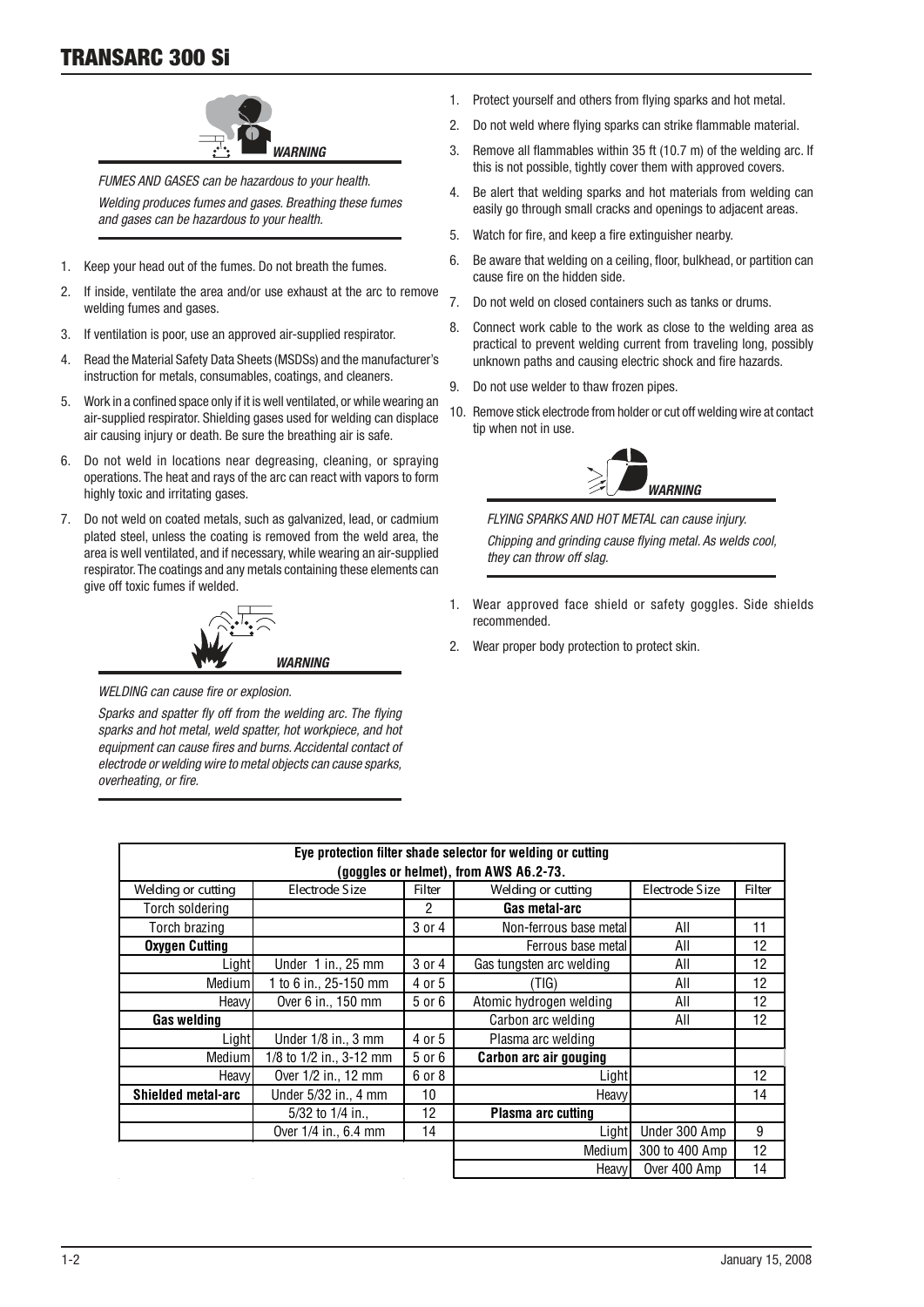

CYLINDERS can explode if damaged.

Shielding gas cylinders contain gas under high pressure. If damaged, a cylinder can explode. Since gas cylinders are normally part of the welding process, be sure to treat them carefully.

- 1. Protect compressed gas cylinders from excessive heat, mechanical shocks, and arcs.
- 2. Install and secure cylinders in an upright position by chaining them to a stationary support or equipment cylinder rack to prevent falling or tipping.
- 3. Keep cylinders away from any welding or other electrical circuits.
- 4. Never allow a welding electrode to touch any cylinder.
- 5. Use only correct shielding gas cylinders, regulators, hoses, and fittings designed for the specific application; maintain them and associated parts in good condition.
- 6. Turn face away from valve outlet when opening cylinder valve.
- 7. Keep protective cap in place over valve except when cylinder is in use or connected for use.
- 8. Read and follow instructions on compressed gas cylinders, associated equipment, and CGA publication P-1 listed in Safety Standards.



Engines can be dangerous.



ENGINE EXHAUST GASES can kill.

Engines produce harmful exhaust gases.

- 1. Use equipment outside in open, well-ventilated areas.
- 2. If used in a closed area, vent engine exhaust outside and away from any building air intakes.



ENGINE FUEL can cause fire or explosion.

Engine fuel is highly flammable.

- 1. Stop engine before checking or adding fuel.
- 2. Do not add fuel while smoking or if unit is near any sparks or open flames.
- 3. Allow engine to cool before fueling. If possible, check and add fuel to cold engine before beginning job.
- 4. Do not overfill tank allow room for fuel to expand.
- 5. Do not spill fuel. If fuel is spilled, clean up before starting engine.



MOVING PARTS can cause injury.

Moving parts, such as fans, rotors, and belts can cut fingers and hands and catch loose clothing.

- 1. Keep all doors, panels, covers, and guards closed and securely in place.
- 2. Stop engine before installing or connecting unit.
- 3. Have only qualfied people remove guards or covers for maintenance and troubleshooting as necessary.
- 4. To prevent accidental starting during servicing, disconnect negative (-) battery cable from battery.
- 5. Keep hands, hair, loose clothing, and tools away from moving parts.
- 6. Reinstall panels or guards and close doors when servicing is finished and before starting engine.



SPARKS can cause BATTERY GASES TO EXPLODE; BATTERY ACID can burn eyes and skin.

Batteries contain acid and generate explosive gases.

- 1. Always wear a face shield when working on a battery.
- 2. Stop engine before disconnecting or connecting battery cables.
- 3. Do not allow tools to cause sparks when working on a battery.
- 4. Do not use welder to charge batteries or jump start vehicles.
- 5. Observe correct polarity  $(+)$  and  $-$ ) on batteries.



STEAM AND PRESSURIZED HOT COOLANT can burn face, eyes, and skin.

The coolant in the radiator can be very hot and under pressure.

- 1. Do not remove radiator cap when engine is hot. Allow engine to cool.
- 2. Wear gloves and put a rag over cap area when removing cap.
- 3. Allow pressure to escape before completely removing cap.



This product, when used for welding or cutting, produces fumes or gases which contain chemicals know to the State of California to cause birth defects and, in some cases, cancer. (California Health & Safety code Sec. 25249.5 et seq.)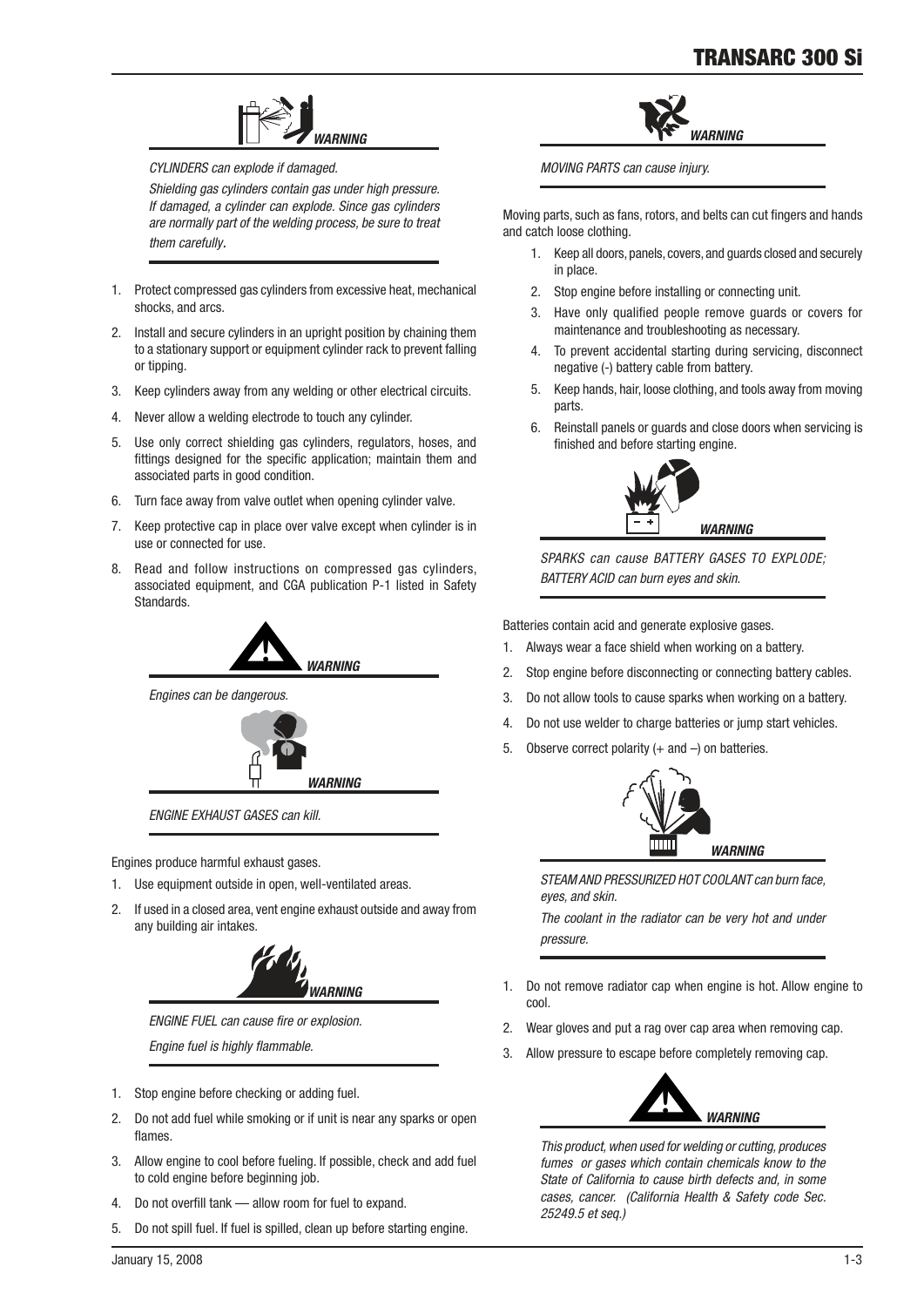# TRANSARC 300 Si

### *NOTE*

### Considerations About Welding And The Effects of Low Frequency Electric and Magnetic Fields

The following is a quotation from the General Conclusions Section of the U.S. Congress, Office of Technology Assessment, Biological Effects of Power Frequency Electric & Magnetic Fields - Background Paper, OTA-BP-E-63 (Washington, DC: U.S. Government Printing Office, May 1989): "...there is now a very large volume of scientific findings based on experiments at the cellular level and from studies with animals and people which clearly establish that low frequency magnetic fields and interact with, and produce changes in, biological systems. While most of this work is of very high quality, the results are complex. Current scientific understanding does not yet allow us to interpret the evidence in a single coherent framework. Even more frustrating, it does not yet allow us to draw definite conclusions about questions of possible risk or to offer clear science-based advice on strategies to minimize or avoid potential risks."

To reduce magnetic fields in the workplace, use the following procedures.

- 1. Keep cables close together by twisting or taping them.
- 2. Arrange cables to one side and away from the operator.
- 3. Do not coil or drape cable around the body.
- 4. Keep welding power source and cables as far away from body as practical.

### *ABOUT PACEMAKERS:*

The above procedures are among those also normally recommended for pacemaker wearers. Consult your doctor for complete information.

# 1.02 Principal Safety Standards

Safety in Welding and Cutting, ANSI Standard Z49.1, from American Welding Society, 550 N.W. LeJeune Rd., Miami, FL 33126.

Safety and Health Standards, OSHA 29 CFR 1910, from Superintendent of Documents, U.S. Government Printing Office, Washington, D.C. 20402.

Recommended Safe Practices for the Preparation for Welding and Cutting of Containers That Have Held Hazardous Substances, American Welding Society Standard AWS F4.1, from American Welding Society, 550 N.W. LeJeune Rd., Miami, FL 33126.

National Electrical Code, NFPA Standard 70, from National Fire Protection Association, Batterymarch Park, Quincy, MA 02269.

Safe Handling of Compressed Gases in Cylinders, CGA Pamphlet P-1, from Compressed Gas Association, 1235 Jefferson Davis Highway, Suite 501, Arlngton, VA 22202.

Code for Safety in Welding and Cutting, CSA Standard W117.2, from Canadian Standards Association, Standards Sales, 178 Rexdale Boulevard, Rexdale, Ontario, Canada M9W 1R3.

Safe Practices for Occupation and Educational Eye and Face Protection, ANSI Standard Z87.1, from American National Standards Institute, 1430 Broadway, New York, NY 10018.

Cutting and Welding Processes, NFPA Standard 51B, from National Fire Protection Association, Batterymarch Park, Quincy, MA 02269.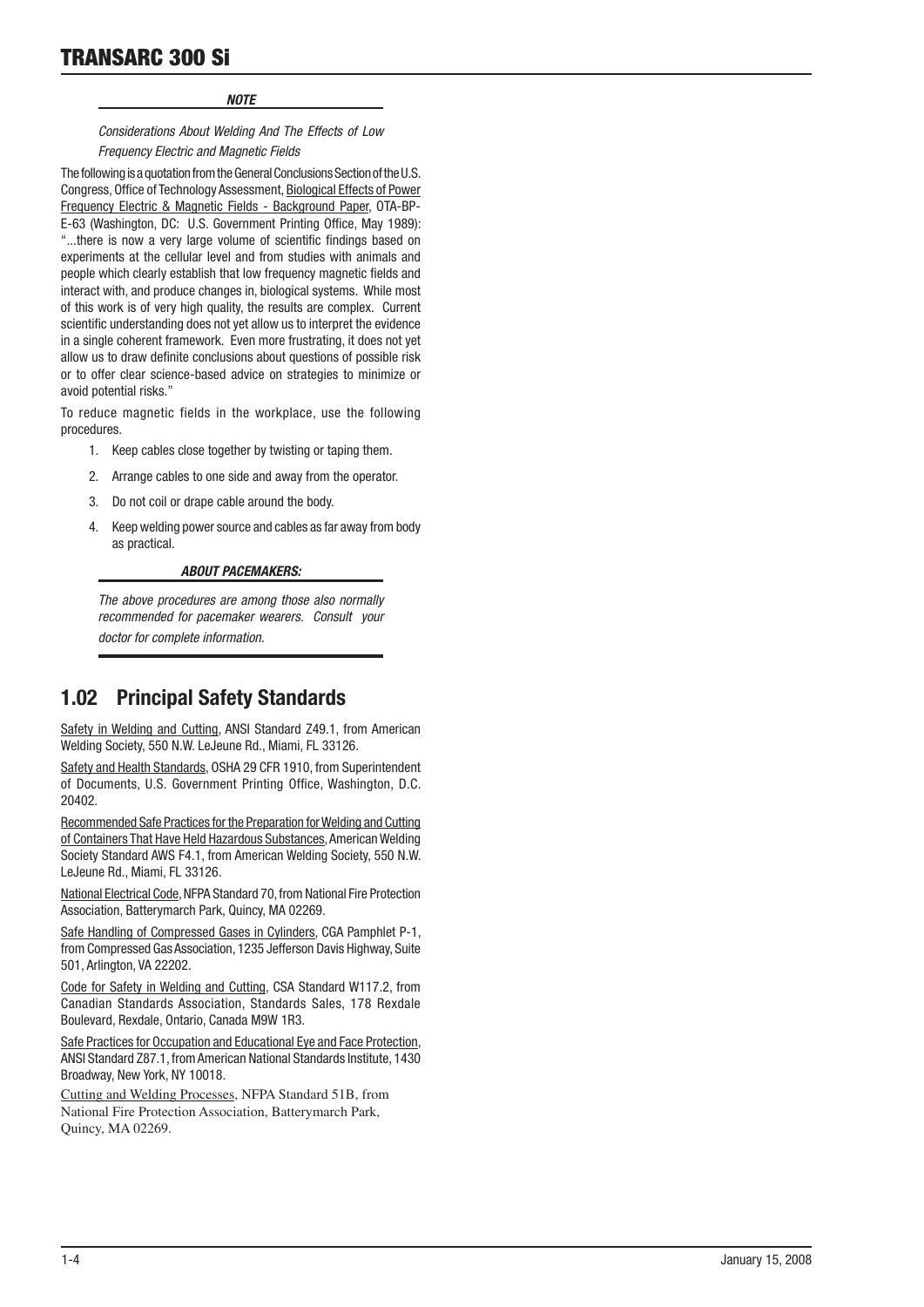# 1.03 DECLARATION OF CONFORMITY

Manufacturer: CIGWELD

 Address: 71 Gower St, Preston Victoria 3072

**Australia** 

B C F

Description of equipment: Welding Equipment (GMAW, MMAW, GTAW). Including, but not limited to CIGWELD Transtig 200 Pi, Transtig 200 AC/DC, Transarc 300 Si, Transtig 300 Pi, Transtig 300 AC/DC, Transmig 400 i and associated accessories.

Serial numbers are unique with each individual piece of equipment and details description, parts used to manufacture a unit and date of manufacture.

The equipment conforms to all applicable aspects and regulations of the 'Low Voltage Directive' (Directive 73/23/EU, as recently changed in Directive 93/68/EU and to the National legislation for the enforcement of the Directive. National Standard and Technical Specifications

The product is designed and manufactured to a number of standards and technical requirements among them are:

- AS/NZS 3652-(EMC Directive EN50199) applicable to arc welding equipment generic emissions and regulations.
- EN60974-1 applicable to welding equipment and associated accessories.
- AS60974.1 applicable to welding equipment and associated accessories.

Extensive product design verification is conducted at the manufacturing facility as part of the routine design and manufacturing process, to ensure the product is safe and performs as specified. Rigorous testing is incorporated into the manufacturing process to ensure the manufactured product meets or exceeds all design specifications.

CIGWELD has been manufacturing and merchandising an extensive equipment range with superior performance, ultra safe operation and world class quality for more than 30 years and will continue to achieve excellence.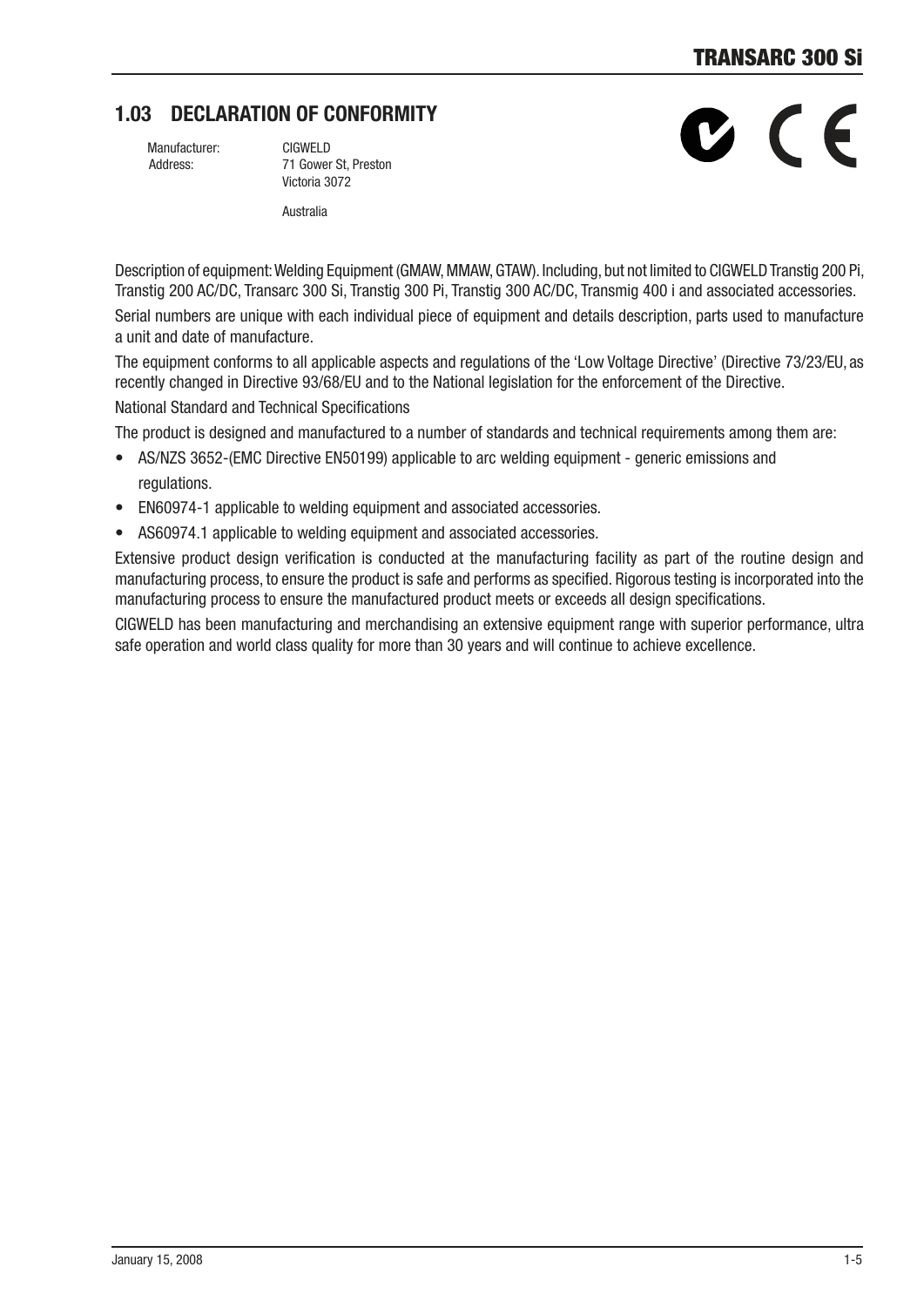# **NOTES**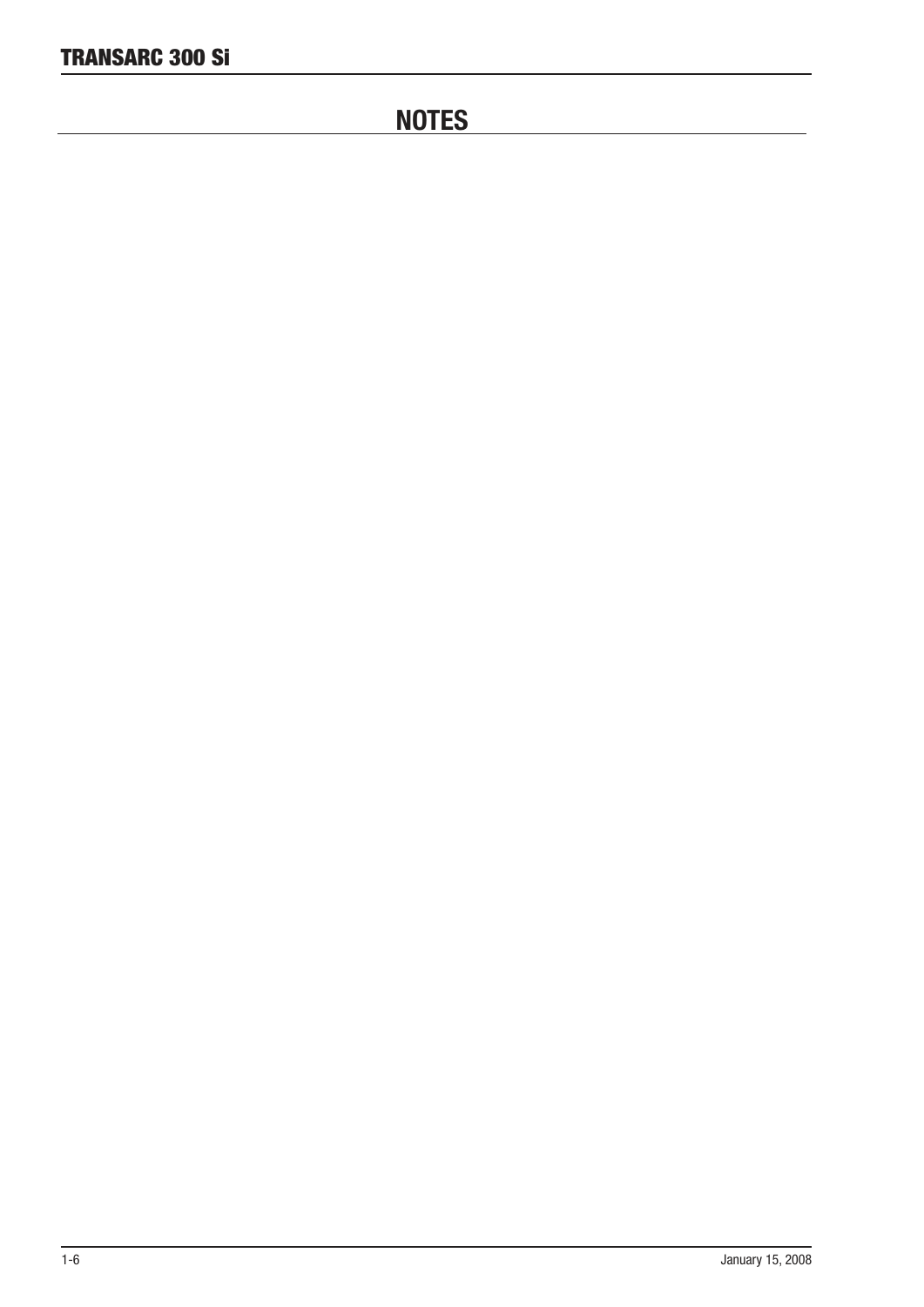# **SECTION 2:** INTRODUCTION AND DESCRIPTION

# 2.01 How To Use This Manual

This Owner's Manual applies to just specification or part numbers listed on page i.

To ensure safe operation, read the entire manual, including the chapter on safety instructions and warnings.

Throughout this manual, the words **WARNING, CAUTION**, and **NOTE** may appear. Pay particular attention to the information provided under these headings. These special annotations are easily recognized as follows:



A WARNING gives information regarding possible personal injury.



A CAUTION refers to possible equipment damage.

### *NOTE*

### A NOTE offers helpful information concerning certain operating procedures.

Additional copies of this manual may be purchased by contacting Cigweld at the address and phone number in your area listed in the inside back cover of this manual. Include the Owner's Manual number and equipment identification numbers.

Electronic copies of this manual can also be downloaded at no charge in Acrobat PDF format by going to the

Cigweld web site listed below and clicking on the Literature Library link:

http://www.ciaweld.au.com

# 2.02 Equipment Identification

The unit's identification number (specification or part number), model, and serial number usually appear on a nameplate attached to the control panel. In some cases, the nameplate may be attached to the rear panel. Equpment which does not have a control panel such as gun and cable assemblies is identified only by the specification or part number printed on the shipping container. Record these numbers on the bottom of page i for future reference.

# 2.03 Receipt Of Equipment

When you receive the equipment, check it against the invoice to make sure it is complete and inspect the equipment for possible damage due to shipping. If there is any damage, notify the carrier immediately to file a claim. Furnish complete information concerning damage claims or shipping errors to the location in your area listed in the inside back cover of this manual.

Include all equipment identification numbers as described above along with a full description of the parts in error.

Move the equipment to the installation site before un-crating the unit. Use care to avoid damaging the equipment when using bars, hammers, etc., to un-crate the unit.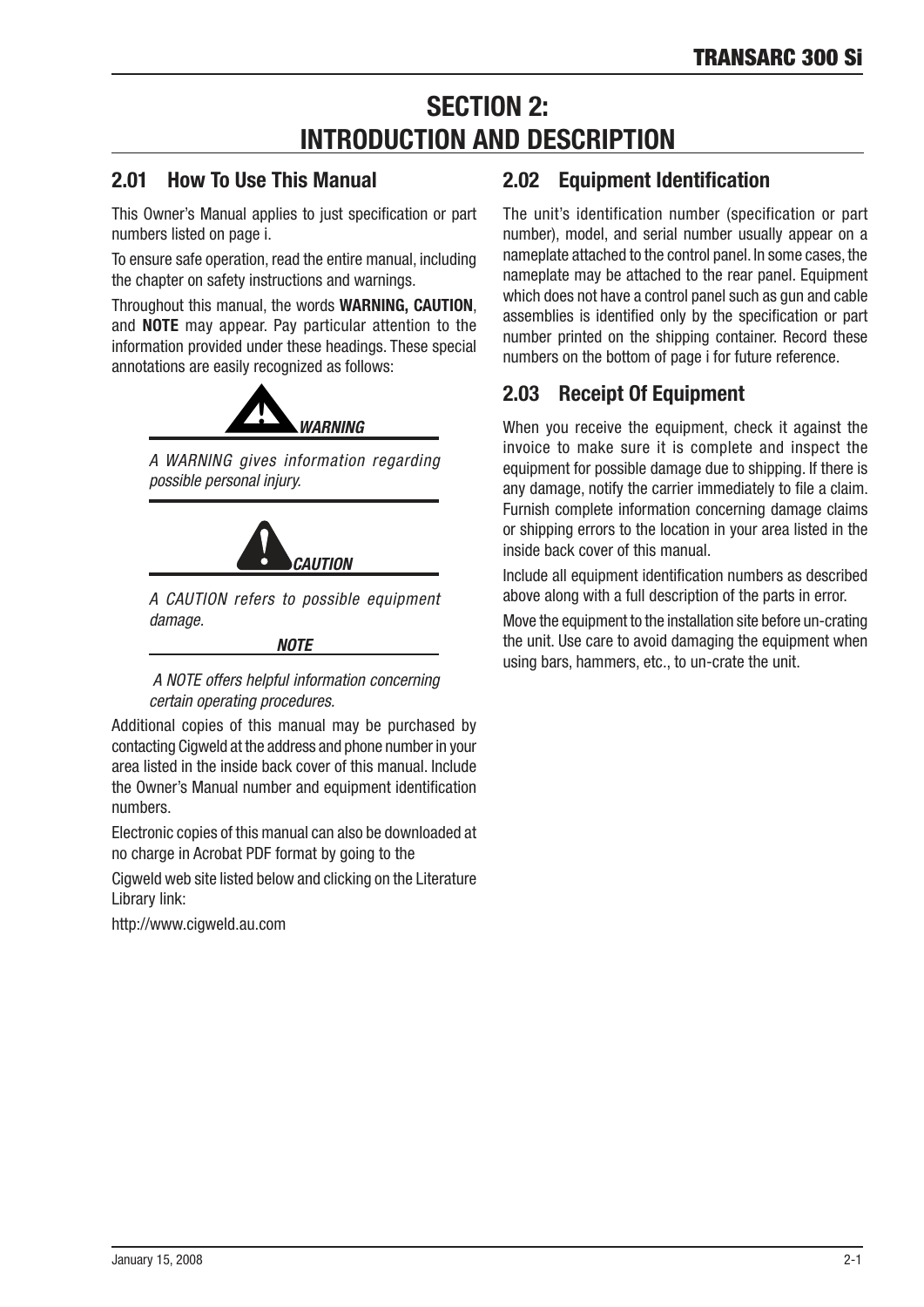# 2.04 Symbol Chart

Note that only some of these symbols will appear on your model.

|          | On                                           |
|----------|----------------------------------------------|
| (C)      | Off                                          |
| 5        | Dangerous Voltage                            |
|          | Increase/Decrease                            |
|          | <b>Circuit Breaker</b>                       |
|          | <b>AC Auxiliary Power</b>                    |
|          | Fuse                                         |
|          | Amperage                                     |
|          | Voltage                                      |
| Hz       | Hertz (cycles/sec)                           |
| t        | Frequency                                    |
|          | Negative                                     |
|          | Positive                                     |
|          | Direct Current (DC)                          |
|          | <b>Protective Earth</b><br>(Ground)          |
|          | Line                                         |
|          | Line Connection                              |
|          | <b>Auxiliary Power</b>                       |
| 115V 15A | Receptacle Rating-<br><b>Auxiliary Power</b> |

|                | Single Phase                                                                      |
|----------------|-----------------------------------------------------------------------------------|
|                | <b>Three Phase</b>                                                                |
| <b>ENCONF®</b> | <b>Three Phase Static</b><br><b>Frequency Converter-</b><br>Transformer-Rectifier |
|                | Remote                                                                            |
| X              | Duty Cycle                                                                        |
| ,<br>О         | Percentage                                                                        |
|                | Panel/Local                                                                       |
|                | <b>Shielded Metal</b><br>Arc Welding (SMAW)                                       |
|                | Gas Metal Arc<br>Welding (GMAW)                                                   |
|                | Gas Tungsten Arc<br>Welding (GTAW)                                                |
|                | Air Carbon Arc<br>Cutting (CAC-A)                                                 |
|                | <b>Constant Current</b>                                                           |
|                | <b>Constant Voltage</b><br>Or Constant Potential                                  |
|                | <b>High Temperature</b>                                                           |
|                | <b>Fault Indication</b>                                                           |
|                | Arc Force                                                                         |
|                | Touch Start (GTAW)                                                                |
|                | Variable Inductance                                                               |
|                | Voltage Input                                                                     |

| OO                                     | Wire Feed Function                                                                                                          |  |  |
|----------------------------------------|-----------------------------------------------------------------------------------------------------------------------------|--|--|
|                                        | <b>Wire Feed Towards</b><br>Workpiece With<br>Output Voltage Off.                                                           |  |  |
|                                        | <b>Welding Gun</b>                                                                                                          |  |  |
|                                        | <b>Purging Of Gas</b>                                                                                                       |  |  |
|                                        | Continuous Weld<br>Mode                                                                                                     |  |  |
|                                        | Spot Weld Mode                                                                                                              |  |  |
|                                        | Spot Time                                                                                                                   |  |  |
| t1W                                    | <b>Preflow Time</b>                                                                                                         |  |  |
| h⁄r2                                   | <b>Postflow Time</b>                                                                                                        |  |  |
|                                        | 2 Step Trigger<br>1 Operation<br>Press to initiate wirefeed and<br>welding, release to stop.                                |  |  |
| hold for preflow.                      | 4 Step Trigger<br>$\frac{1}{2}$<br>Operation<br>Press and hold for preflow, release<br>to start arc. Press to stop arc, and |  |  |
| <u>∀.</u> t                            | <b>Burnback Time</b>                                                                                                        |  |  |
| Disturbance In<br><b>Ground System</b> |                                                                                                                             |  |  |
| IPM<br><b>Inches Per Minute</b>        |                                                                                                                             |  |  |
| <b>MPM</b>                             | Meters Per Minute                                                                                                           |  |  |
|                                        |                                                                                                                             |  |  |
|                                        |                                                                                                                             |  |  |

Art # A-04130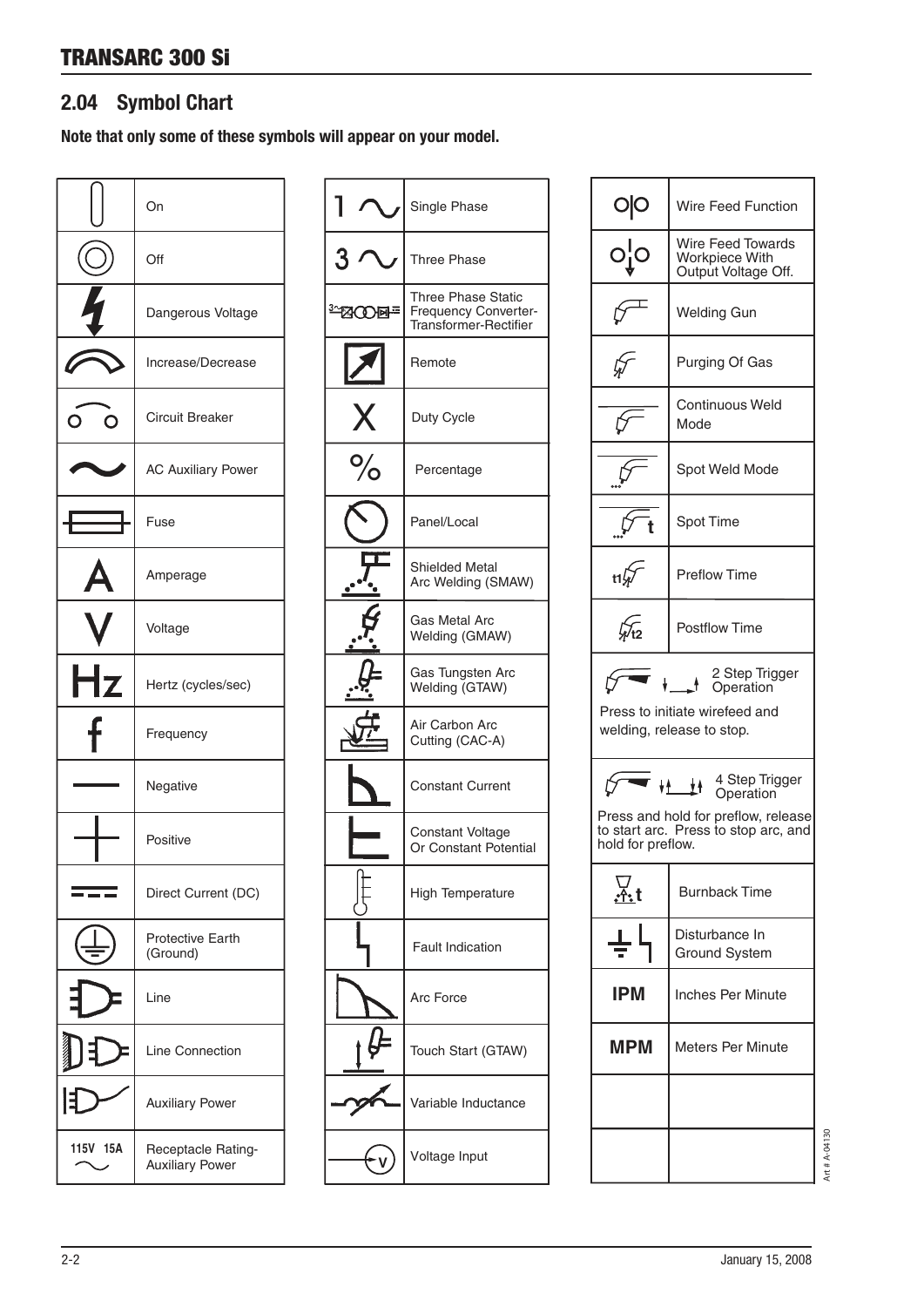# 2.05 Description

The Cigweld Model Transarc 300 Si is a self contained three-phase DC arc welding power source with Constant Current (CC) output characteristics. This unit is equipped with a Digital Volt/Amperage Meter and lift arc starter for use with Gas Tungsten Arc Welding (GTAW) and Shielded Metal Arc Welding (SMAW) processes. The power source is totally enclosed in an impact resistant, flame resistant and non-conductive plastic case.



*NOTE*

Volt-Ampere curves show the maximum Voltage and Amperage output capabilities of the welding power source. Curves of other settings will fall between the curves shown.

# 2.06 Functional Block Diagrams

Figure 2 illustrates the functional block diagram of the Transarc 300 Si power source.



Figure 2 - Transarc 300 Si functional block diagram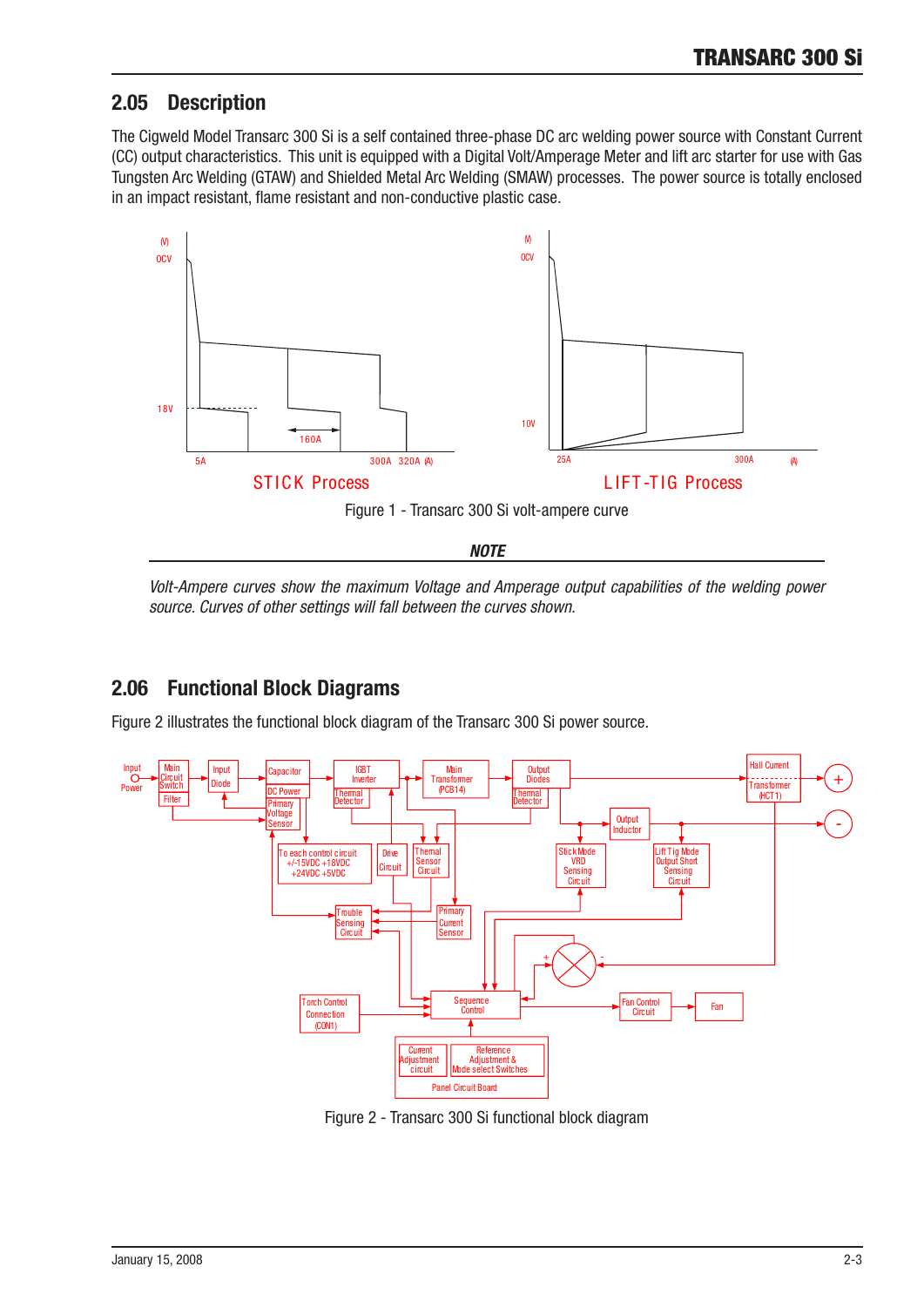# 2.07 Transporting Methods

These units are equipped with a handle for carrying purposes.



ELECTRIC SHOCK can kill. DO NOT TOUCH live electrical parts. Disconnect input power conductors from de-energized supply line before moving the welding power source.



FALLING EQUIPMENT can cause serious personal injury and equipment damage.

- Lift unit with handle on top of case.
- Use handcart or similar device of adequate capacity.
- If using a fork-lift vehicle, place and secure unit on a proper skid before transporting.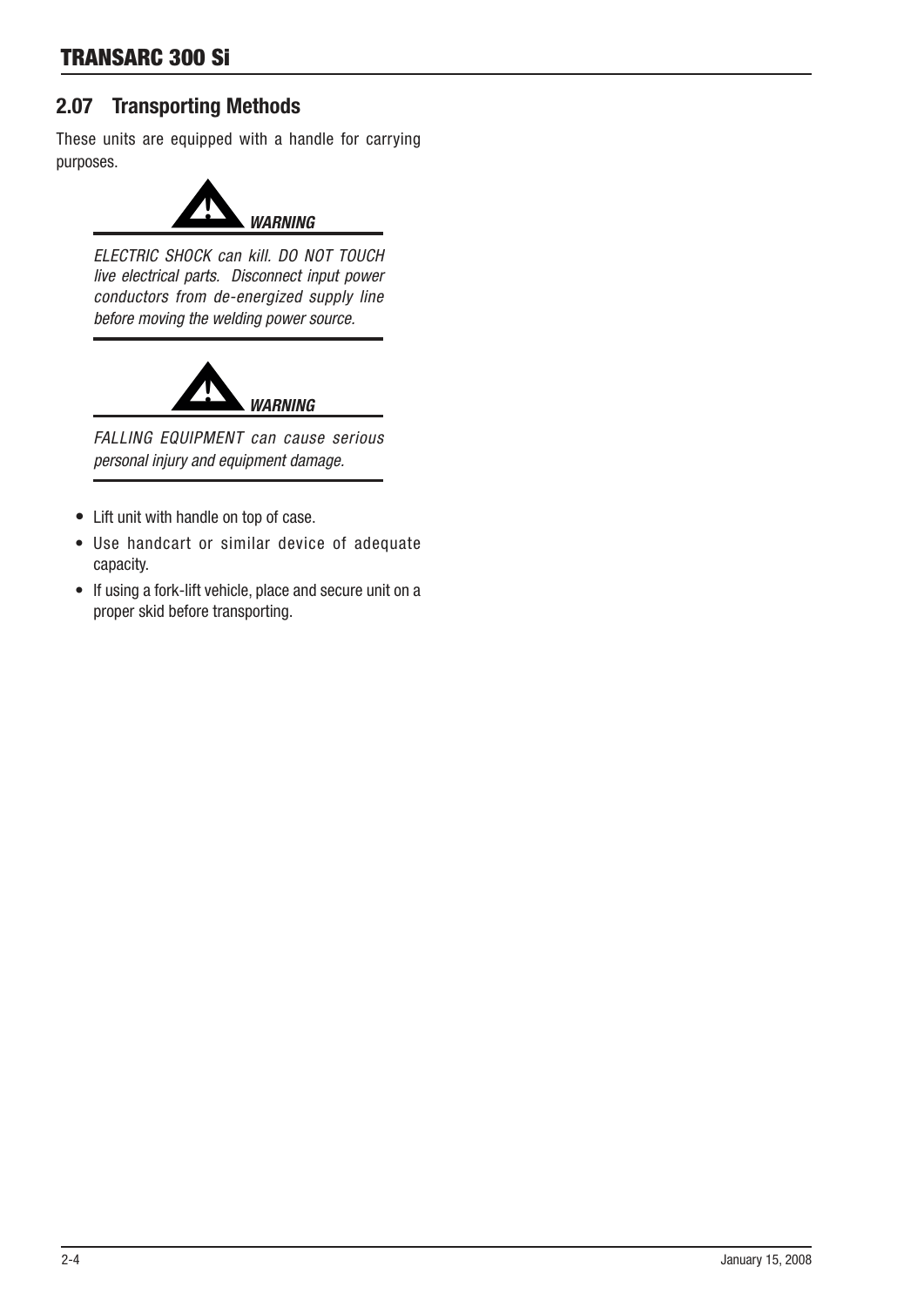# **SECTION 3: INSTALLATION RECOMMENDATIONS**

# 3.01 Environment

The Transarc 300 Si is designed for use in hazardous environments.

Examples of environments with increased hazardous environments are -

- a. In locations in which freedom of movement is restricted, so that the operator is forced to perform the work in a cramped (kneeling, sitting or lying) position with physical contact with conductive parts,
- b. In locations which are fully or partially limited by conductive elements, and in which there is a high risk of unavoidable or accidental contact by the operator,
- c. In wet or damp hot locations where humidity or perspiration considerably reduces the skin resistance of the human body and the insulation properties of accessories.

Environments with hazardous environments do not include places where electrically conductive parts in the near vicinity of the operator, which can cause increased hazard, have been insulated.

# 3.02 Location

Be sure to locate the welder according to the following guidelines:

- In areas free from moisture and dust
- Ambient temperature between 0 degrees C to 40 degrees C.
- In areas free from oil, steam and corrosive gases.
- In areas not subjected to abnormal vibration or shock.
- In areas not exposed to direct sunlight or rain.
- Place at a distance of 12" (305mm) or more from walls or similar that could restrict natural airflow for cooling.



Cigweld advises that this equipment be electrically connected by a qualified electrician.

# 3.03 Electrical Input Connections



ELECTRIC SHOCK can kill; SIGNIFICANT DC VOLTAGE is present after removal of input power.

## DO NOT TOUCH live electrical parts.

**SHUT DOWN** welding power source, disconnect input power employing lockout/tagging procedures. Lockout/ tagging procedures consist of padlocking line disconnect switch in open position, removing fuses from fuse box, or shutting off and red-tagging circuit breaker or other disconnecting device.

### • Electrical Input Requirements

Operate the welding power source from a single/threephase 50/60 Hz, AC power supply. The input voltage must match one of the electrical input voltages shown on the input data label on the unit nameplate. Contact the local electric utility for information about the type of electrical service available, how proper connections should be made, and inspection required.

The line disconnect switch provides a safe and convenient means to completely remove all electrical power from the welding power supply whenever necessary to inspect or service the unit.



These units are equipped with a threeconductor with earth power cable that is connected at the welding power source end for single and three phase electrical input power.

Do not connect an input (BROWN or BLUE or RED) conductor to the ground terminal.

Do not connect the ground (YELLOW/GREEN) conductor to an input line terminal.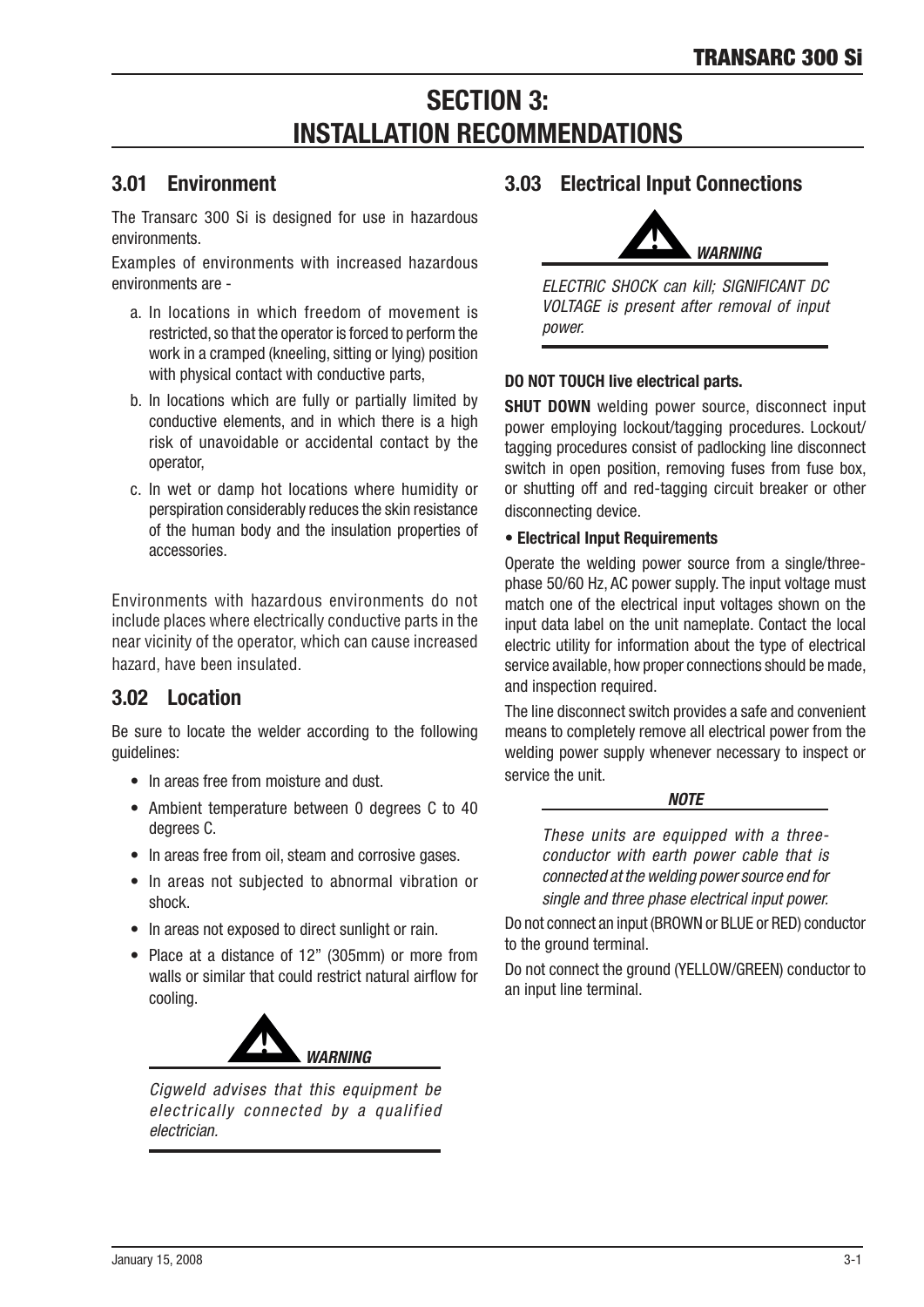# 3.04 Mains Supply Voltage Requirements

The Mains supply voltage should be within  $\pm$  15% of the rated Mains supply voltage. Too low a voltage may cause the fuse or circuit breaker to rupture due to the increased primary current. Too high a supply voltage will cause the Power Source to fal.

### 415V Mains Current Circuit Requirements for the Transarc 300 Si

The Welding Power Source must be:

- Correctly installed, if necessary, by a qualified electrician.
- Correctly earthed (electrically) in accordance with local regulations.
- Connected to the correct size 415V Mains Current Circuit as per the Specifications



CIGWELD advises that this equipment be electrically connected by a qualified electrical trades-person.

The following 415V Mains Current Circuit recommendations are required to obtain the maximum welding current and duty cycle from this welding equipment:.

| Model           | <b>Minimum 415V Mains</b>   |
|-----------------|-----------------------------|
|                 | <b>Current Circuit Size</b> |
| Transarc 300 Si | 22.3 Amps                   |

Table 1: 415V Mains Current Circuit Sizes to achieve maximum current

*NOTE*

Motor Start Fuses or Circuit Breakers are recommended for this application.

### • High Frequency Introduction

The importance of correct installation of high frequency welding equipment cannot be over-emphasized. Interference due to high frequency initiated or stabilized arc is almost invariably traced to improper installation. The following information is intended as a quide for personnel installing high frequency welding machines.



**Explosives** 

The high frequency section of this machine has an output similar to a radio transmitter. The machine should NOT be used in the vicinity of blasting operations due to the danger of premature firing.

### **Computers**

It is also possible that operation close to computer installations may cause computer malfunction.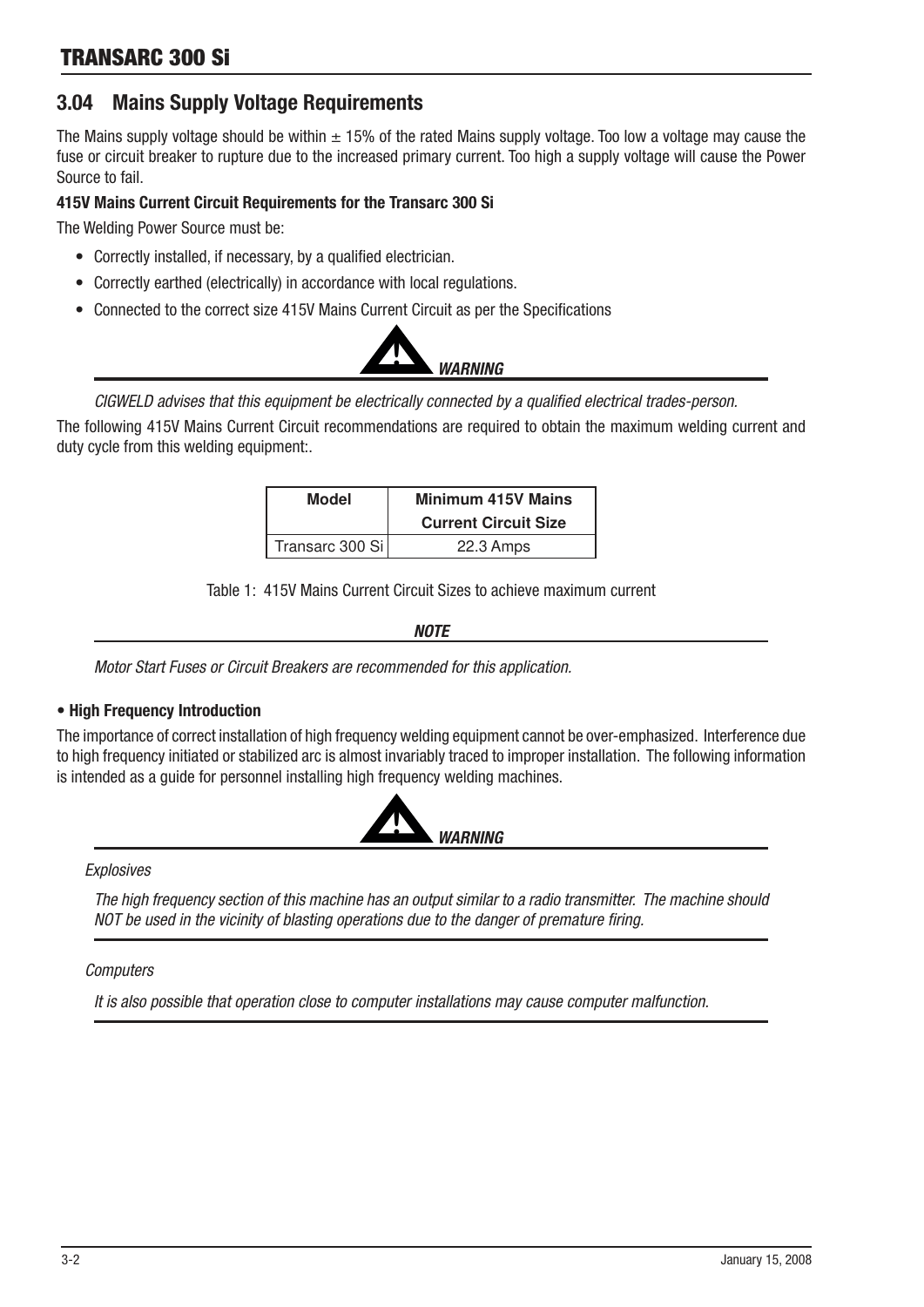### • High Frequency Interference

Interference may be transmitted by a high frequency initiated or stabilized arc-welding machine in the following ways:

### Direct Radiation

Radiation from the machine can occur if the case is metal and is not properly grounded. It can occur through apertures such as open access panels. The shielding of the high frequency unit in the Power Source will prevent direct radiation if the equipment is properly grounded.

### Transmission via the Supply Lead

Without adequate shielding and filtering, high frequency energy may be fed to the wiring within the installation (mains) by direct coupling. The energy is then transmitted by both radiation and conduction. Adequate shielding and filtering is provided in the Power Source.

### Radiation from Welding Leads

Radiated interference from welding leads, although pronounced in the vicinity of the leads, diminishes rapidly with distance. Keeping leads as short as possible will minimize this type of interference. Looping and suspending of leads should be avoided where possible.

### Re-radiation from Unearthed Metallic Objects

A major factor contributing to interference is re-radiation from unearthed metallic objects close to the welding leads. Effective grounding of such objects will prevent re-radiation in most cases.

# 3.05 Specifications

| <b>Parameter</b>                                                       | <b>Transarc 300 Si</b>                                       |
|------------------------------------------------------------------------|--------------------------------------------------------------|
| Power Source Part Number                                               | 625781                                                       |
| Cooling                                                                | <b>Fan Cooled</b>                                            |
| <b>Welder Type</b>                                                     | <b>Inverter Power Source</b>                                 |
| <b>Welding Power Source Mass</b>                                       | 20kg                                                         |
| <b>Dimensions</b>                                                      | H 420mm x W 210mm x D 450mm                                  |
| Manufactured to Australian Standard                                    | AS 60974.1-2006                                              |
| Number of Phases                                                       | 3                                                            |
| Nominal Supply Voltage                                                 | 415V ±15%                                                    |
| Nominal Supply Frequency                                               | 50Hz                                                         |
| Open Circuit Voltage                                                   | 65V                                                          |
| <b>Welding Current Range</b>                                           | 5 - 300 Amps                                                 |
| <b>Effective Input Current (I1eff)</b>                                 | 14.1 Amps                                                    |
| Maximum Input Current (I1max)                                          | 22.3 Amps                                                    |
| Three Phase Generator Requirement                                      | 16 KVA                                                       |
| Welding Output, 40°C, 10 min.<br>(quoted figures refer to MMAW output) | 300A @ 40%, 32.0V<br>250A @ 60%, 30.0V<br>180A @ 100%, 27.2V |
| Welding Output 40°C, 10 min.<br>(Quoted figures refer to GTAW output)  | 300A @ 40%, 22.0V<br>250A @ 60%, 20.0V<br>180A @ 100%, 17.2V |
| <b>Protection Class</b>                                                | IP23S                                                        |

Cigweld continuously strives to produce the best product possible and therefore reserves the right to change, improve or revise the specifications or design of this or any product without prior notice. Such updates or changes do not entitle the buyer of equipment previously sold or shipped to the corresponding changes, updates, improvements or replacement of such items.

The values specified in the table above are optimal values, your values may differ. Individual equipment may differ from the above specifications due to in part, but not exclusively, to any one or more of the following; variations or changes in manufactured components,

installation location and conditions and local power grid supply conditions.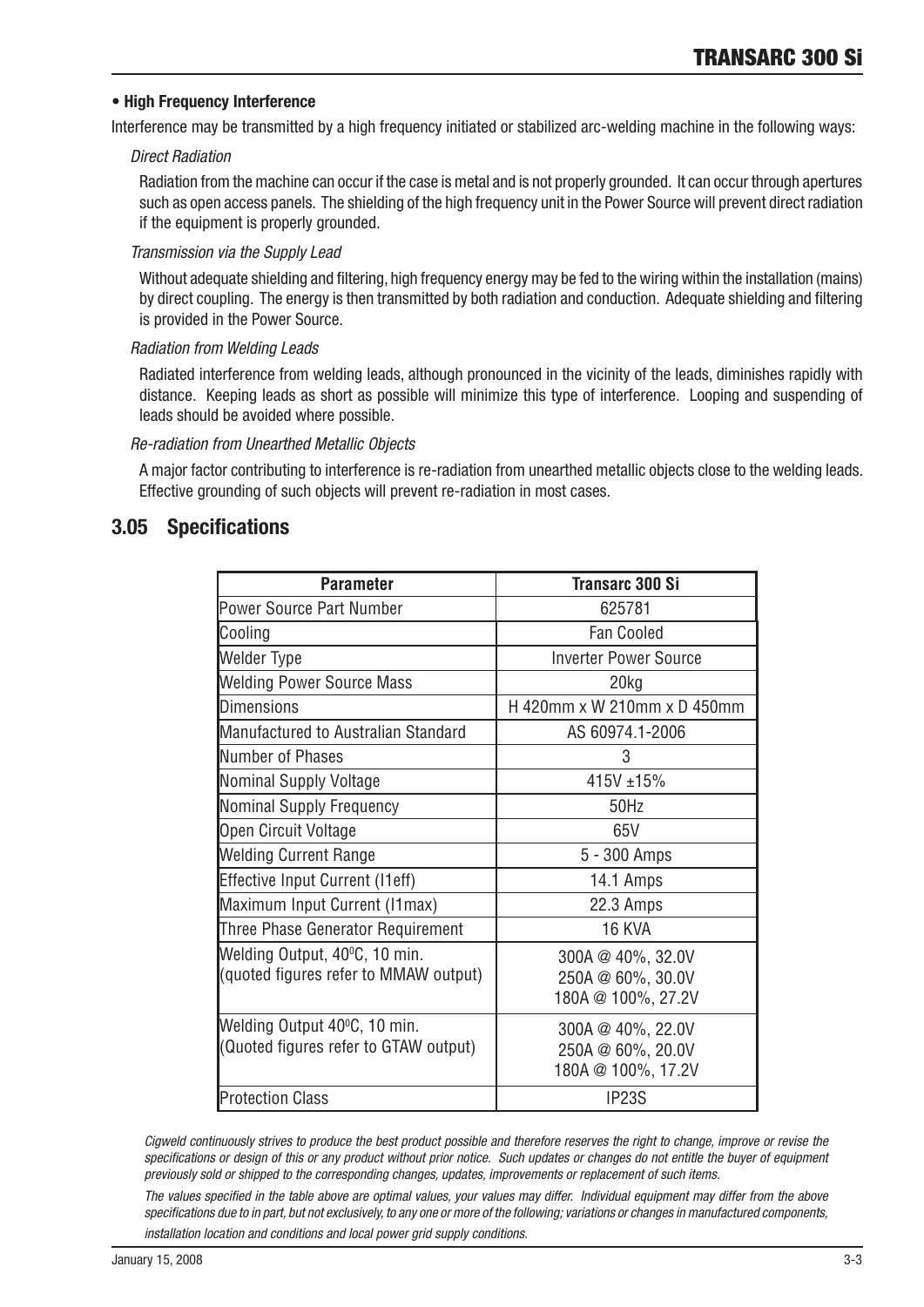# TRANSARC 300 Si

# 3.06 Duty Cycle

The duty cycle of a welding power source is the percentage of a ten (10) minute period that it can be operated at a given output wthout causng overheatng and damage to the unt. If the weldng amperes decrease, the duty cycle ncreases. If the welding amperes are increased beyond the rated output, the duty cycle will decrease.



Exceeding the duty cycle ratings will cause the thermal overload protection circuit to become energized and shut down the output until the unit has cooled to normal operating temperature.



Continually exceeding the duty cycle ratings can cause damage to the welding power source and will void the manufactures warranty.

*NOTE* 

Due to variations that can occur in manufactured products, claimed performance, voltages, ratings, all capacities, measurements, dimensions and weights quoted are approximate only. Achievable capacities and ratings in use and operation will depend upon correct installation, use, applications, maintenance and service.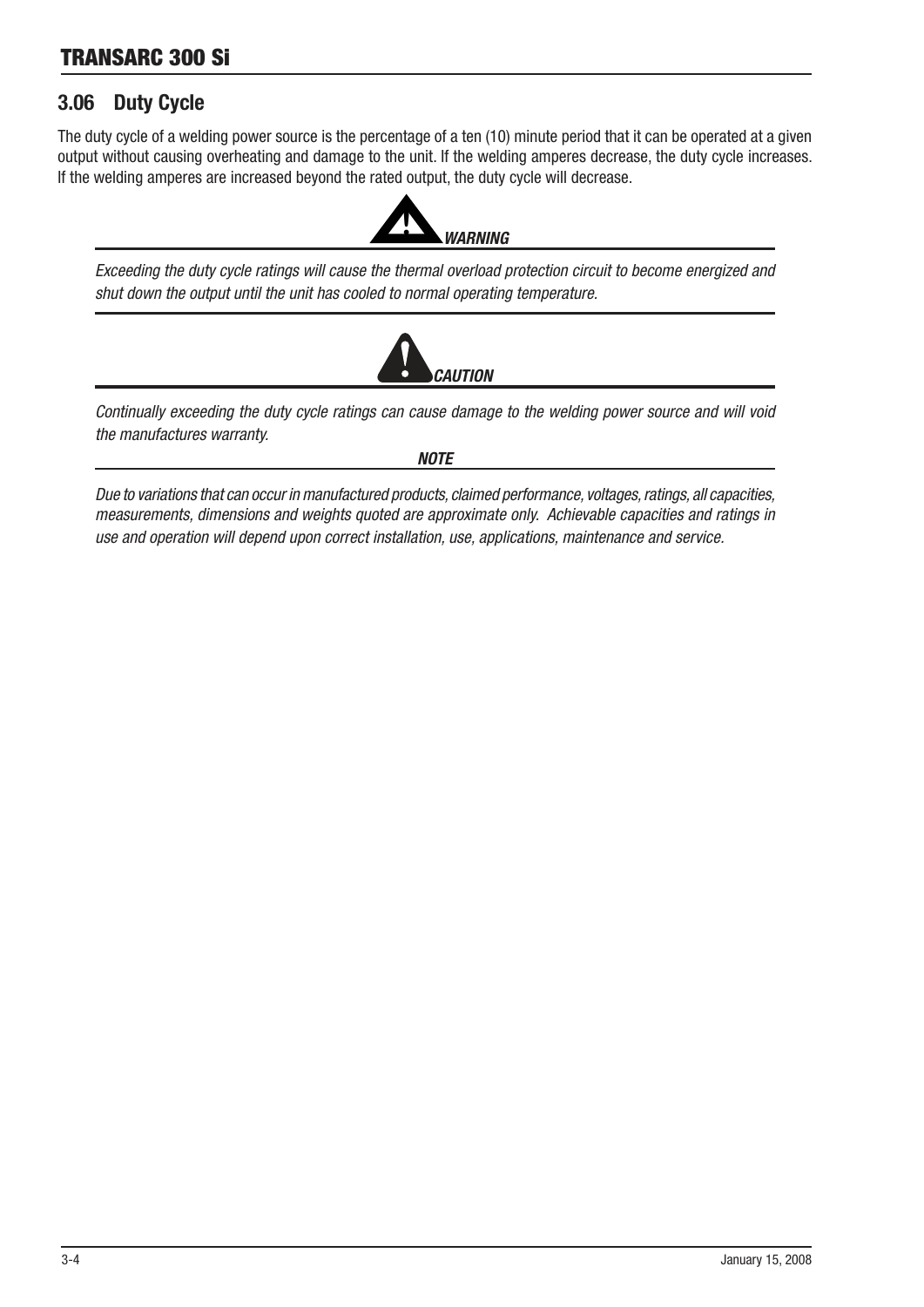# **SECTION 4: OPERATOR CONTROLS**

# 4.01 Transarc 300 Si Controls



Figure 4 – Transarc 300 Si Power Source

1. Control Knob

This control sets the selected weld parameter, rotating it clockwise increases the parameter that is indicated on the digital meter. Pushing the knob inward displays the actual welding voltage.

2. Remote Control Socket

The 14 pin Remote Control Socket is used to connect remote current control devices to the welding Power Source. To make connections, align keyway, insert plug, and rotate threaded collar fully clockwise.



| <b>Socket Pin</b> | <b>Function</b>                                                      |
|-------------------|----------------------------------------------------------------------|
| A                 | Torch Switch Input (24V) to energize weld current.                   |
|                   | (connect pins A & B to turn on welding current)                      |
| B                 | Torch Switch Input (OV) to energize weld current                     |
|                   | (connect pins A & B to turn on welding current)                      |
| C.                | 5k ohm (maximum) connection to 5k ohm remote control potentiometer   |
|                   | Zero ohm (minimum) connection to 5k ohm remote control potentiometer |
|                   | Wiper arm connection to 5k ohm remote control potentiometer          |
| G                 | <b>Mains Earth</b>                                                   |
| F,H,I,J,K,L       | <b>Not Used</b>                                                      |
| M                 | OK to move current detect signal for robotics applications           |
|                   | OK to move current detect signal for robotics applications           |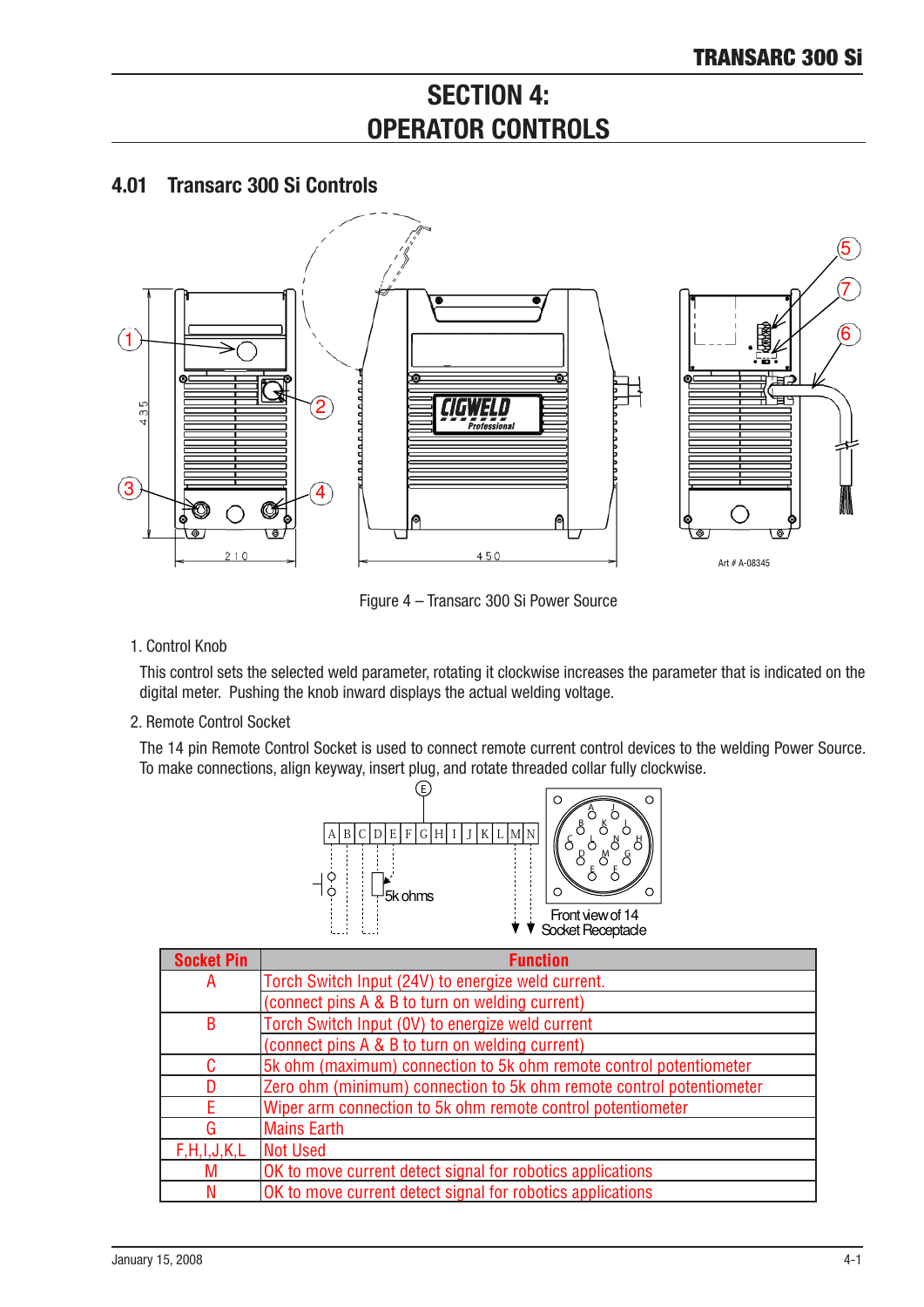# TRANSARC 300 Si

### 3. Positive Terminal

Welding current flows from the Power Source via heavy duty Dinse type terminal. It is essential, however, that the male plug is inserted and turned securely to achieve a sound electrical connection.

4. Negative Terminal

Welding current flows from the Power Source via heavy duty Dinse type terminal. It is essential, however, that the male plug is inserted and turned securely to achieve a sound electrical connection.



Loose welding terminal connections can cause overheating and result in the male plug being fused in the bayonet terminal.

5. ON/OFF Swtch

This switch connects the Primary supply voltage to the inverter when in the ON position. This enables the Power Supply.



When the welder is connected to the Primary supply voltage, the internal electrical components maybe at primary potential with respect to earth.

6. Input Cable

The input cable connects the Primary supply voltage to the equipment.

7. SMART Logic Switch

Manual slide switch mounted on the back panel selects for proper input voltage. If this slide is not set to the position that matches the input voltage from the electrical source the Smart Logic circuit will inhibit welding power source output. The digital meter will show primary input error code.

*NOTE* 

Due to variations that can occur in manufactured products, claimed performance, voltages, ratings, all capacities, measurements, dimensions and weights quoted are approximate only. Achievable capacities and ratings in use and operation will depend upon correct installation, use, applications, maintenance and service.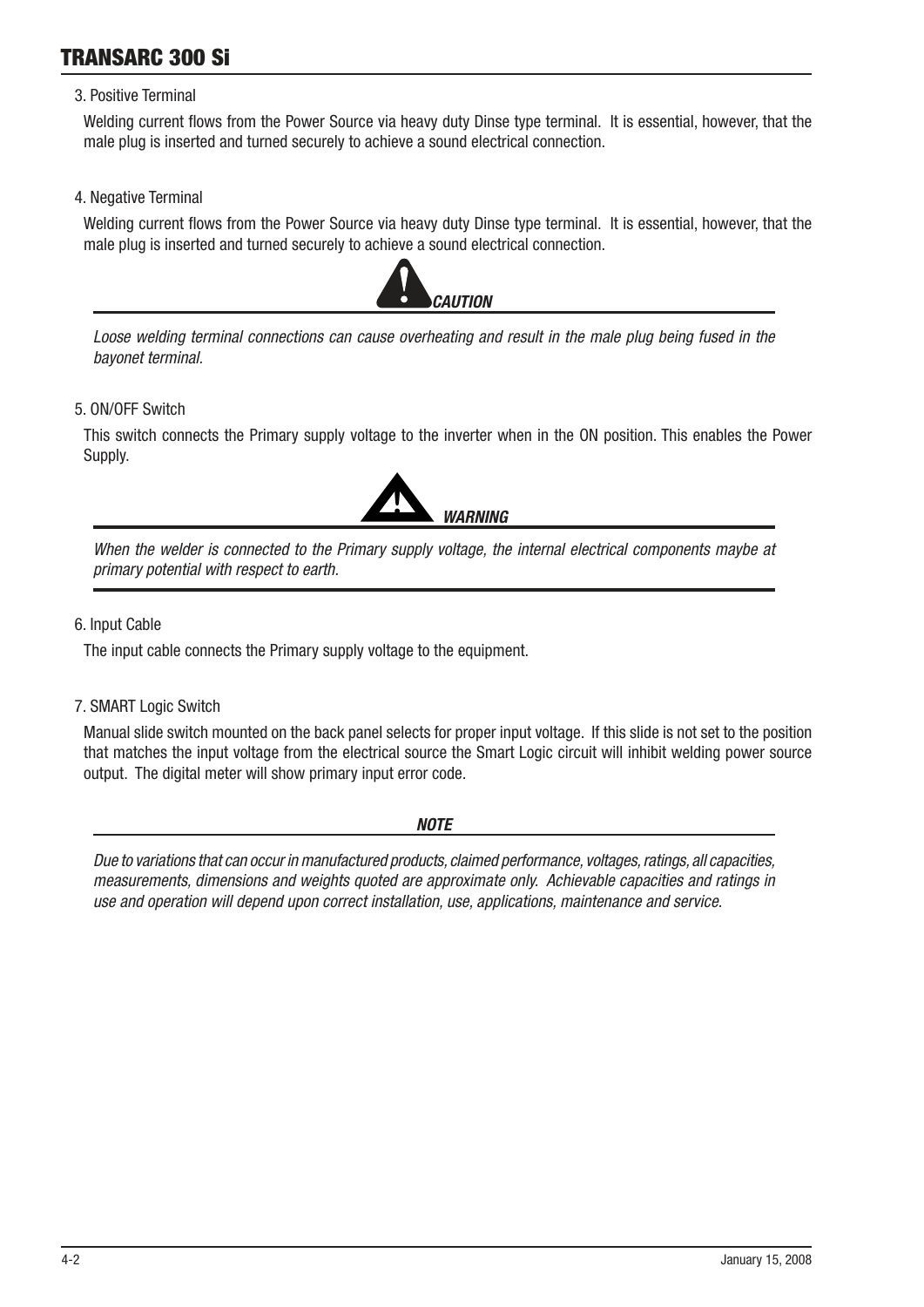# 4.02 Weld Parameter Description



Figure 5 - Transarc 300 Si Front Panel with Parameter Description

| <b>Parameter</b>           | <b>D</b> escription                                                                                                                                                                                                |
|----------------------------|--------------------------------------------------------------------------------------------------------------------------------------------------------------------------------------------------------------------|
| <b>HOT START</b>           | This parameter operates in STICK weld mode and is used to improve<br>the start characteristics for stick electrodes. e.g. low hydrogen<br>electrodes. It sets the peak start current on top of the (WELD) current. |
|                            | Weld Current (Amperage)- sets the STICK and TIG WELD current.                                                                                                                                                      |
|                            | ARC CONTROL - This parameter provides a suitable short circuit<br>current in STICK welding to improve electrode sticking and arc<br>stability.                                                                     |
|                            | LIFT TIG mode of operation. A remote control device may be used for<br>use during LIFT TIG operation. See section 4.01, section 2 "Remote<br><b>Control Socket</b> ", for complete details of the remote device.   |
|                            | <b>STICK Mode of operation</b>                                                                                                                                                                                     |
| $\odot$<br><b>REMOTE</b>   | <b>Selects Mode of Operation: Panel or Remote</b>                                                                                                                                                                  |
| <b>LOAD</b><br><b>SAVE</b> | By using the Save & Load buttons, the operator can easily save up to 5 welding<br>parameter programs.                                                                                                              |

*NOTE*

The Save/Load button must remain depressed for 3 seconds in order to store the settings.

Table  $3$  – Weld Parameter Descriptions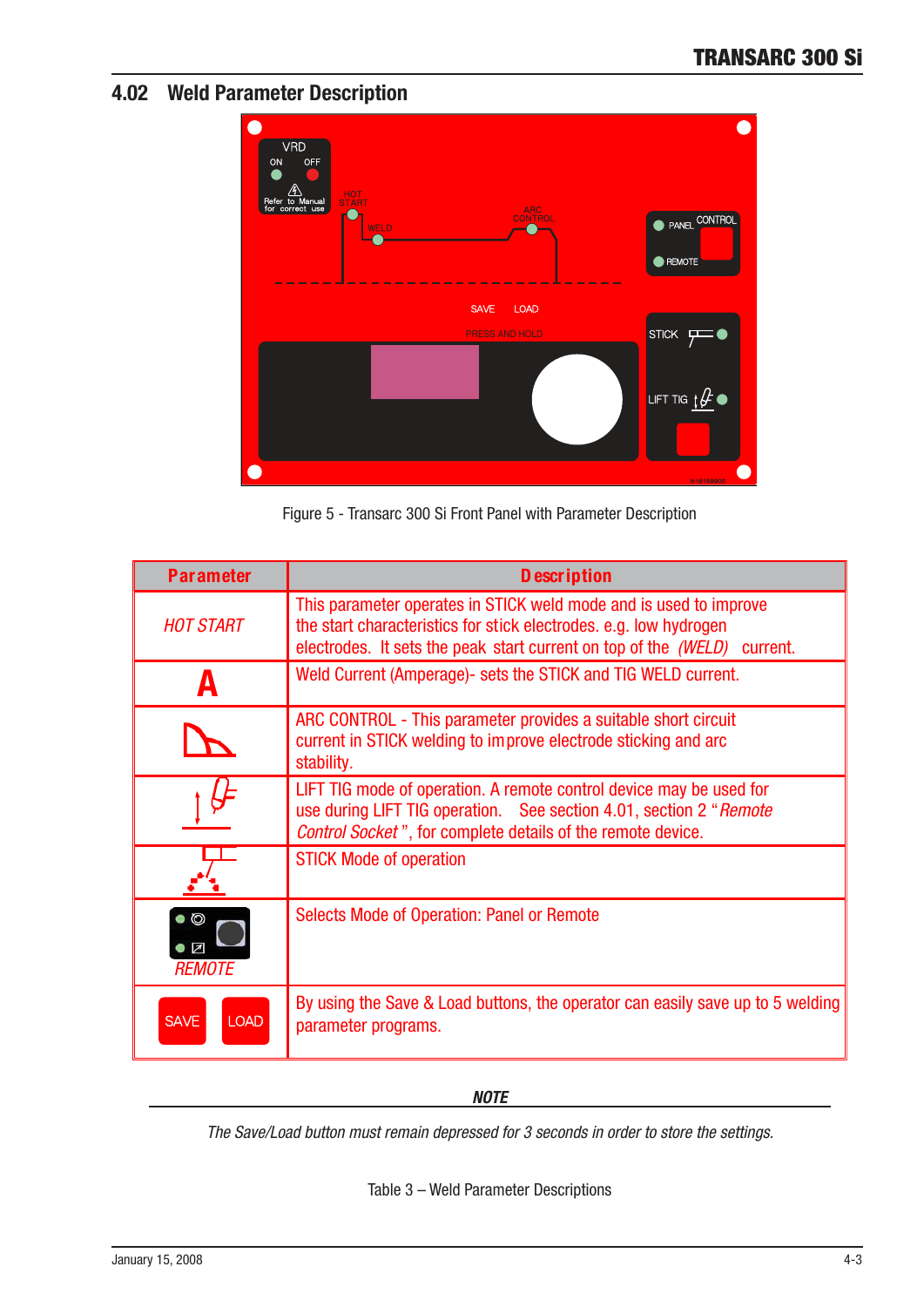# TRANSARC 300 Si

# 4.03 Weld Parameters for Transarc 300 Si

|                          |                        |                                  |                                   | <b>Weld Mode</b> |                 |
|--------------------------|------------------------|----------------------------------|-----------------------------------|------------------|-----------------|
| Weld<br><b>Parameter</b> | <b>Parameter Range</b> | <b>Factory</b><br><b>Setting</b> | <b>Incremental</b><br><b>Unit</b> | <b>STICK</b>     | <b>LIFT TIG</b> |
| <b>HOT START</b>         | 0 to 70A               | 20A                              | 1А                                | Yes              | No              |
| <b>WELD CUR</b>          | 5 to 300A DC           | 80A                              | 1А                                | Yes              | Yes             |
| <i>ARC CONTROL</i>       | 0 to $100\%$           | 10%                              | 1%                                | Yes              | No              |

# 4.04 Power Source Features

| <b>Feature</b>                        | <b>Description</b>                                                                                                                            |  |  |
|---------------------------------------|-----------------------------------------------------------------------------------------------------------------------------------------------|--|--|
| <b>New Digital Control</b>            | Almost all welding parameters are adjustable<br>$\bullet$                                                                                     |  |  |
| <b>Touch Panel Switches</b>           | Touch switches eliminate mechanical damage<br>$\bullet$                                                                                       |  |  |
| <b>Front Control Cover</b>            | Protects front panel controls<br>$\bullet$                                                                                                    |  |  |
|                                       | Displays selected weld parameter value<br>$\bullet$                                                                                           |  |  |
|                                       | Displays weld current when welding<br>$\bullet$                                                                                               |  |  |
| <b>Digital Meter</b>                  | Displays weld current for 20 seconds after weld has been<br>completed                                                                         |  |  |
|                                       | A selected weld parameter value can be adjusted at any time<br>even while welding                                                             |  |  |
|                                       | The intelligent cooling system is designed to reduce dust and<br>foreign material build-up, whilst providing optimum cooling.                 |  |  |
| <b>Intelligent Fan Control</b>        | Fan speed reduces approximately 30 seconds after machine<br>is turned on                                                                      |  |  |
|                                       | Fan speed increases when internal components reaches<br>operating temperature                                                                 |  |  |
| <b>ON/OFF switch</b>                  | Primary voltage Supply ON/OFF switch located on rear panel<br>$\bullet$                                                                       |  |  |
|                                       | Reduces the OCV when the power supply is not in use. Eliminates<br>the need for add on voltage reducers and has no effect on arc<br>starting. |  |  |
| <b>Voltage Reduction Device (VRD)</b> | VRD fully complies to AS 60974.1                                                                                                              |  |  |
|                                       | When Stick mode is selected the green VRD light is ON when<br>not welding and red when welding.                                               |  |  |
|                                       | When in TIG modes VRD is off.                                                                                                                 |  |  |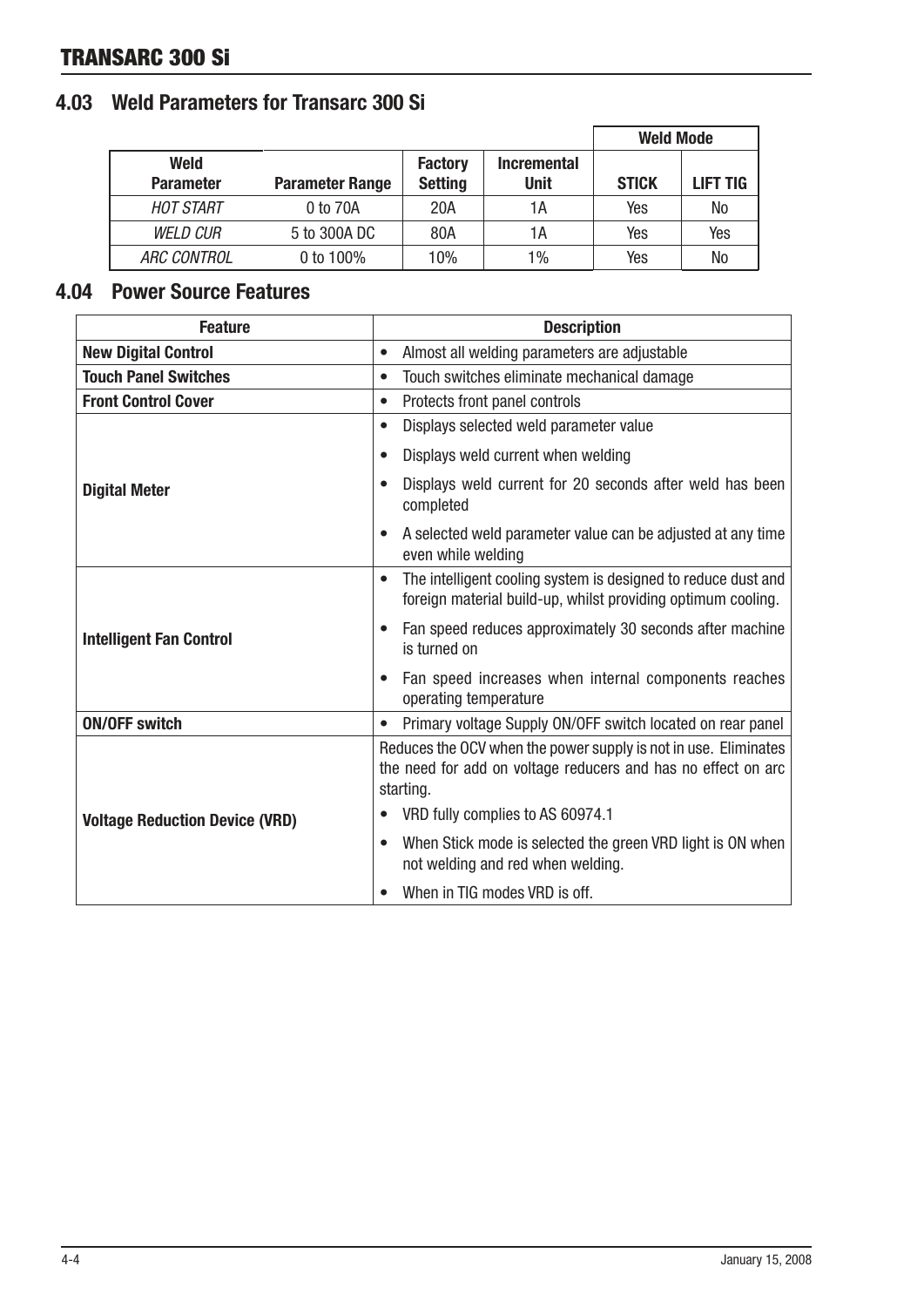# **SECTION 5: SET-UP FOR SMAW (STICK) AND** GTAW (TIG)

Conventional operating procedures apply when using the Welding Power Source, i.e. connect work lead directly to work piece and electrode lead is used to hold electrode. Wide safety margins provided by the coil design ensure that the Welding Power Source will withstand short-term overload without adverse effects. The welding current range values should be used as a quide only. Current delivered to the arc is dependent on the welding arc voltage, and as welding arc voltage varies between different classes of electrodes, welding current at any one setting would vary according to the type of electrode in use. The operator should use the welding current range values as a guide, then finally adjust the current setting to suit the application.



Before connecting the work clamp to the work and inserting the electrode in the electrode holder make sure the Primary power supply is switched off.



Remove any packaging material prior to use. Do not block the air vents at the front or rear or sides of the Welding Power Source.<br>Figure 6 – Transarc 300 Si Set-up

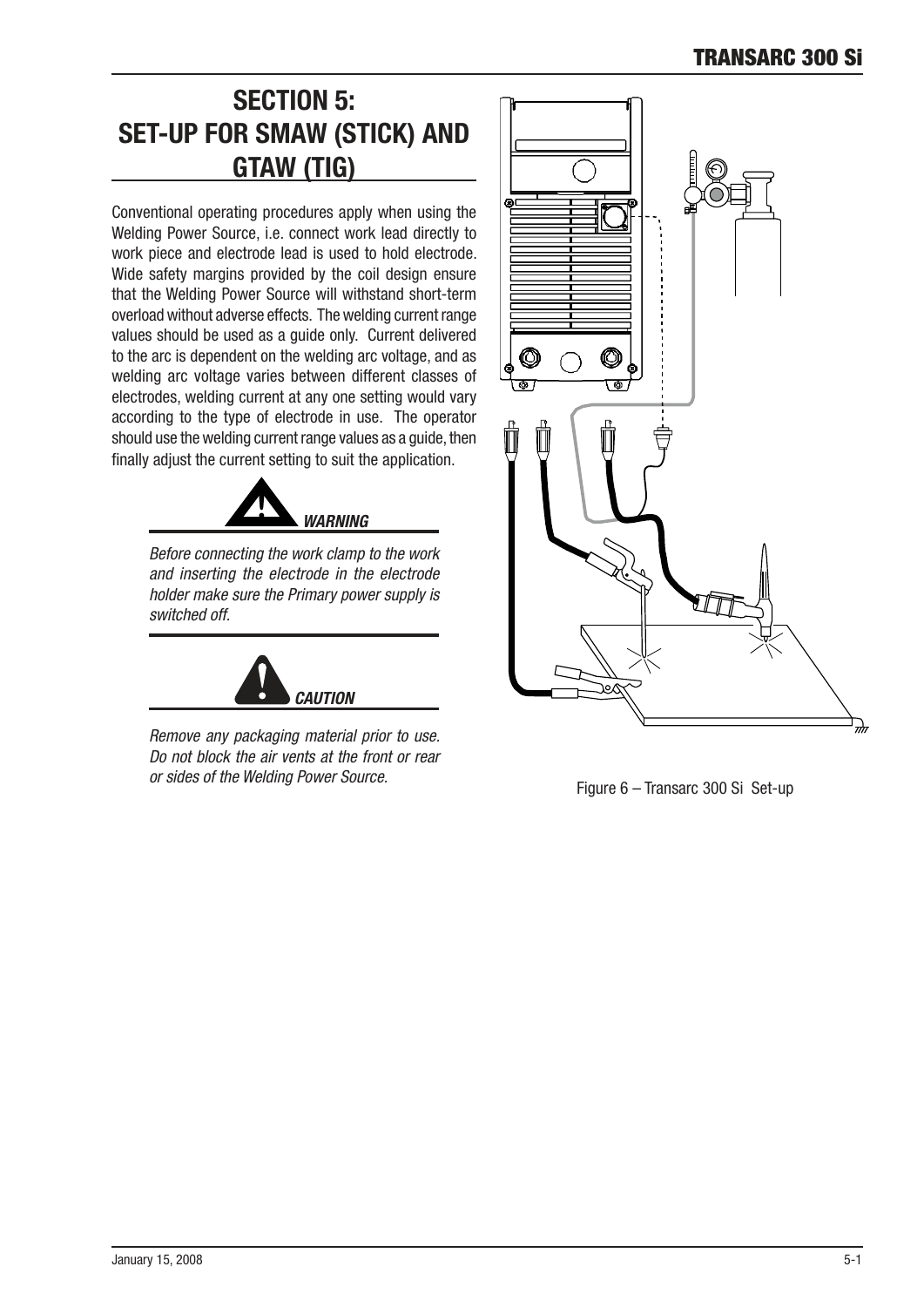# **NOTES**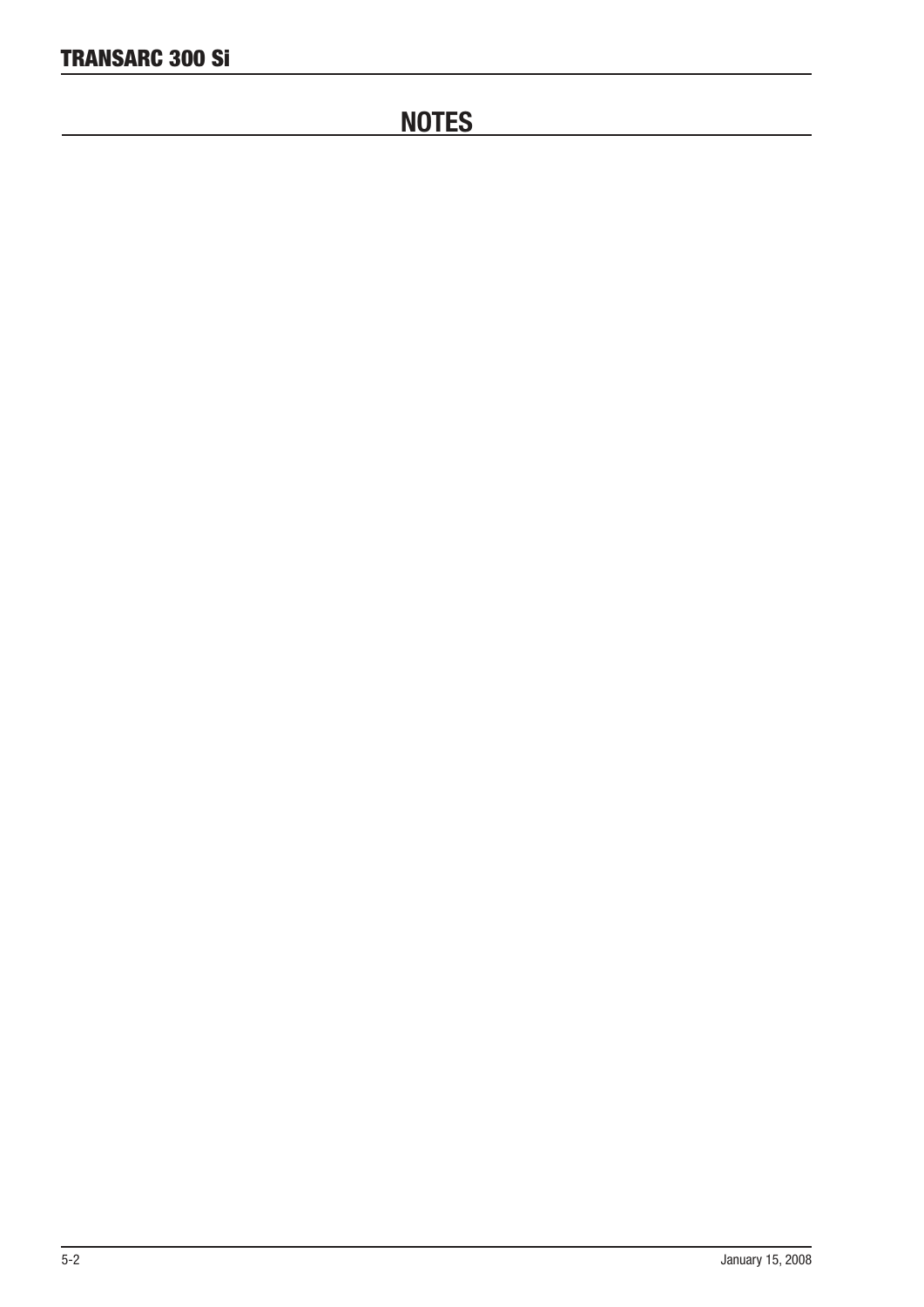# **SECTION 6: SEQUENCE OF OPERATION**



NOTE: Scroll Buttons are used to select the parameters to be set. The LED's show which function is being adjusted on the weld sequence graph. Refer to Symbols Table located in the front of the manual for Symbol descriptions.



Figure 7 – Transarc 300 Si Front Panel

- 1. Scroll Buttons used to select the parameter to be set. The LED's show which function is being adjusted on the Sequence Graph.
- 2. Digital LED display Welding amperage and parameter values are displayed in this window. Internal warnings such as over temperature, low or high input voltage applied are signaled to the operator by a warning sound and error message on the screen.
- 3. Control Knob allows the operator to adjust the output amperage within the entire range of the power source, also used to set each parameter value.
- 4. Process Button This button selects between STICK or Lift TIG mode.
- 5. Remote Current Function Pressing this buttons enables remote current functions.
- 6. Save & Load Buttons Press and hold these buttons for 3 seconds to save or load up to 5 welding parameter programs.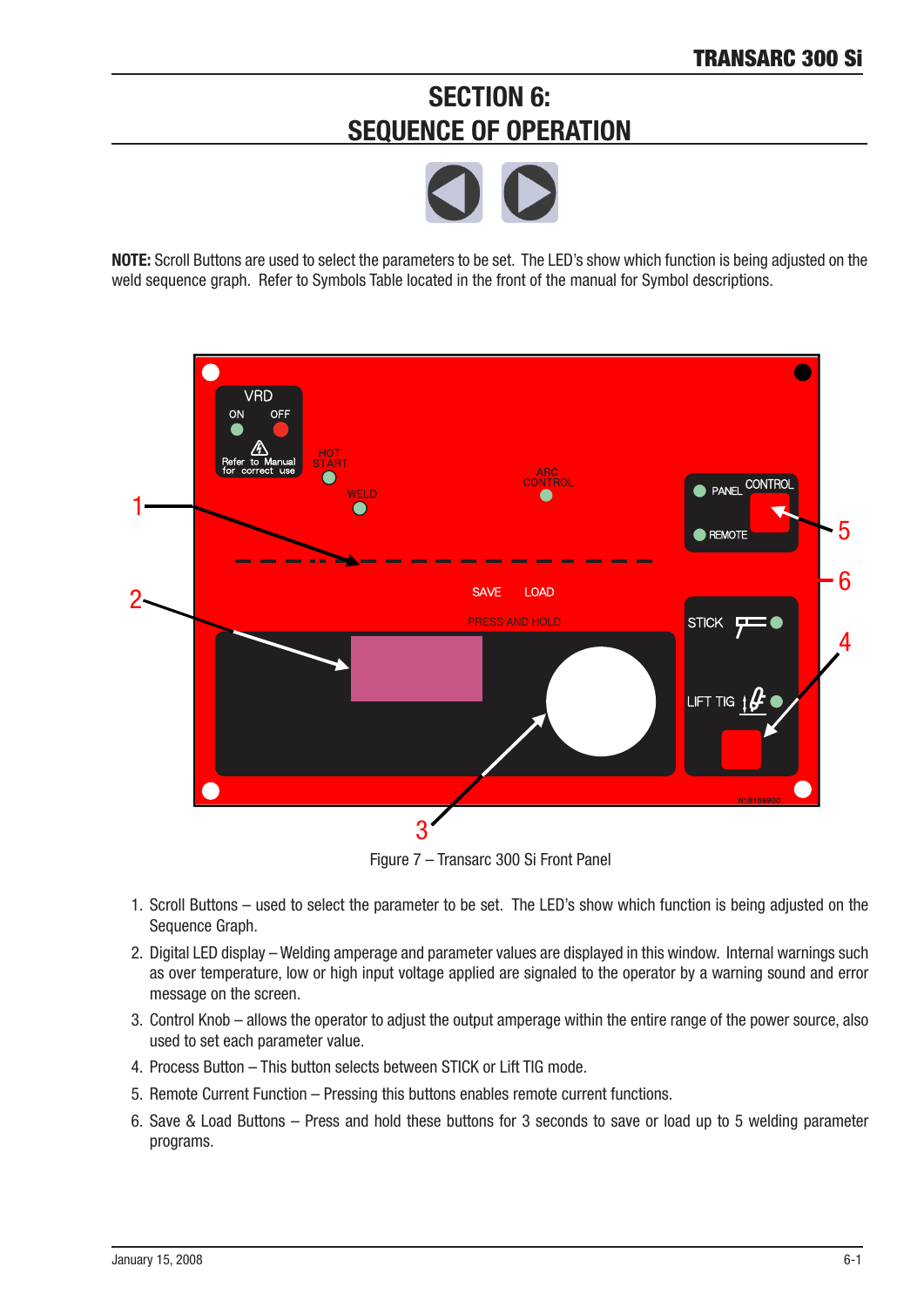# 6.01 Stick Welding

- Connect work lead to negative terminal
- Connect electrode lead to positive terminal
- Switch machine on
- Set Contactor
- Connect remote control device if required

Use the Scroll Buttons to move to the parameter to be set. The LED will show which function is being adjusted on the weld sequence graph. Use the control knob to adjust each parameter.

- Set HOT START
- Set WELD current
- Set Arc Control

Commence welding

# 6.02 DC LIFT TIG Welding

- Connect work lead to positive terminal
- Connect TIG torch to negative terminal
- Switch machine on
- Set weld current.
- Connect remote control device if desired

Use the Scroll Buttons to move to the parameter to be set. The LED will show which function is being adjusted on the weld sequence graph. Use the control knob to adjust each parameter.

• Set WELD current

Commence welding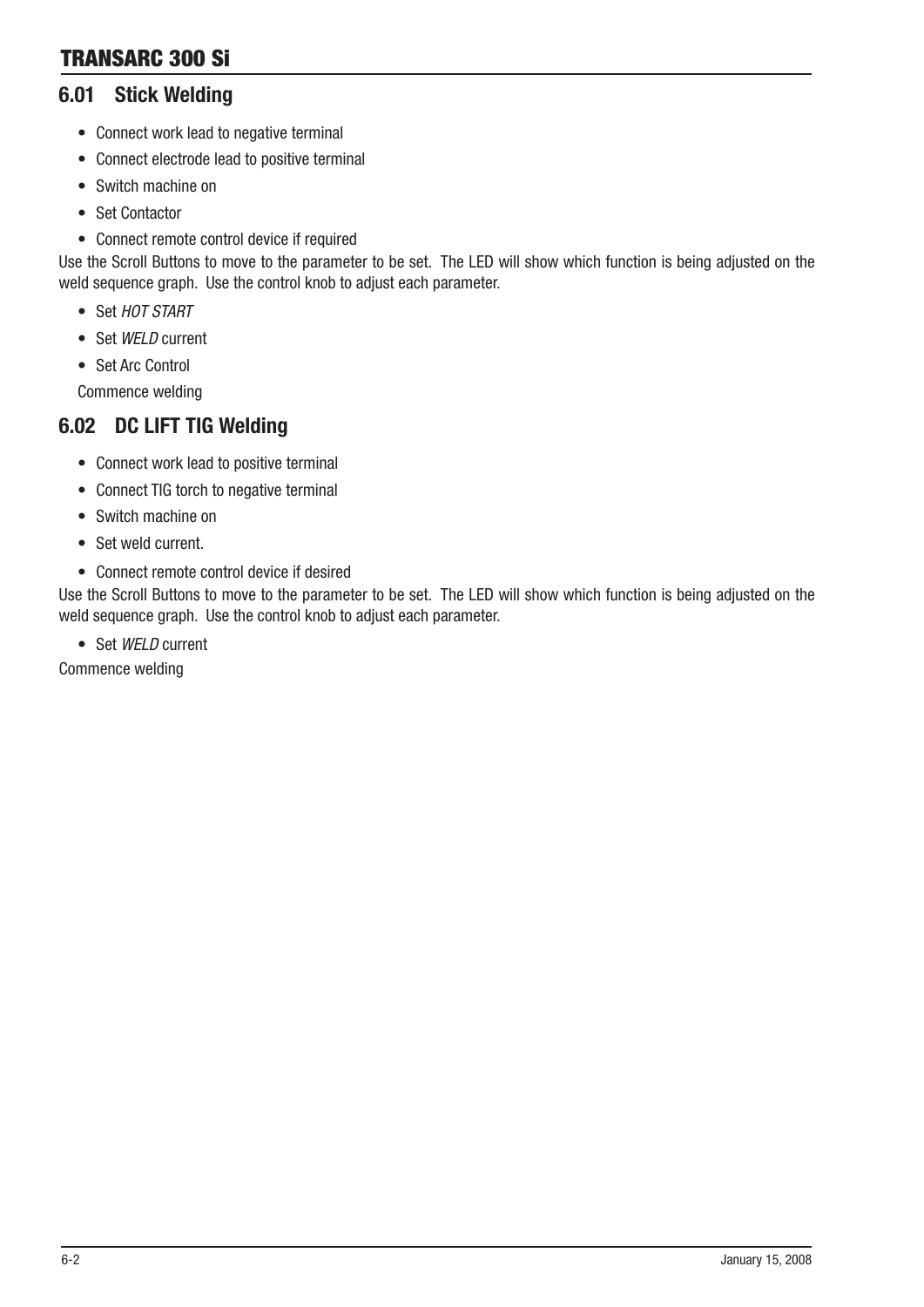# **SECTION 7: BASIC TIG WELDING GUIDE**

# 7.01 Electrode Polarity

Connect the TIG torch to the - / TORCH terminal and the work lead to the  $+$  / WORK terminal for direct current straight polarity. Direct current straight polarity is the most widely used polarity for DC TIG welding. It allows limited wear of the electrode since 70% of the heat is concentrated at the work piece.

# 7.02 Tungsten Electrode Current Ranges

| <b>Electrode Diameter</b> | <b>DC Current (Amps)</b> |
|---------------------------|--------------------------|
| $0.040$ " (1.0mm)         | $30 - 60$                |
| $1/16"$ (1.6mm)           | $60 - 115$               |
| $3/32$ " (2.4mm)          | $100 - 165$              |
| $1/8$ " (3.2mm)           | $135 - 200$              |
| $5/32$ " (4.0mm)          | $190 - 280$              |
| $3/16$ " (4.8mm)          | $250 - 340$              |

Table  $4$  – Current ranges for varies tungsten electrode sizes

# 7.03 Tungsten Electrode Types

| <b>Electrode Type</b><br>(Ground Finish) | <b>Welding Application</b>                               | <b>Features</b>                                                              | <b>Color</b><br><b>Code</b> |
|------------------------------------------|----------------------------------------------------------|------------------------------------------------------------------------------|-----------------------------|
| Thoriated 2%                             | DC welding of mild steel,<br>stainless steel and copper. | <b>Excellent arc starting, Long life,</b><br>High current carrying capacity. | Red                         |
| Ceriated 2%                              | DC welding of mild steel,<br>stainless steel, copper,    | Longer life, More stable arc,<br>Easier starting, Wider current              | Grey                        |

Table 5 – Tungsten electrode types

# **7.04 Guide for Selecting Filler Wire Diameter**

| <b>Filler Wire Diameter</b> | DC Current Range (Amps) |
|-----------------------------|-------------------------|
| $1/16$ " (1.6 mm)           | $20 - 90$               |
| $3/32$ " (2.4 mm)           | $65 - 115$              |
| $1/8$ " (3.2 mm)            | $100 - 165$             |
| $3/16$ " (4.8 mm)           | 200-350                 |

Table  $6$  – Filler wire selection guide

*NOTE* 

The filler wire diameter specified in Table 6 is a guide only, other diameter wires may be used according to the welding application.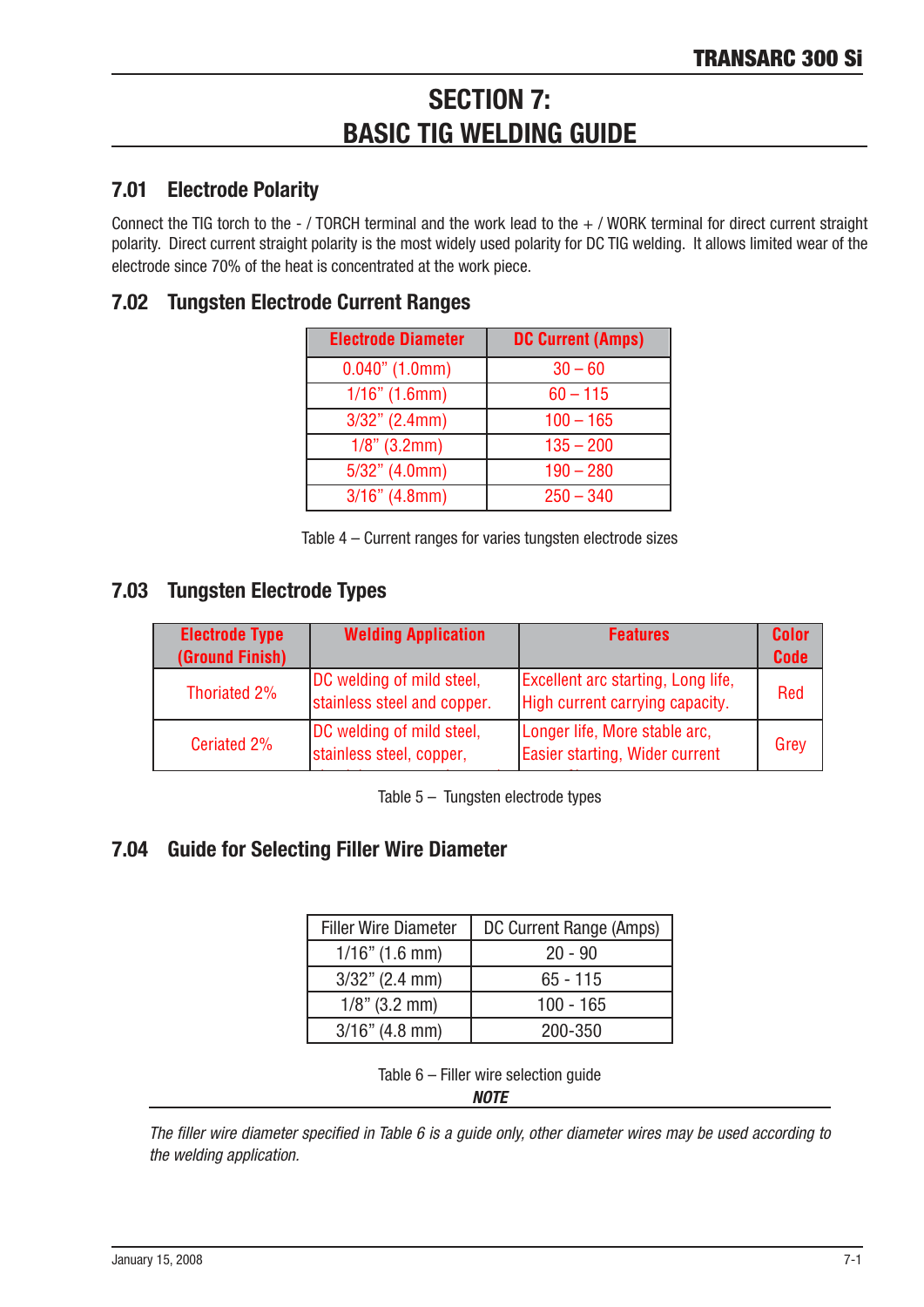# TRANSARC 300 Si

# 7.05 Shielding Gas Selection

| Alloy                  | <b>Shielding Gas</b> |
|------------------------|----------------------|
| Aluminium & alloys     | Argon                |
| <b>Carbon Steel</b>    | Argon                |
| <b>Stainless Steel</b> | Argon                |
| Copper                 | Argon                |

| Table 7 - Shielding gas selection |  |
|-----------------------------------|--|
|-----------------------------------|--|

# 7.06 TIG Welding Parameters for Low Carbon & Low Alloy Steel Pipe

| <b>Electrode Type &amp;</b><br><b>Diameter</b> | <b>Current Range DC</b><br><b>Amperes</b> | <b>Filler Rod for Root</b><br><b>Pass</b> | <b>Joint Preparation</b> |
|------------------------------------------------|-------------------------------------------|-------------------------------------------|--------------------------|
| Thoriated 2%<br>$3/32$ " (2.4 mm)              | $120 - 170$                               | Yes                                       |                          |
| Thoriated 2%<br>$3/32$ " (2.4 mm)              | $100 - 160$                               | Yes                                       |                          |
| Thoriated 2%<br>$3/32$ " (2.4 mm)              | $90 - 130$                                | No                                        |                          |

Table  $8 - TIG$  welding parameters for low carbon & low alloy steel pipe

# 7.07 Welding Parameters for Steel

| <b>Base Metal</b> | <b>DC Current</b> | <b>DC Current for</b> | <b>Tungsten</b>   | <b>Filler Rod</b> | <b>Argon Gas</b> |                    |
|-------------------|-------------------|-----------------------|-------------------|-------------------|------------------|--------------------|
| <b>Thickness</b>  | for Mild          | <b>Stainless</b>      | <b>Electrode</b>  | <b>Diameter</b>   | <b>Flow Rate</b> |                    |
|                   | <b>Steel</b>      | <b>Steel</b>          | <b>Diameter</b>   | (if required)     | Liters/min       | <b>Joint Type</b>  |
| 0.040"            | $35 - 45$         | $20 - 30$             | 0.040"            | 1/16"             |                  | <b>Butt/Corner</b> |
| 1.0 <sub>mm</sub> | 40-50             | $25 - 35$             | 1.0 <sub>mm</sub> | 1.6 <sub>mm</sub> |                  | Lap/Fillet         |
| 0.045"            | $45 - 55$         | $30 - 45$             | 0.040"            | 1/16"             | $5 - 7$          | <b>Butt/Corner</b> |
| 1.2mm             | 50-60             | $35 - 50$             | 1.0 <sub>mm</sub> | 1.6 <sub>mm</sub> |                  | Lap/Fillet         |
| 1/16"             | 60-70             | 40-60                 | 1/16"             | 1/16"             | $\overline{7}$   | <b>Butt/Corner</b> |
| 1.6 <sub>mm</sub> | 70-90             | 50-70                 | 1.6 <sub>mm</sub> | 1.6 <sub>mm</sub> |                  | Lap/Fillet         |
| 1/8"              | 80-100            | 65-85                 | 1/16"             | 3/32"             | $\overline{7}$   | <b>Butt/Corner</b> |
| 3.2 <sub>mm</sub> | 90-115            | 90-110                | 1.6 <sub>mm</sub> | 2.4 <sub>mm</sub> |                  | Lap/Fillet         |
| 3/16"             | 115-135           | 100-125               | 3/32"             | 10<br>1/8"        |                  | <b>Butt/Corner</b> |
| 4.8 <sub>mm</sub> | 140-165           | 125-150               | 2.4 <sub>mm</sub> | 3.2 <sub>mm</sub> |                  | Lap/Fillet         |
| $\frac{1}{4}$     | 160-175           | 135-160               | 1/8"              | 5/32"<br>10       |                  | <b>Butt/Corner</b> |
| 6.4 <sub>mm</sub> | 170-200           | 160-180               | 3.2 <sub>mm</sub> | 4.0 <sub>mm</sub> |                  | Lap/Fillet         |

Table  $9 - DC$  TIG welding parameters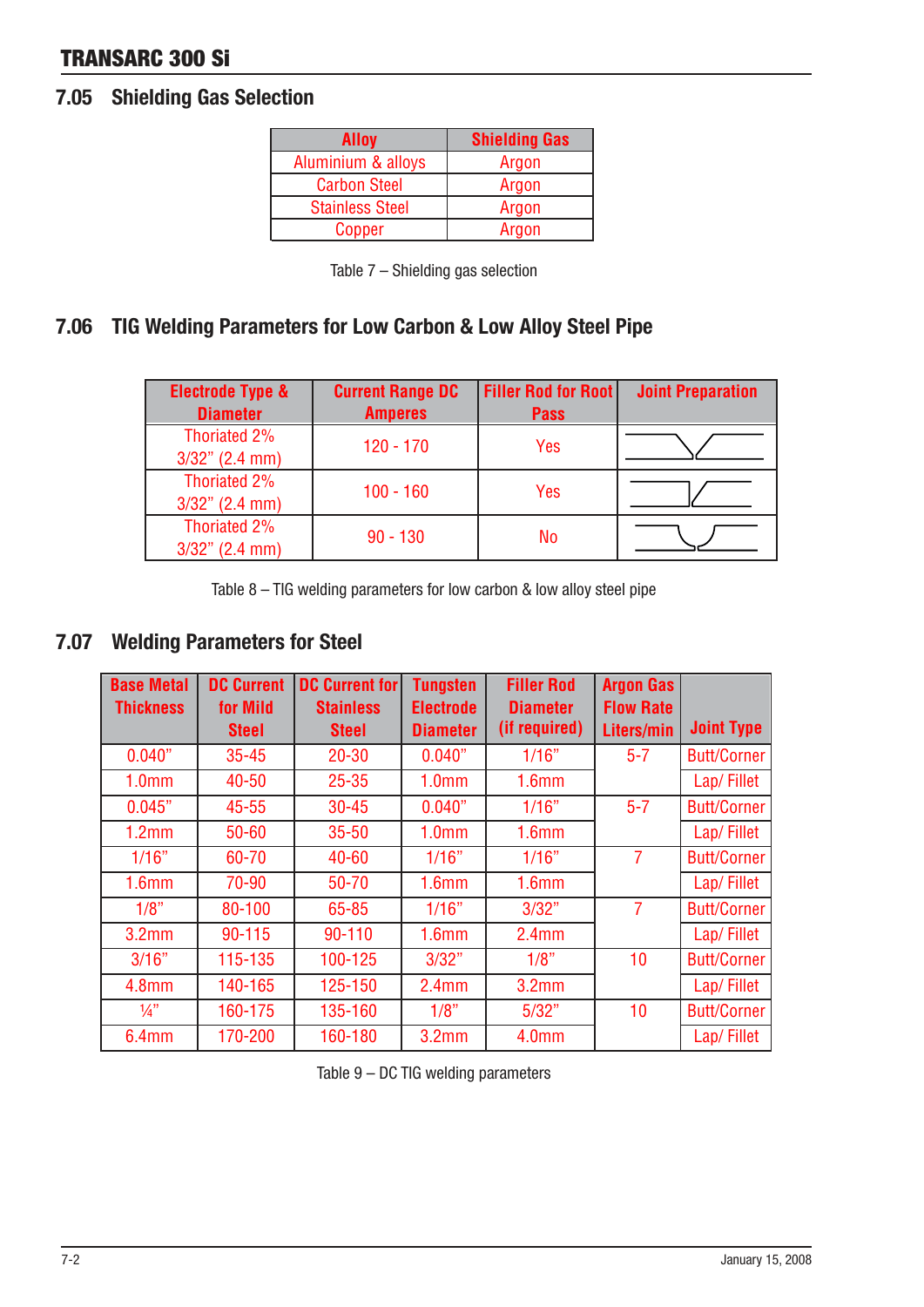# **SECTION 8: BASIC ARC WELDING GUIDE**

# 8.01 Electrode Polarity

Stick electrodes are generally connected to the '+' terminal and the work lead to the '-' terminal but if in doubt consult the electrode manufacturers literature.

# 8.02 Effects of Stick Welding Various **Materials**

### High tensile and alloy steels

The two most prominent effects of welding these steels are the formation of a hardened zone in the weld area, and, if suitable precautions are not taken, the occurrence in this zone of under-bead cracks. Hardened zone and under-bead cracks in the weld area may be reduced by using the correct electrodes. preheating, using higher current settings, using larger electrodes sizes, short runs for larger electrode deposits or tempering in a furnace.

### Manganese steels

The effect on manganese steel of slow coolng from high temperatures is to em brittle it. For this reason it is absolutely essential to keep manganese steel cool during welding by quenching after each weld or skip welding to distribute the heat.

## Cast Iron

Most types of cast iron, except white iron, are weldable. White iron, because of its extreme brittleness, generally cracks when attempts are made to weld it. Trouble may also be experienced when welding white-heart malleable, due to the porosity caused by gas held in this type of iron.

## Copper and alloys

The most important factor is the high rate of heat conductivity of copper, making preheating of heavy sections necessary to give proper fusion of weld and base metal.

### Types of Electrodes

Arc Welding electrodes are classified into a number of groups depending on their applications. There are a great number of electrodes used for specialized industrial purposes which are not of particular interest for everyday general work. These include some low hydrogen types for high tensile steel, cellulose types for welding large diameter pipes, etc. The range of electrodes dealt with in this publication will cover the vast majority of applications likely to be encountered: are all easy to use and all will work on even the most basic of welding machines.

| <b>Metals being joined</b>                                                              | <b>Electrode</b>                        | <b>Comments</b>                                                                                                                                                                    |  |  |  |
|-----------------------------------------------------------------------------------------|-----------------------------------------|------------------------------------------------------------------------------------------------------------------------------------------------------------------------------------|--|--|--|
| Mild steel                                                                              | 6013                                    | Ideal electrodes for all general purpose work.<br>Features include out standing operator appeal,<br>easy arc starting and low spatter.                                             |  |  |  |
| Mild steel                                                                              | 7014                                    | All positional electrode for use on mild and<br>galvanized steel furniture, plates, fences,<br>gates, pipes and tanks etc. Especially suitable<br>for vertical-down welding.       |  |  |  |
| Cast iron                                                                               | 99% Nickel                              | Suitable for joining all cast irons except white<br>cast iron.                                                                                                                     |  |  |  |
| Stainless steel                                                                         | 318L-16                                 | High corrosion resistance. Ideal for dairy work,<br>etc. On stainless steels.                                                                                                      |  |  |  |
| Copper, Bronze, Brass, etc.                                                             | <b>Bronze</b><br>5.7<br><b>ERCUSI-A</b> | Easy to use electrode for marine fittings, water<br>taps and valves, water trough float arms, etc.<br>Also for joining copper to steel and for bronze<br>overlays on steel shafts. |  |  |  |
| High Alloy Steels,<br>Dissimilar Metals,<br>Crack Resistance.<br>All Hard-To-Weld Jobs. | $312 - 16$                              | It will weld most problematical jobs such as<br>springs, shafts, broken joins mild steel to<br>stainless and alloy steels.<br>Not suitable for Aluminum.                           |  |  |  |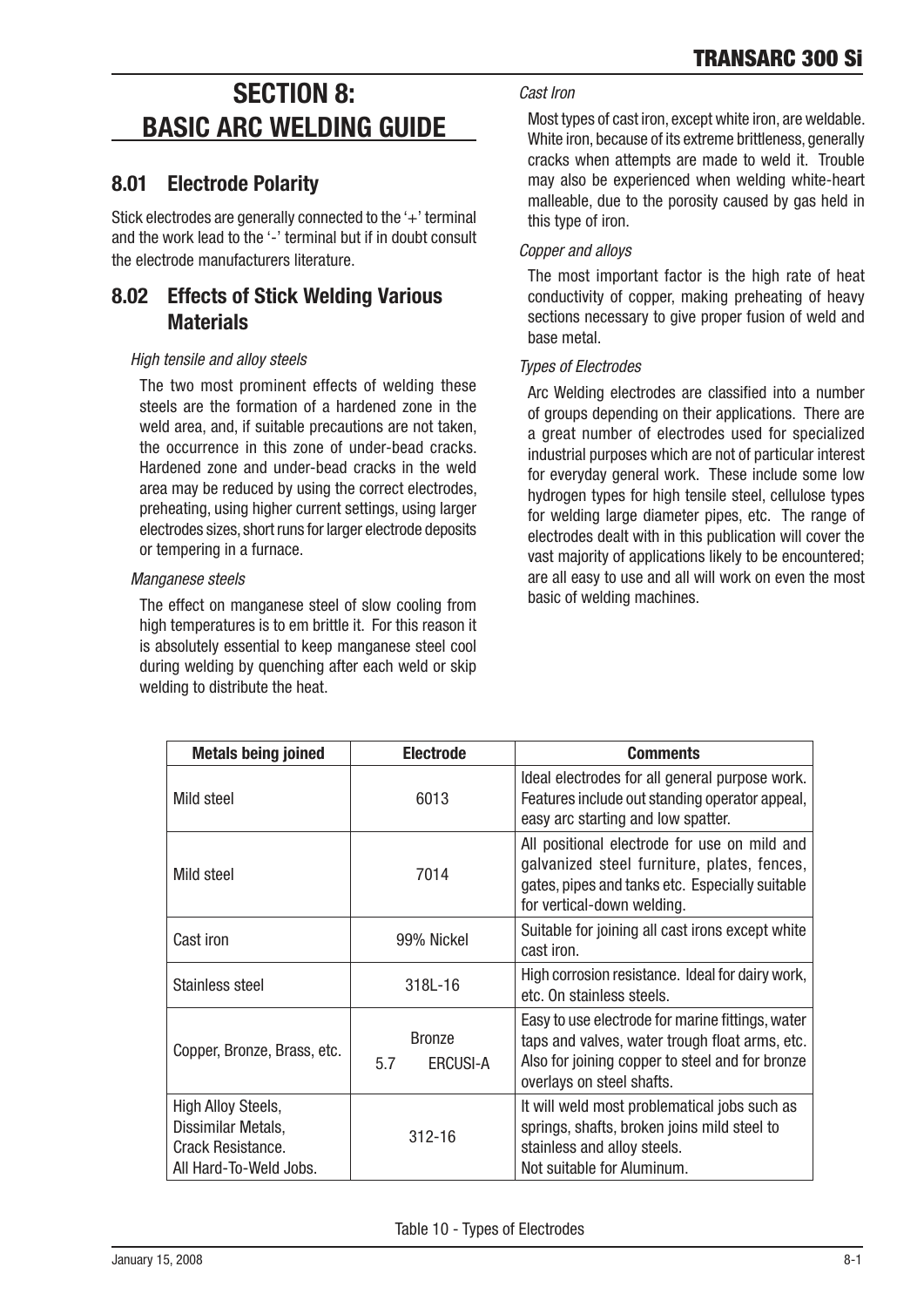# **NOTES**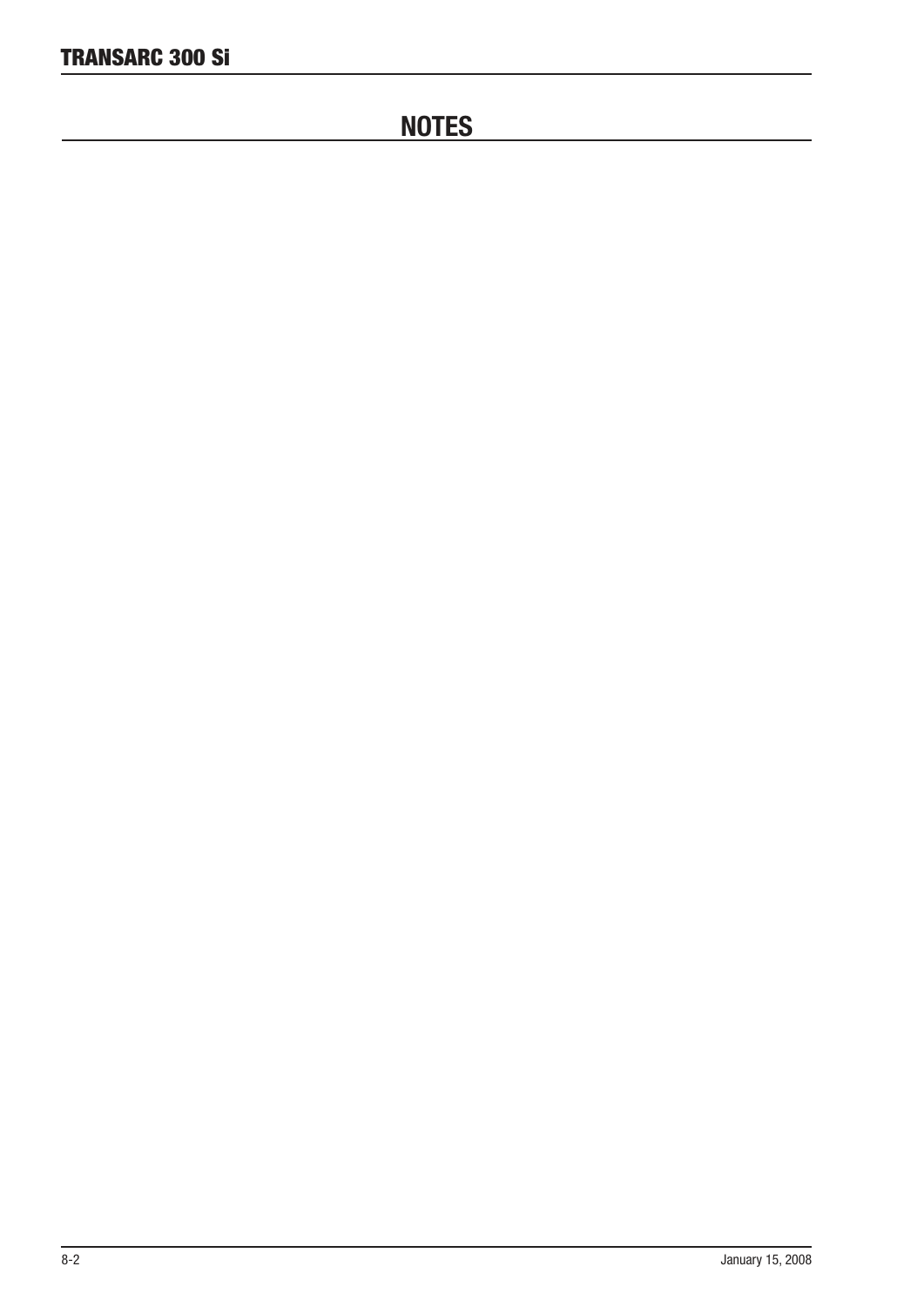# **SECTION 9: ROUTINE MAINTENANCE**

The only routine maintenance required for the power supply is a thorough cleaning and inspection, with the frequency depending on the usage and the operating environment.



Disconnect primary power at the source before opening the enclosure. Wait at least two minutes before opening the enclosure to allow the primary capacitors to discharge.

To clean the unit, open the enclosure and use a vacuum cleaner to remove any accumulated dirt and dust. The unit should also be wiped clean, if necessary; with solvents that are recommended for cleaning electrical apparatus.



Do not blow air into the power supply during cleaning. Blowing air into the unit can cause metal particles to interfere with sensitive electrical components and cause damage to the unit.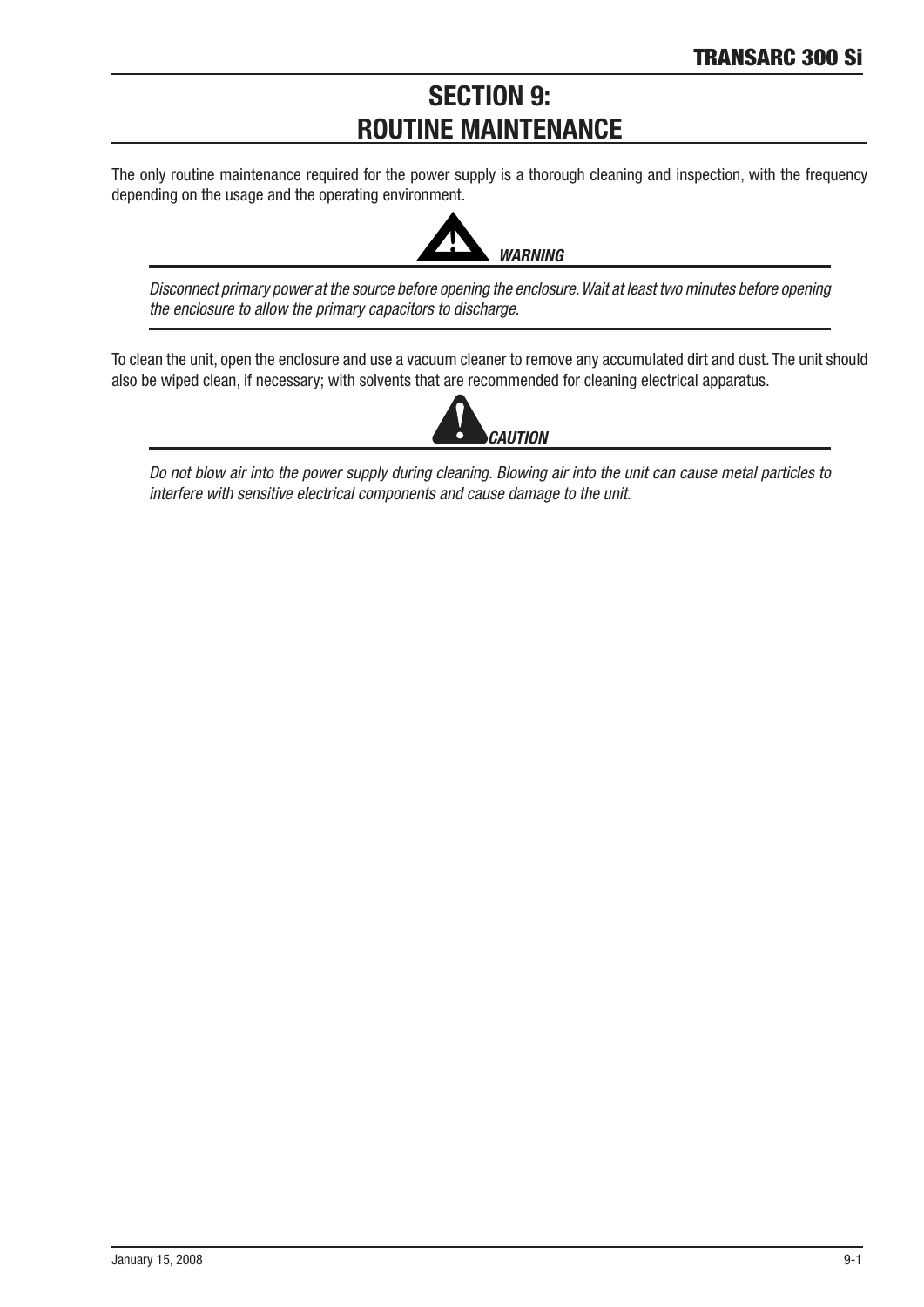

Maintain more often if used under severe conditions



This may need to be done more frequently under exceptionally dirty conditions.

Art # A-07681\_AC

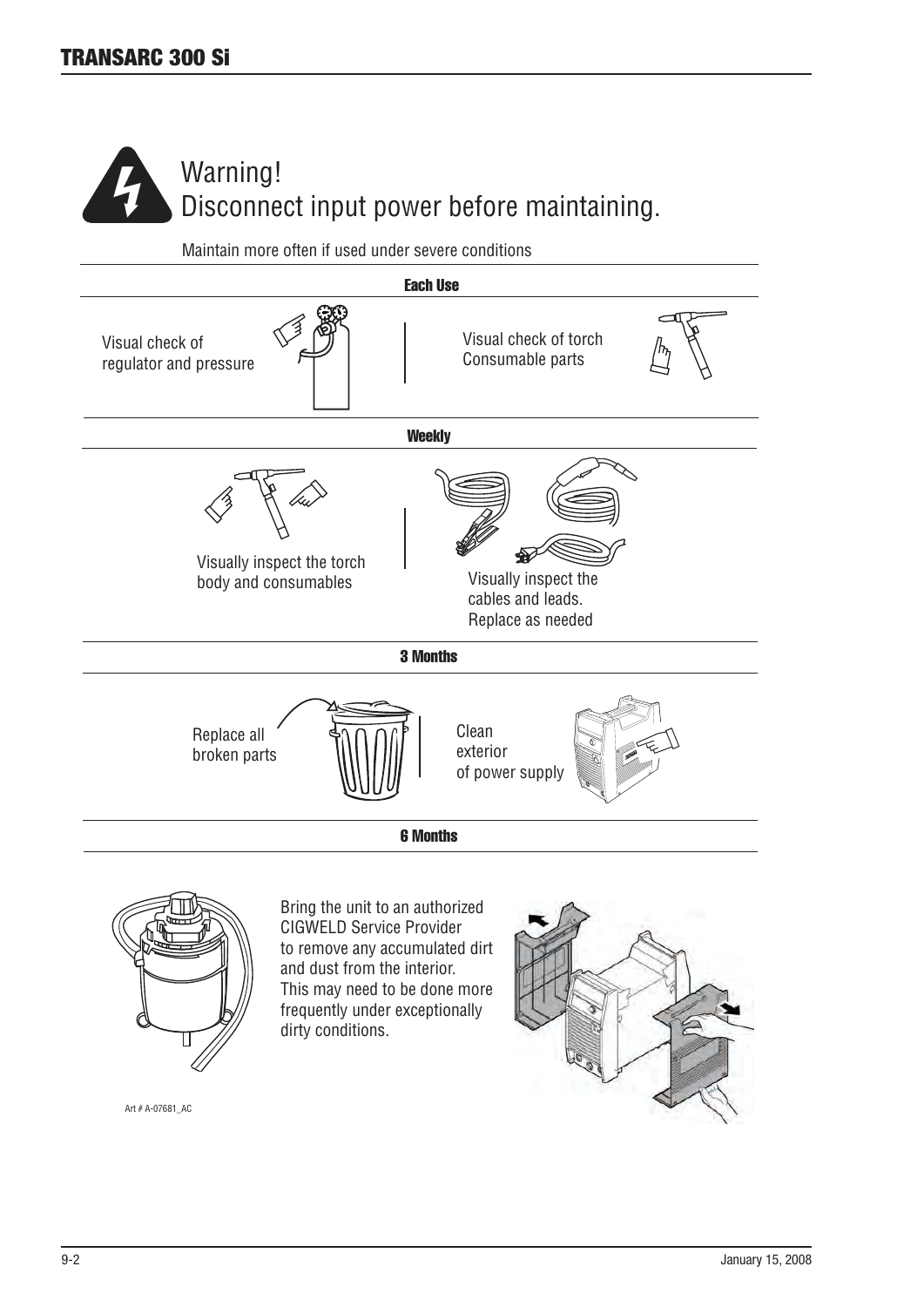# **SECTION 10:** BASIC TROUBLESHOOTING



There are extremely dangerous voltages and power levels present inside this product. Do not attempt to open or repair unless you are an Accredited Cigweld™ Service Provider and you have had training in power measurements and troubleshooting techniques.

If major complex subassemblies are faulty, then the Welding Power Source must be returned to an Accredited Cigweld Service Provider for repair.

The basic level of troubleshooting is that which can be performed without special equipment or knowledge.

# 10.01 TIG Welding Problems

Weld quality is dependent on the selection of the correct consumables, maintenance of equipment and proper welding technique.

|    | <b>Description</b>                                                                               |    | <b>Possible Cause</b>                                                                   |    | <b>Remedy</b>                                                                            |
|----|--------------------------------------------------------------------------------------------------|----|-----------------------------------------------------------------------------------------|----|------------------------------------------------------------------------------------------|
| 1. | Excessive beard build-up or poor<br>penetration or poor fusion at<br>edges of weld.              |    | Welding current is too low                                                              |    | Increase weld current and/or faulty<br>joint preparation                                 |
| 2. | Weld bead too wide and flat or<br>undercut at edges of weld or<br>excessive burn through         |    | Welding current is too high                                                             |    | Decrease weld current                                                                    |
| 3. | Weld bead too small or insufficient<br>penetration or ripples in bead are<br>widely spaced apart |    | Travel speed too fast                                                                   |    | Reduce travel speed                                                                      |
| 4. | Weld bead too wide or excessive<br>bead build up or excessive penetra-<br>tion in butt joint     |    | Travel speed too slow                                                                   |    | Increase travel speed                                                                    |
| 5. | Uneven leg length in fillet joint                                                                |    | Wrong placement of filler rod                                                           |    | Re-position filler rod                                                                   |
| 6. | Electrode melts when arc is<br>struck.                                                           |    | Electrode is connected to the $+$ '<br>terminal.                                        |    | Connect the electrode to the '-'<br>terminal.                                            |
| 7. | Dirty weld pool.                                                                                 |    | A. Electrode contaminated through<br>contact with work piece or filler rod<br>material. |    | A. Clean the electrode by grinding off<br>the contaminates.                              |
|    |                                                                                                  |    | B. Gas contaminated with air.                                                           |    | B. Check gas lines for cuts and loose<br>fitting or change gas cylinder.                 |
| 8. | Electrode melts or oxidizes when<br>an arc is struck.                                            |    | A. No gas flowing to welding region.                                                    |    | A. Check the gas lines for kinks or<br>breaks and gas cylinder contents.                 |
|    |                                                                                                  |    | B. Torch is clogged with dust.                                                          |    | B. Clean torch                                                                           |
|    |                                                                                                  |    | C. Gas hose is cut.                                                                     |    | C. Replace gas hose.                                                                     |
|    |                                                                                                  |    | D. Gas passage contains impurities.                                                     |    | D. Disconnect gas hose from torch<br>then raise gas pressure and blow<br>out impurities. |
|    |                                                                                                  | Е. | Gas regulator turned off.                                                               |    | E. Turn on.                                                                              |
|    |                                                                                                  | F. | Torch valve is turned off.                                                              | F. | Turn on.                                                                                 |
|    |                                                                                                  | G. | The electrode is too small for the<br>welding current.                                  |    | G. Increase electrode diameter or<br>reduce the welding current.                         |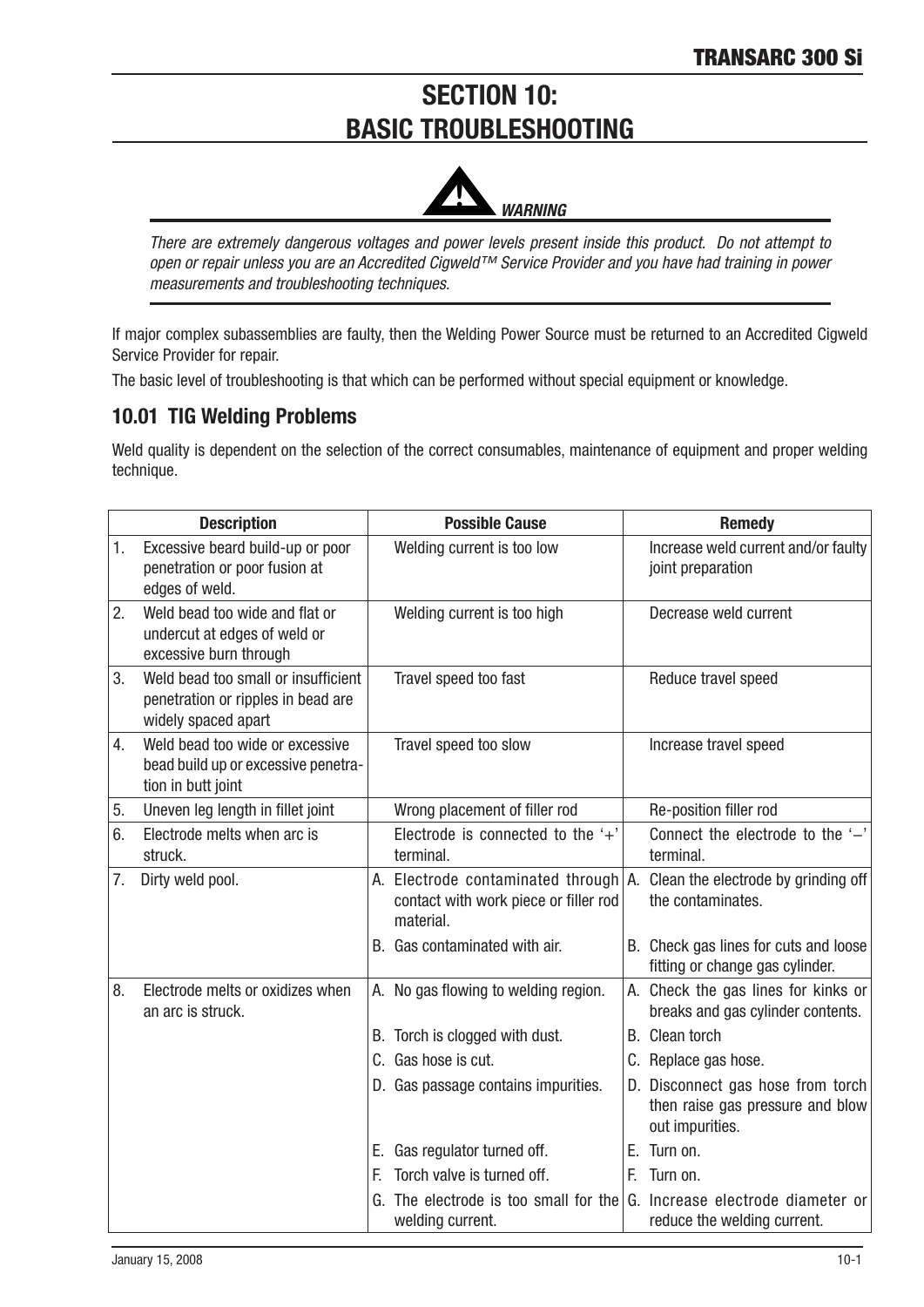# TRANSARC 300 Si

| <b>Description</b> |                                            | <b>Possible Cause</b>                                                                                                                                                     | <b>Remedy</b>                                                                                                |  |  |
|--------------------|--------------------------------------------|---------------------------------------------------------------------------------------------------------------------------------------------------------------------------|--------------------------------------------------------------------------------------------------------------|--|--|
| 9.                 | Poor weld finish.                          | Inadequate shielding gas.                                                                                                                                                 | Increase gas flow or check gas line<br>for gas flow problems.                                                |  |  |
|                    | 10. Arc flutters during TIG welding.       | A. Tungsten electrode is too large for $ A $ . Select the right size electrode.<br>the welding current.                                                                   | Refer to Basic TIG Welding guide.                                                                            |  |  |
|                    |                                            | B. Absence of oxides in the weld pool.                                                                                                                                    | B. Refer Basic TIG Welding Guide for<br>ways to reduce arc flutter.                                          |  |  |
|                    | 11. Welding arc can not be<br>established. | A. Work clamp is not connected to $ A $ . Connect the work clamp to the<br>the work piece or the work/torch<br>leads are not connected to the right<br>welding terminals. | work piece or connect the work/<br>torch leads to the right welding<br>terminals.                            |  |  |
|                    |                                            | Torch lead is disconnected.<br>B.                                                                                                                                         | B. Connect it to the '-' terminal.                                                                           |  |  |
|                    |                                            | C. Gas flow incorrectly set, cylinder<br>empty or the torch valve is off.                                                                                                 | C. Select the right flow rate, change<br>cylinders or turn torch valve on.                                   |  |  |
|                    | 12. Arc start is not smooth.               | Tungsten electrode is too large for $ A $ . Select the right size electrode.<br>А.<br>the welding current.                                                                | Refer to Section 7, Basic TIG<br><b>Welding Guide.</b>                                                       |  |  |
|                    |                                            | B. The wrong electrode is being used $ B $ . Select the right electrode type.<br>for the welding job                                                                      | Refer to Section 7, Basic TIG<br><b>Welding Guide.</b>                                                       |  |  |
|                    |                                            | C. Gas flow rate is too high.                                                                                                                                             | C. Select the correct rate for the<br>welding job.<br>Refer to Section 7, Basic TIG<br><b>Welding Guide.</b> |  |  |
|                    |                                            | D. Incorrect shielding gas is being D. Select the right shielding gas.<br>used.                                                                                           | Refer to Section 7, Basic TIG<br><b>Welding Guide.</b>                                                       |  |  |
|                    |                                            | Poor work clamp connection to work E. Improve connection to work piece.<br>Е.<br>piece.                                                                                   |                                                                                                              |  |  |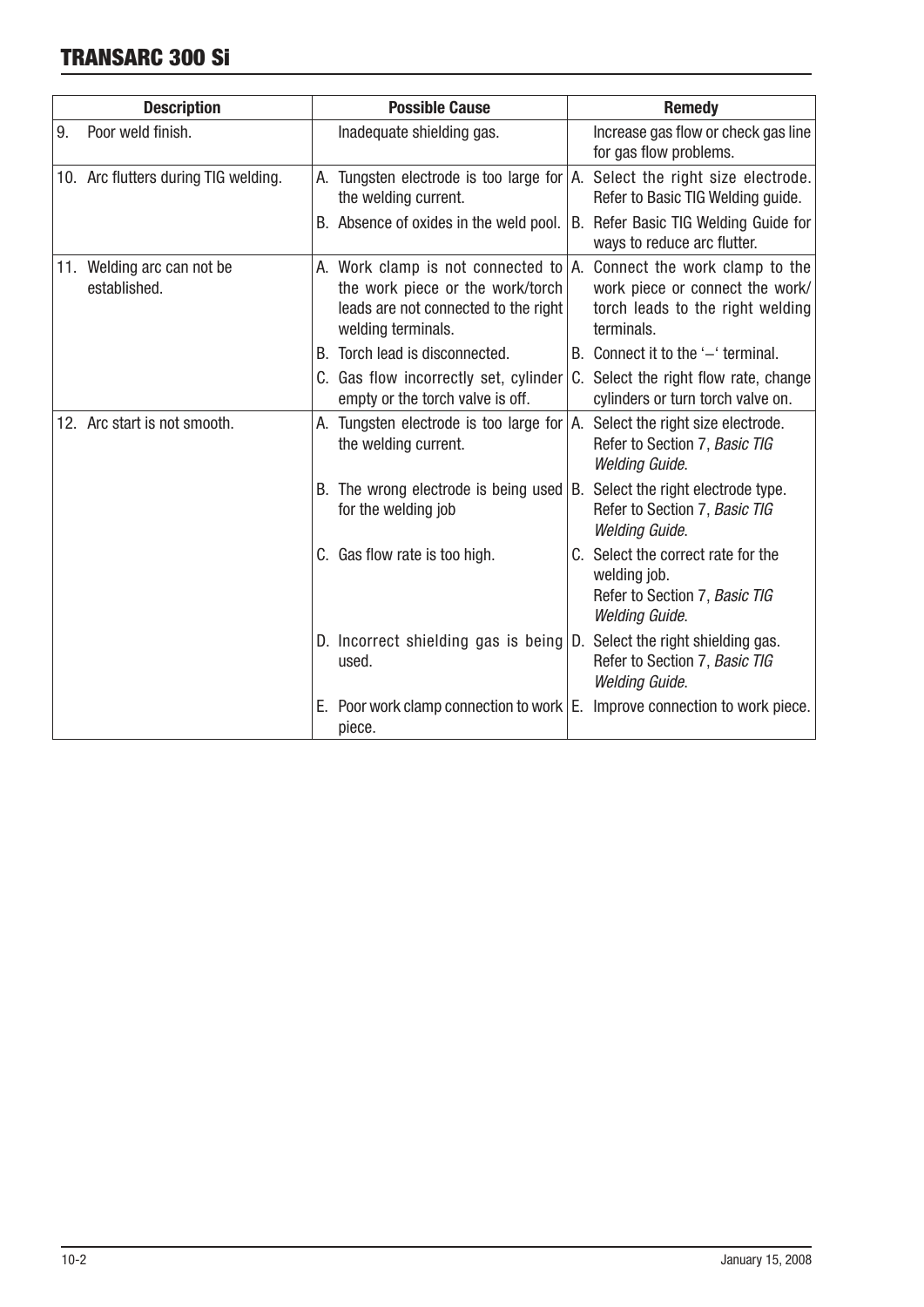# 10.02 Stick Welding Problems

| <b>Description</b> |                                                                      |    | <b>Possible Cause</b>                                  | <b>Remedy</b> |                                                                                             |
|--------------------|----------------------------------------------------------------------|----|--------------------------------------------------------|---------------|---------------------------------------------------------------------------------------------|
| 1.                 | Gas pockets or voids in weld metal                                   | А. | Electrodes are damp.                                   | А.            | Dry electrodes before use.                                                                  |
|                    | (Porosity).                                                          | В. | Welding current is too high.                           | В.            | Reduce welding current.                                                                     |
|                    |                                                                      | C. | Surface impurities such as oil,<br>grease, paint, etc. | C.            | Clean joint before welding.                                                                 |
| 2.                 | Crack occurring in weld metal soon<br>after solidification commences | А. | Rigidity of joint.                                     | А.            | Redesign to relieve weld joint<br>of severe stresses or use<br>crack resistance electrodes. |
|                    |                                                                      | B. | Insufficient throat thickness.                         | В.            | Travel slightly slower to allow<br>greater build up in throat.                              |
|                    |                                                                      | C. | Cooling rate is too high.                              | C.            | Preheat plate and cool slowly.                                                              |
| 3.                 | A gap is left by failure of the weld                                 | А. | Welding current is too low.                            | А.            | Increase welding current                                                                    |
|                    | metal to fill the root of the weld.                                  | В. | Electrode too large for joint.                         | B.            | Use smaller diameter<br>electrode.                                                          |
|                    |                                                                      | C. | Insufficient gap.                                      | C.            | Allow wider gap.                                                                            |
|                    |                                                                      | D. | Incorrect sequence.                                    | D.            | Use correct build-up<br>sequence.                                                           |



Figure 8 – Example of insufficient gap or incorrect sequence

| 4. | Portions of the weld run do not fuse $ A $ . Small electrodes used on heavy<br>to the surface of the metal or edge |    | cold plate.                               |    | A. Use larger electrodes and pre-heat<br>the plate.                     |
|----|--------------------------------------------------------------------------------------------------------------------|----|-------------------------------------------|----|-------------------------------------------------------------------------|
|    | of the joint.                                                                                                      | В. | Welding current is too low.               | В. | Increase welding current                                                |
|    |                                                                                                                    | C. | Wrong electrode angle.                    |    | Adjust angle so the welding arc is<br>directed more into the base metal |
|    |                                                                                                                    | D. | Travel speed of electrode is too<br>high. |    | D. Reduce travel speed of electrode                                     |
|    |                                                                                                                    |    | E. Scale or dirt on joint surface.        | Е. | Clean surface before welding.                                           |



Figure  $9$  – Example of lack of fusion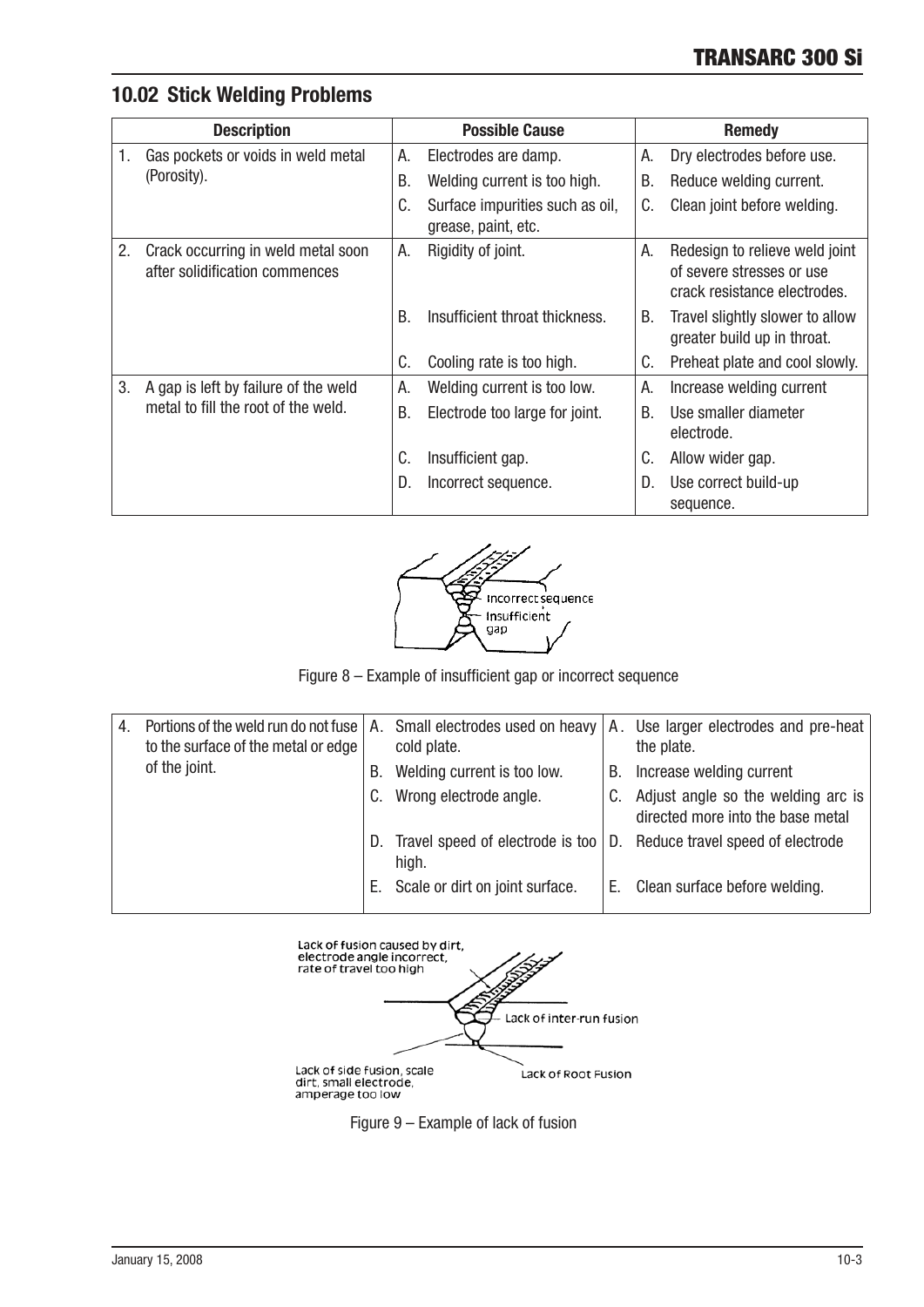# TRANSARC 300 Si

| 5.<br>Non-metallic particles are $ A$ .<br>trapped in the weld metal<br>(slag inclusion). |    | Non-metallic particles may be trapped<br>in undercut from previous run. | А. | If bad undercut is present, clean<br>slag out and cover with a run from a<br>smaller diameter electrode.                                 |  |
|-------------------------------------------------------------------------------------------|----|-------------------------------------------------------------------------|----|------------------------------------------------------------------------------------------------------------------------------------------|--|
|                                                                                           | В. | Joint preparation too restricted.                                       | В. | Allow for adequate penetration and<br>room for cleaning out the slag.                                                                    |  |
|                                                                                           | C. | Irregular deposits allow slag to be<br>trapped.                         | C. | If very bad, chip or grind out<br>irregularities.                                                                                        |  |
|                                                                                           | D. | Lack of penetration with slag trapped<br>beneath weld bead.             | D. | Use smaller electrode with sufficient<br>current to give adequate penetration.<br>Use suitable tools to remove all slag<br>from corners. |  |
|                                                                                           | Е. | Rust or mill scale is preventing full<br>fusion.                        | Е. | Clean joint before welding.                                                                                                              |  |
|                                                                                           | E. | Wrong electrode for position in which<br>welding is done.               | F. | Use electrodes designed for position<br>in which welding is done, otherwise<br>proper control of slag is difficult.                      |  |
| Not cleaned, or<br>Slag trapped ir<br>undercut<br>electrode                               |    |                                                                         |    |                                                                                                                                          |  |

Figure  $10$  – Examples of slag inclusion

# **10.03 Power Source Problems**

| <b>Description</b> |                                                                                                |    | <b>Possible Cause</b>                                                                         | <b>Remedy</b> |                                                                                                             |  |
|--------------------|------------------------------------------------------------------------------------------------|----|-----------------------------------------------------------------------------------------------|---------------|-------------------------------------------------------------------------------------------------------------|--|
| 1.                 | established                                                                                    |    | The welding arc cannot be $ A $ . The Primary supply voltage has not $ $<br>been switched ON. |               | A. Switch ON the Primary supply<br>voltage.                                                                 |  |
|                    |                                                                                                | В. | The Welding Power Source switch<br>is switched OFF.                                           | B.            | Switch ON the Welding Power<br>Source.                                                                      |  |
|                    |                                                                                                | C. | Loose connections internally.                                                                 | C.            | Have an Accredited Cigweld<br>Service Provider repair the<br>connection.                                    |  |
| 2.                 | Maximum output welding<br>current can not be achieved<br>with nominal Mains supply<br>voltage. |    | Defective control circuit                                                                     |               | Have an Accredited Cigweld<br>Service Provider inspect then<br>repair the welder.                           |  |
| 3.                 | Welding current reduces when<br>welding                                                        |    | Poor work lead connection to the<br>work piece.                                               |               | Ensure that the work lead has a<br>positive electrical connection to<br>the work piece.                     |  |
| 4.                 | No gas flow when the torch                                                                     | А. | Gas hose is cut.                                                                              | А.            | Replace gas hose.                                                                                           |  |
|                    | trigger switch is depressed.                                                                   | B. | Gas passage contains impurities.                                                              | В.            | Disconnect gas hose from the<br>rear of Power Source then raise<br>gas pressure and blow out<br>impurities. |  |
|                    |                                                                                                | C. | Gas regulator turned off.                                                                     | C.            | Turn gas regulator on.                                                                                      |  |
|                    |                                                                                                | D. | Torch trigger switch lead is<br>disconnected or switch/cable is<br>faulty.                    | D.            | Reconnect lead or repair faulty<br>switch/cable.                                                            |  |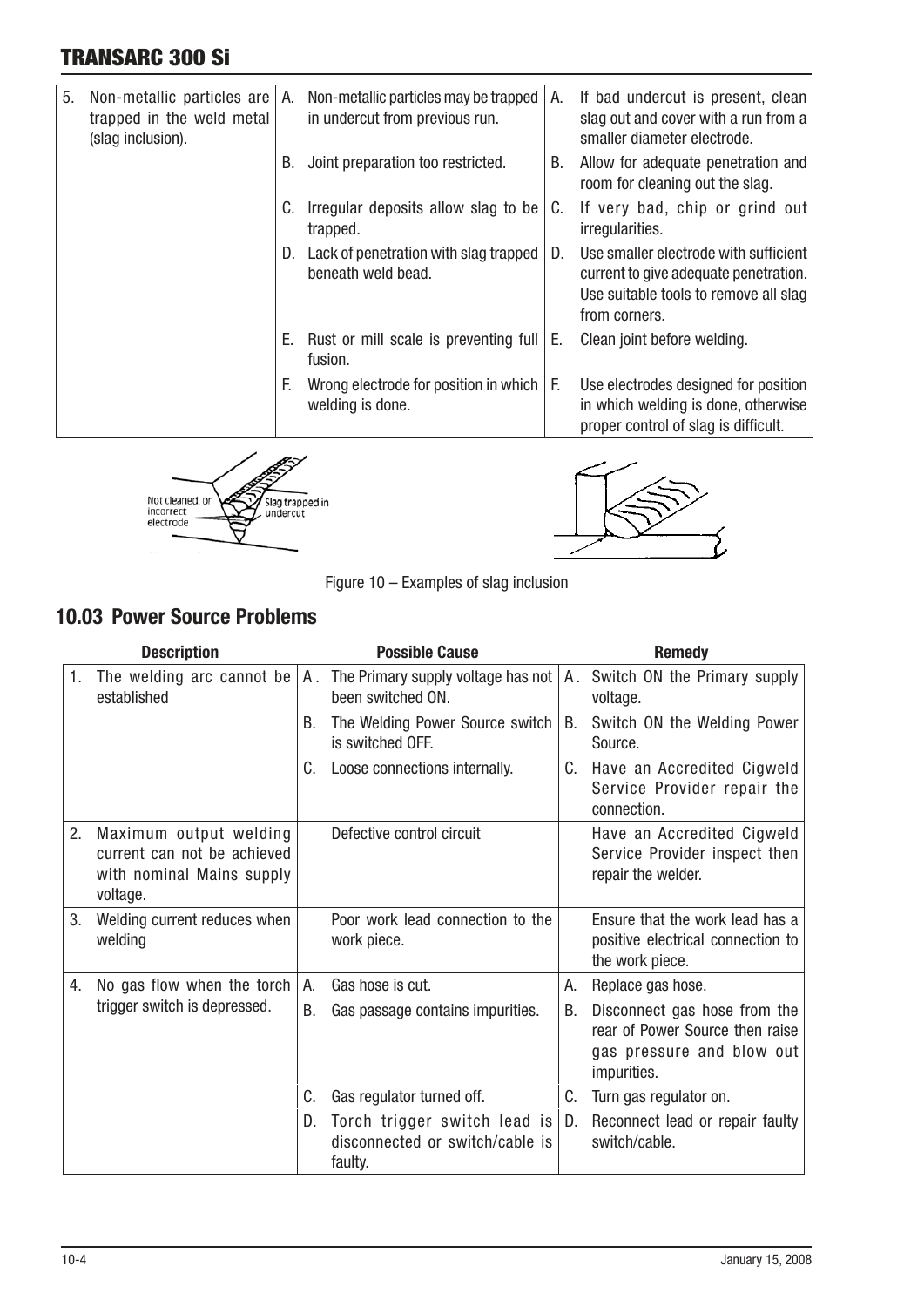# **SECTION 11: VOLTAGE REDUCTION DEVICE (VRD)**

# 11.01 VRD Specification

| <b>Description</b>              | <b>Transarc 300 Si</b> | <b>Notes</b>                                                                         |
|---------------------------------|------------------------|--------------------------------------------------------------------------------------|
| <b>VRD Open Circuit Voltage</b> | 15.3 to 19.8V          | Open circuit voltage between welding terminals                                       |
| <b>VRD Resistance</b>           | 148 to 193 ohms        | The required resistance between welding<br>terminals to turn ON the welding power    |
| <b>VRD Turn OFF Time</b>        | 0.2 to 0.3 seconds     | The time taken to turn OFF the welding power<br>once the welding current has stopped |

# 11.02 VRD Maintenance

Routine inspection and testing (power source)

An inspection of the power source, an insulation resistance test and an earth resistance test shall be carried out.

- a) For transportable equipment, at least once every 3 months; and
- b) For fixed equipment, at least once every 12 months.

The owners of the equipment shall keep a suitable record of the periodic tests.

*NOTE*

A transportable power source is any equipment that is not permanently connected and fixed in the position in which it is operated.

In addition to the above tests and specifically in relation to the VRD fitted to this machine, the following periodic tests should also be conducted by an accredited Cigweld Service Provider.

| <b>Description</b>              | <b>Required Parameters</b> |
|---------------------------------|----------------------------|
| <b>VRD Open Circuit Voltage</b> | Less than 20V; at Vin=415V |
| VRD Turn ON Resistance          | Less than 200 ohms         |
| VRD Turn OFF Time               | Less than 0.3 seconds      |

If this equipment is used in a hazardous location or environments with a high risk of electrocution then the above tests should be carried out prior to entering this location.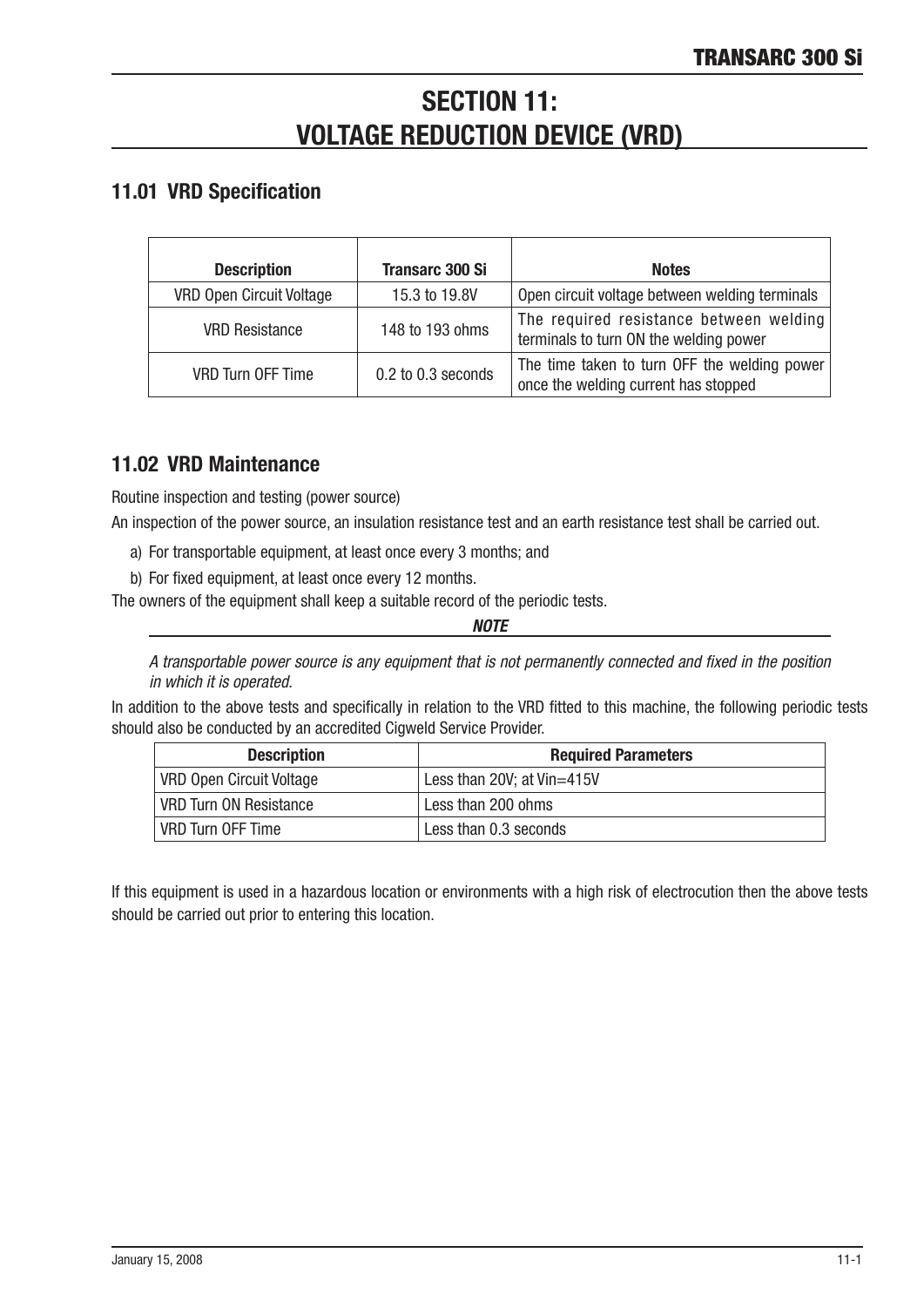# **NOTES**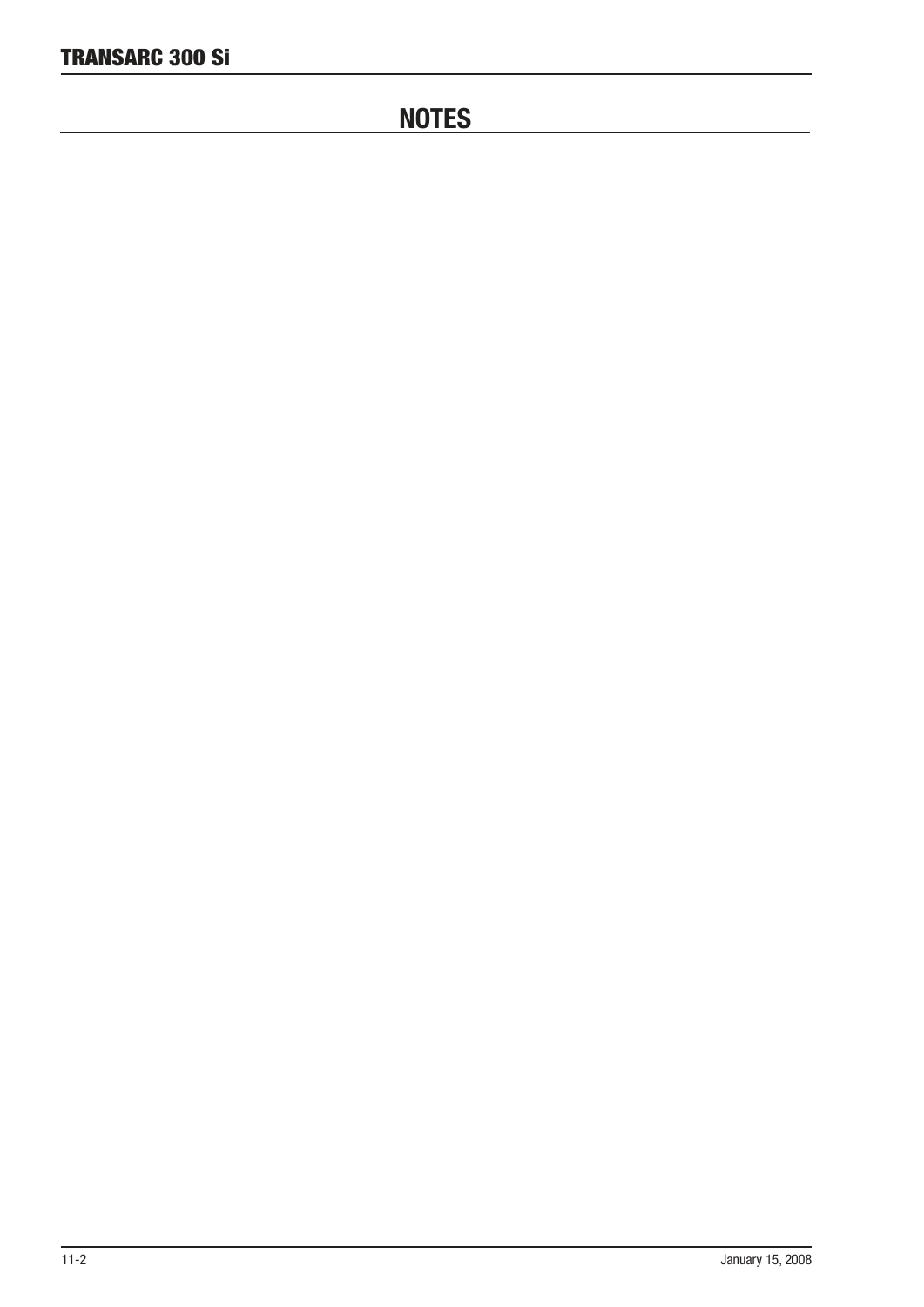# **SECTION 12: POWER SOURCE ERROR CODES**

|                | <b>Description</b><br><b>Possible Cause</b>                                                                                                       |   |                                                                               | <b>Remedy</b> | <b>Remarks</b>                                                                                                                                                                                                                                |                                                                                                                                      |
|----------------|---------------------------------------------------------------------------------------------------------------------------------------------------|---|-------------------------------------------------------------------------------|---------------|-----------------------------------------------------------------------------------------------------------------------------------------------------------------------------------------------------------------------------------------------|--------------------------------------------------------------------------------------------------------------------------------------|
| $\mathbf{1}$   | E01 error code<br>displayed.<br>Temperature<br>sensor TH1                                                                                         |   | The Welding Power<br>Source's duty cycle has<br>been exceeded.                | A             | Let Power Source cool<br>down then keep within<br>its duty cycle.                                                                                                                                                                             | Weld current<br>ceases. Buzzer<br>sounds constantly.                                                                                 |
|                | (protects IGBTs)<br>is greater than<br>80°C for about 1<br>second.                                                                                | B | Fan ceases to operate.                                                        | B             | Have an Accredited<br><b>Cigweld Service Provider</b><br>investigate.                                                                                                                                                                         | E01 resets when<br>TH1 decreases to<br>70°C for about 30<br>seconds.                                                                 |
|                |                                                                                                                                                   | C | Air flow is restricted by<br>vents being blocked.                             | C             | Unblock vents then<br>let Power Source cool<br>down.                                                                                                                                                                                          |                                                                                                                                      |
| $\overline{2}$ | E02 error code<br>displayed.<br>Temperature                                                                                                       | A | The Welding Power<br>Source's duty cycle has<br>been exceeded.                | A             | Let Power Source cool<br>down then keep within<br>its duty cycle.                                                                                                                                                                             | Weld current<br>ceases. Buzzer<br>sounds constantly.                                                                                 |
|                | sensor TH2<br>(protects IGBTs)<br>is greater than<br>90°C for about 1                                                                             | B | Fan ceases to operate.                                                        | B             | Have an Accredited<br><b>Cigweld Service Provider</b><br>investigate.                                                                                                                                                                         | E02 resets when<br>TH2 decreases to<br>70°C for about 30<br>seconds.                                                                 |
|                | second.                                                                                                                                           | C | Air flow is restricted by<br>vents being blocked.                             | C             | Unblock vents then<br>let Power Source cool<br>down.                                                                                                                                                                                          |                                                                                                                                      |
| 3              | E03 error code<br>displayed.<br>Primary (input)<br>current too high.                                                                              | A | Primary current too<br>high because welding<br>arc is too long                | Α             | Reduce length of<br>welding arc                                                                                                                                                                                                               | Weld current<br>ceases. Buzzer<br>sounds constantly.                                                                                 |
|                |                                                                                                                                                   | B | Mains supply voltage is<br>more than 10% below<br>nominal voltage             | B             | Have an Accredited<br><b>Cigweld Service Provider</b><br>or a qualified electrician<br>check for low Mains<br>voltage.                                                                                                                        | Switch machine<br>off then on to reset<br>E03 error.                                                                                 |
| 4              | E11 error code<br>displayed.<br><b>Over Primary</b><br>supply (input)<br>voltage at<br>primary<br>capacitors is<br>exceeded for one<br>second.    |   | Primary supply voltage<br>is greater than the<br>nominal voltage plus<br>10%. |               | Have an Accredited<br><b>Cigweld Service Provider</b><br>or a qualified electrician<br>check the Primary<br>voltage.                                                                                                                          | Weld current<br>ceases. Buzzer<br>sounds constantly.<br>Error code E11<br>automatically will<br>reset when the<br>voltage reduces.   |
| 5              | E12 error code<br>displayed.<br><b>Under mains</b><br>supply (input)<br>voltage warning<br>primary<br>capacitors is<br>reduced for one<br>second. |   | Mains supply voltage is<br>down to a dangerously<br>low level.                |               | Have an Accredited<br><b>Cigweld Service Provider</b><br>or a qualified electrician<br>check the Mains voltage.<br>Have an Accredited<br><b>Cigweld Service Provider</b><br>or a qualified electrician<br>check the primary cable<br>& fuses. | Weld current<br>ceases. Buzzer<br>sounds constantly.<br>Error code E12 will<br>automatically reset<br>when the voltage<br>increases. |

I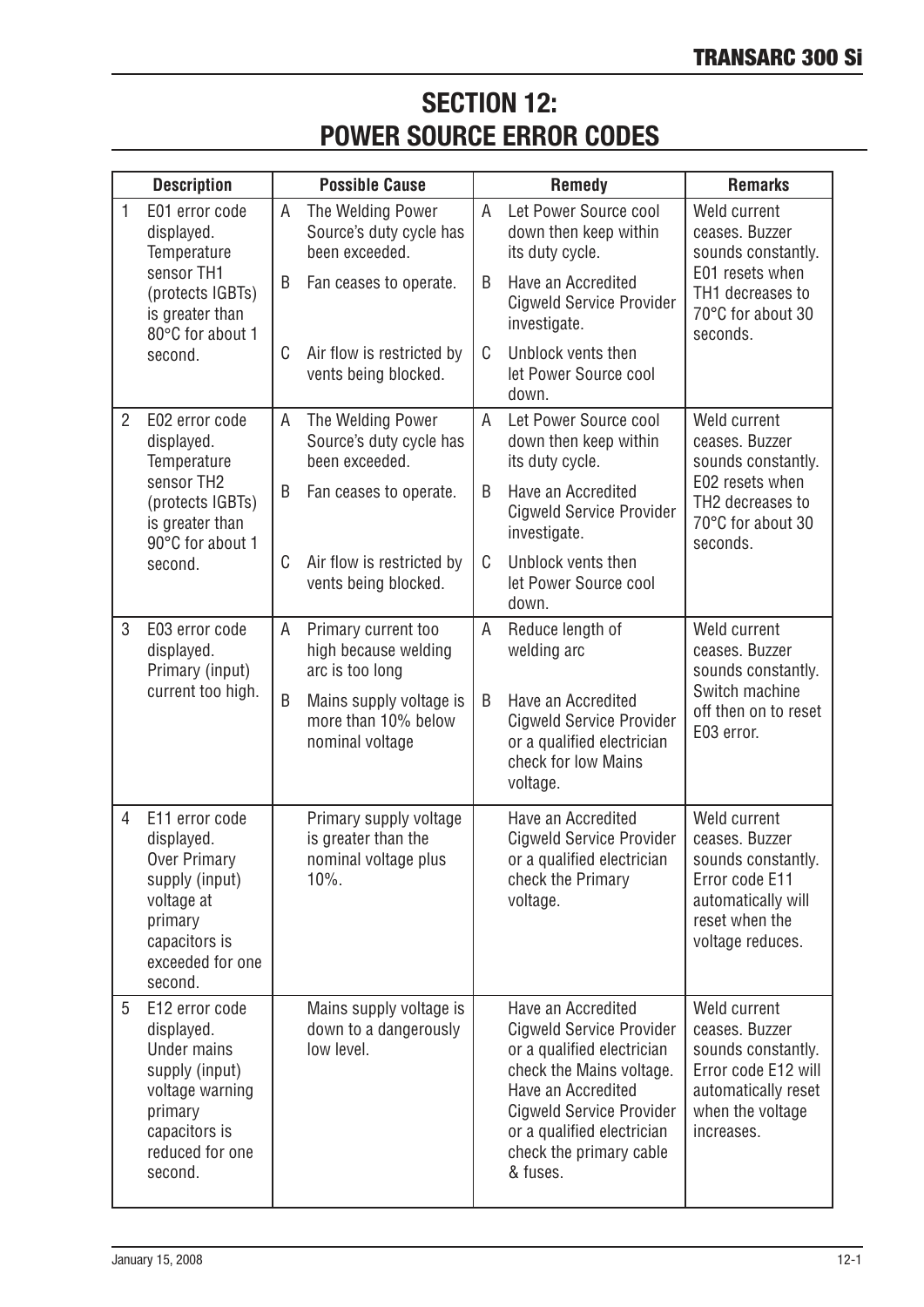| <b>Description</b> |                                                                                                                                                                | <b>Possible Cause</b>                                                                                                                               | <b>Remedy</b>                                                                                                                                                          | <b>Remarks</b>                                                                                                           |
|--------------------|----------------------------------------------------------------------------------------------------------------------------------------------------------------|-----------------------------------------------------------------------------------------------------------------------------------------------------|------------------------------------------------------------------------------------------------------------------------------------------------------------------------|--------------------------------------------------------------------------------------------------------------------------|
|                    | E14 error code<br>displayed.<br>Under mains supply<br>(input) voltage<br>warning primary<br>capacitors is reduced<br>for one second.                           | Mains supply voltage is less<br>than the nominal operating<br>voltage plus 10%.                                                                     | Have an Accredited Cigweld<br>Service Provider or a<br>qualified electrician check the sounds intermittently.<br>Mains voltage.                                        | Weld current<br>available. Buzzer<br>Error code E14 will<br>automatically reset<br>when the voltage<br>increases.        |
| 7                  | E81 error code<br>displayed.<br><b>Wrong Primary</b><br>supply (input) voltage<br>connected.                                                                   | When 3 phase machine is<br>first turned on with the wrong Service Provider check the<br>Primary supply (input) voltage Mains voltage.<br>connected. | Have an Accredited Cigweld                                                                                                                                             | No weld current is<br>available. Buzzer<br>sounds constantly.<br>Switch machine off.                                     |
|                    | E82 error code<br>displayed.<br>Link switch plug not<br>connected.                                                                                             | Link switch plug not<br>connected.                                                                                                                  | Have an Accredited Cigweld<br>Service Provider or a<br>qualified electrician check the sounds constantly.<br>connector plug on input PCB. Switch machine off.          | No weld current is<br>available. Buzzer                                                                                  |
| 9                  | E83 error code<br>displayed.<br><b>CPU</b> checks mains<br>supply (input) voltage<br>when the on/off<br>switch on rear panel<br>of machine is turned<br>ON.    | The Primary supply (input)<br>voltage fluctuates and is not<br>stable.                                                                              | Have an Accredited Cigweld<br>Service Provider or a<br>qualified electrician check the sounds constantly.<br>connector plug on the input<br>PCB and the Mains voltage. | No weld current is<br>available, Buzzer<br>Switch machine off<br>then on to reset E83<br>error.                          |
|                    | 10 E93 error code<br>displayed.<br>Memory chip<br>(EEPROM) on<br>control PCB can<br>not read/write weld<br>parameters.                                         | Memory chip (EEPROM)<br>error.                                                                                                                      | Have an Accredited Cigweld<br>Service Provider or a<br>qualified electrician check the sounds constantly.<br>control PCB.                                              | Weld current is<br>ceases. Buzzer<br>Switch machine off.                                                                 |
|                    | 11 E94 error code<br>displayed.<br>Temperature sensor<br>TH1 for IGBTs is an<br>open circuit.                                                                  | The Welding Power Source's<br>temperature sensors have<br>malfunctioned.                                                                            | Have an Accredited Cigweld<br>Service Provider check or<br>replace the temperature<br>sensors.                                                                         | Weld current ceases.<br><b>Buzzer sounds</b><br>constantly. Switch<br>machine off.                                       |
|                    | 12 E99 error code<br>displayed.<br>Mains supply (input)<br>voltage has been<br>turned off, but control<br>circuit has power<br>from the primary<br>capacitors. | A Main on/off switch on<br>machine has been turned<br>off.<br>B Mains supply (input)<br>voltage has been turned<br>off.                             | A Turn on/off switch on.<br><b>B</b> Have an Accredited<br><b>Cigweld Service Provider</b><br>or a qualified electrician<br>check the Main voltage<br>and fuses.       | Weld current ceases.<br><b>Buzzer sounds</b><br>constantly. Must<br>switch machine off<br>then on to reset E99<br>error. |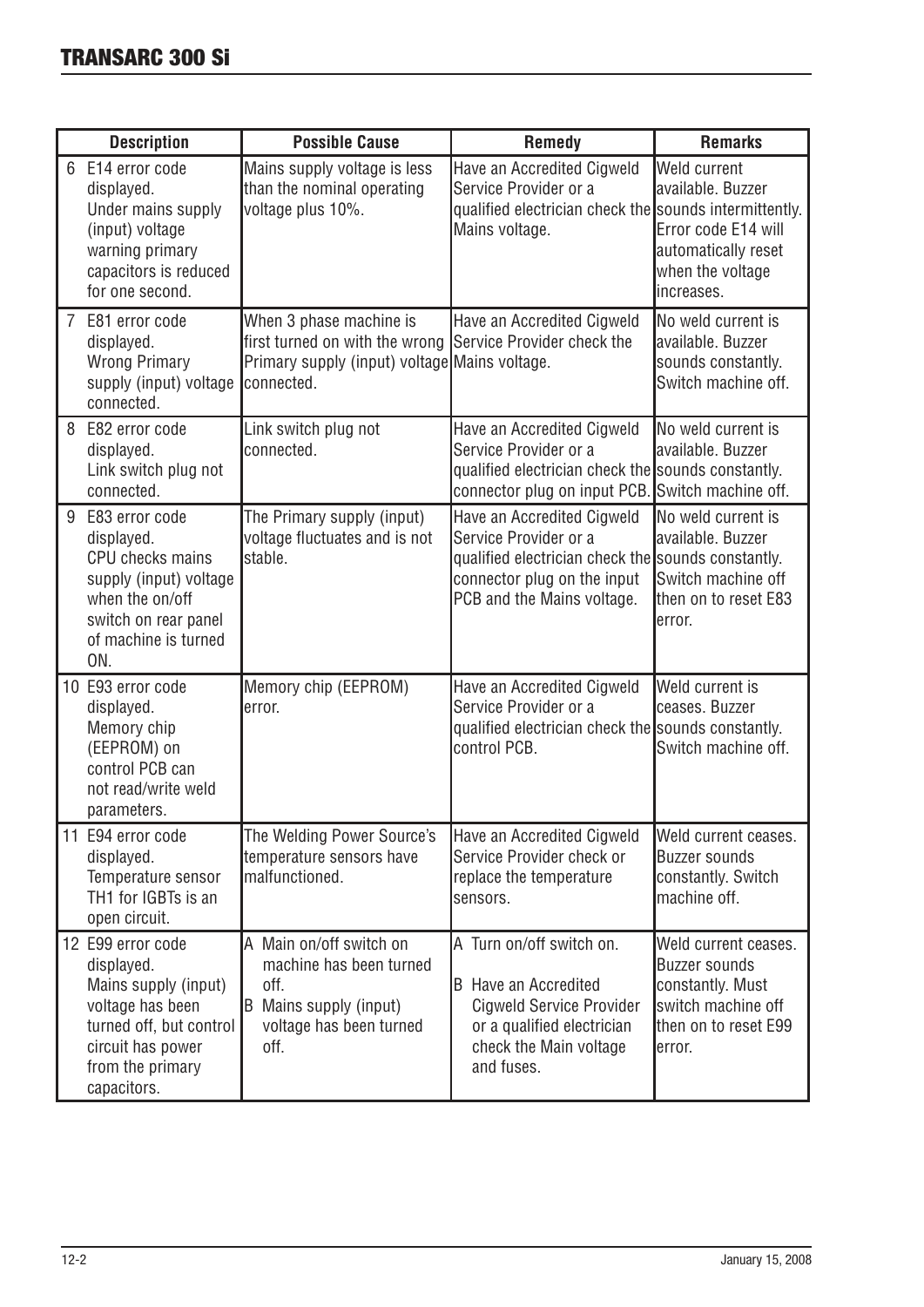# **APPENDIX 1: TRANSARC 300 Si ACCESSORIES**

| <b>Description</b>                                                 | Part No.    | <b>Details</b>                                                           |
|--------------------------------------------------------------------|-------------|--------------------------------------------------------------------------|
| 17 Series air cooled TIG torch<br>(suitable for TransTig 200Pi)    | 518710402   | TIG torch with 4 metre cable & remote<br>current control                 |
| 26 Series air cooled TIG torch                                     | 538720401   | TIG torch with 4 metre cable & remote<br>current control                 |
| 200 Amp lead set, 5 metre                                          | 646323      | 1 x 5m work lead; 1 x 5m electrode holder                                |
| 400 Amp lead set, 8 metre                                          | 646325      | 1 x 8m work lead; 1 x 8m electrode holder                                |
| Slide controller                                                   | OTD 10/4013 | 200Pi, 200AC/DC slider only                                              |
|                                                                    | OTD 10/2004 | 300Pi, 300AC/DC, 400i slider only                                        |
|                                                                    | OTD 10/4014 | 200Pi, 200AC/DC hand pendant only                                        |
| Hand pendant                                                       | OTD 10/2005 | 300Pi, 300AC/DC, 400i hand pendant only                                  |
| Foot controller                                                    | OTD 10/4016 | 200Pi, 200AC/DC                                                          |
|                                                                    | OTD 10/2007 | 300Pi, 300AC/DC, 400i                                                    |
| CIGWELD COMET argon regulator                                      | 301527      | Regulator only                                                           |
| CIGWELD COMET argon flowmeter<br>$0-15$ lpm                        | 301710      | Flowmeter only                                                           |
| CIGWELD COMET argon flowmeter<br>10-40 lpm                         | 301711      | Flowmeter only                                                           |
| CIGWELD COMET argon regulator/<br>flowmeter                        | 301526      | Regulator/flowmeter only                                                 |
| VAF-4 Wirefeeder (for 400i ONLY)                                   | 705700      | VAF-4 wirefeeder, 8m interconnection,<br>operating manual                |
| VS212 Voltage sensing wirefeeder                                   | W3512006    | VS212 wirefeeder, operating manual                                       |
| Tweco® 4 MIG Torch                                                 | 717201      | MIG torch with 3.6m cable, T4 connection                                 |
| ArcMaster Pro Auto-darkening<br>Helmet, 9-13 - blue                | 454294      | Welding helmet, 2 x spare cover lenses,<br>product bag, operating manual |
| ArcMaster Pro Auto-darkening<br>Helmet, $9-13 -$ blue with graphic | 454295      | Welding helmet, 2 x spare cover lenses,<br>product bag, operating manual |
| ArcMaster Pro Auto-darkening<br>Helmet, 9-13 - black with graphic  | 454296      | Welding helmet, 2 x spare cover lenses,<br>product bag, operating manual |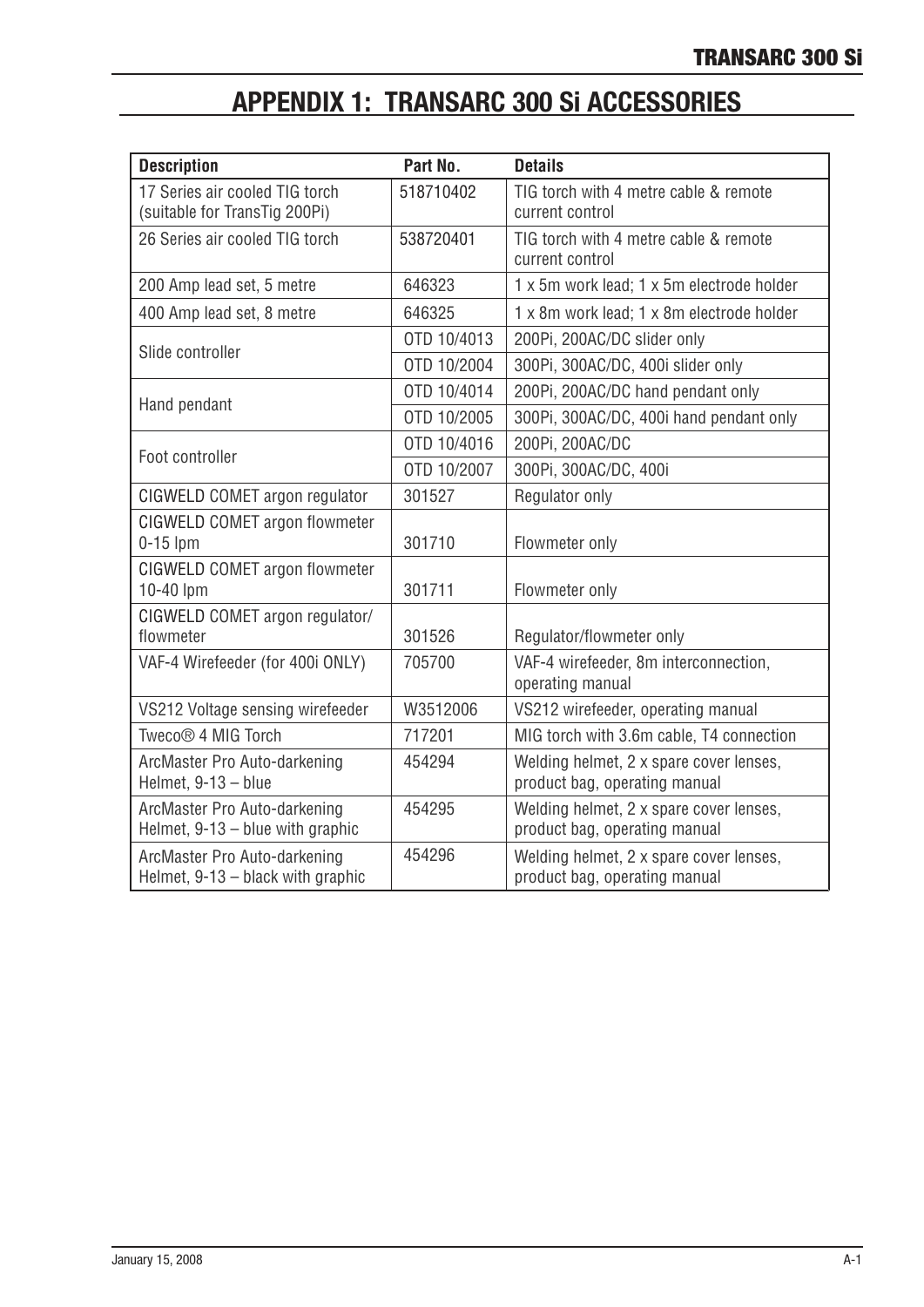# APPENDIX B: TRANSARC 300 Si INTERCONNECT DIAGRAM

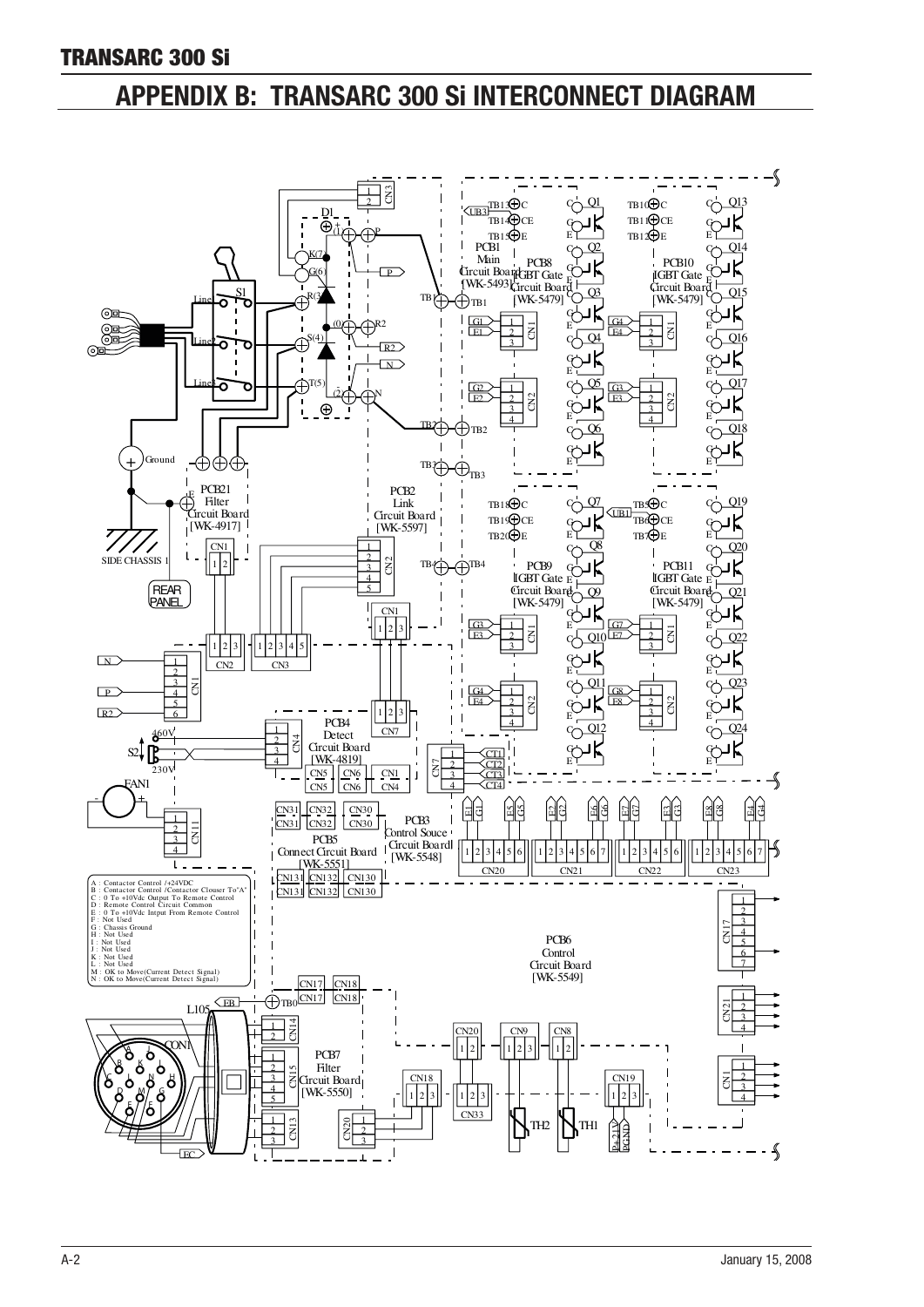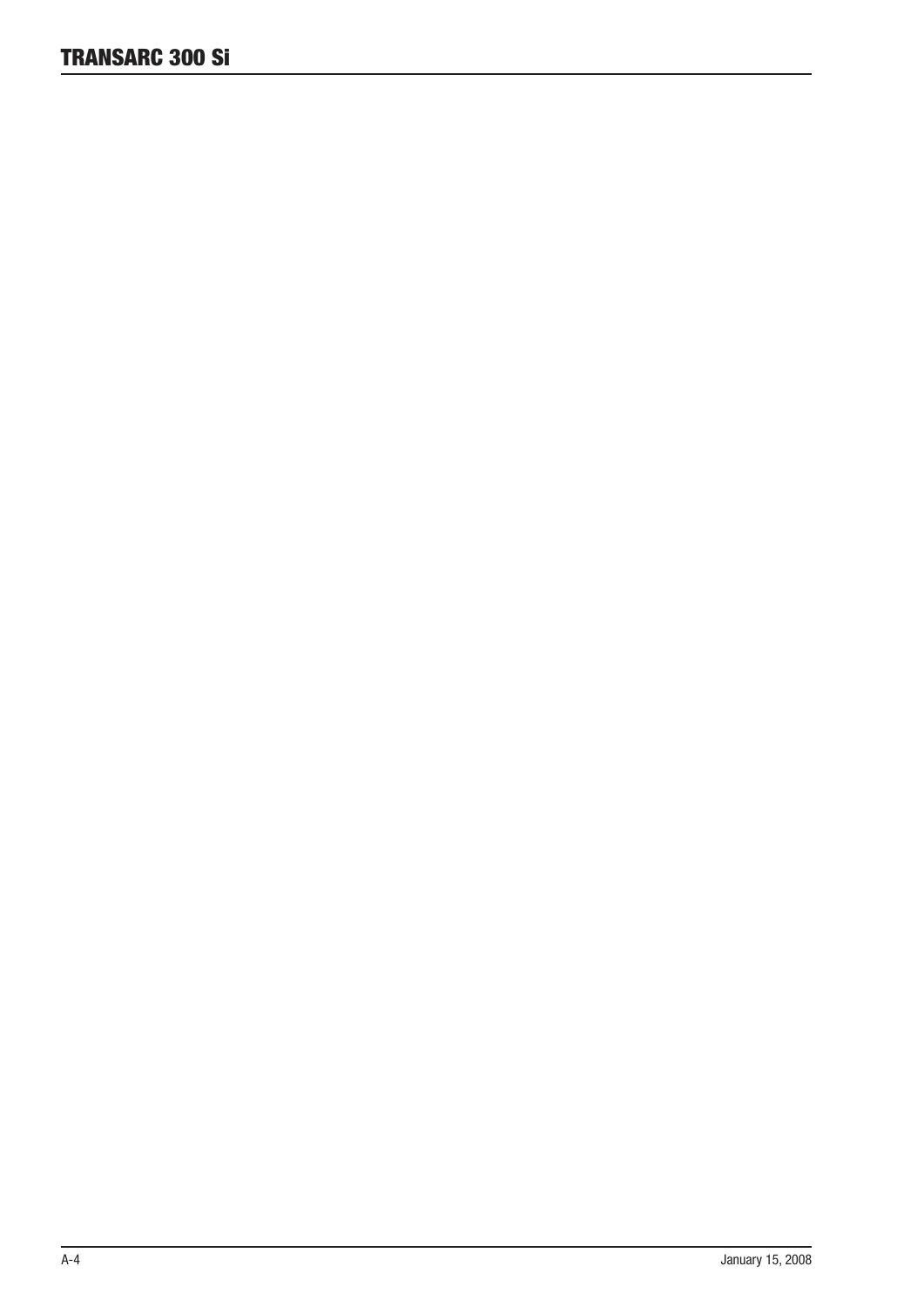# CIGWELD LIMITED WARRANTY

LIMITED WARRANTY: CIGWELD, A Thermadyne Company, hereafter, "CIGWELD" warrants to customers of its authorized distributors hereafter "Purchaser" that its products will be free of defects in workmanship or material. Should any failure to conform to this warranty appear within the time period applicable to the CIGWELD products as stated below, CIGWELD shall, upon notification thereof and substantiation that the product has been stored, installed, operated, and maintained in accordance with CIGWELD's specifications, instructions, recommendations and recognized standard industry practice, and not subject to misuse, repair, neglect, alteration, or accident, correct such defects by suitable repair or replacement, at CIGWELD's sole opton, of any components or parts of the product determned by CIGWELD to be defectve.

CIGWELD MAKES NO OTHER WARRANTY, EXPRESS OR IMPLIED. THIS WARRANTY IS EXCLUSIVE AND IN LIEU OF ALL OTHERS, INCLUDING, BUT NOT LIMITED TO ANY WARRANTY OF MERCHANTABILITY OR FITNESS FOR ANY PARTICULAR PURPOSE. LIMITATION OF LIABILITY: CIGWELD SHALL NOT UNDER ANY CIRCUMSTANCES BE LIABLE FOR SPECIAL, INDIRECT OR CONSEQUENTIAL DAMAGES, SUCH AS, BUT NOT LIMITED TO, LOST PROFITS AND BUSINESS INTERRUPTION. The remedes of the Purchaser set forth herein are exclusive and the liability of CIGWELD with respect to any contract, or anything done in connection therewith such as the performance or breach thereof, or from the manufacture, sale, delivery, resale, or use of any goods covered by or furnished by CIGWELD whether arising out of contract, negligence, strict tort, or under any warranty, or otherwise, shall not, except as expressly provided herein, exceed the price of the goods upon which such liability is based. No employee, agent, or representative of CIGWELD is authorized to change this warranty in any way or grant any other warranty.

PURCHASER'S RIGHTS UNDER THIS WARRANTY ARE VOID IF REPLACEMENT PARTS OR ACCESSORIES ARE USED WHICH IN CIGWELD'S SOLE JUDGEMENT MAY IMPAIR THE SAFETY OR PERFORMANCE OF ANY CIGWELD PRODUCT. PURCHASER'S RIGHTS UNDER THIS WARRANTY ARE VOID IF THE PRODUCT IS SOLD TO PURCHASER BY NON-AUTHORIZED PERSONS.

The warranty is effective for the time stated below beginning on the date that the authorized distributor delivers the products to the Purchaser. Notwithstanding the foregoing, in no event shall the warranty period extend more than the time stated plus one year from the date CIGWELD delivered the product to the authorized distributor.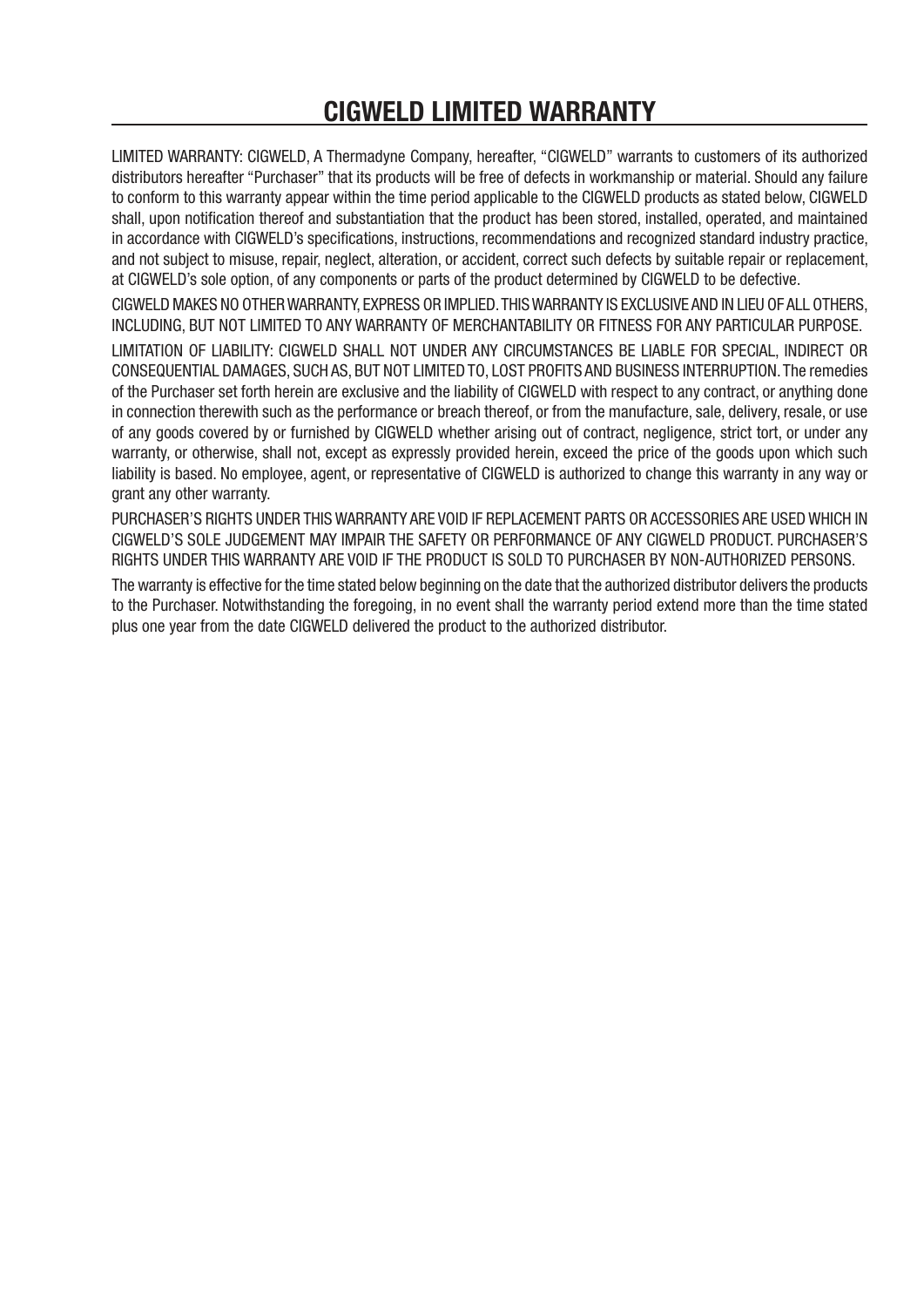# Terms of Warranty – January 2008

- 1. The Trade Practices Act 1974 (Commonwealth) and similar State Territory legislation relating to the supply of goods and services, protects consumers' interests by ensuring that consumers are entitled in certain situations to the benefit of various conditions, warranties, guarantees, rights and remedies (including warranties as to merchantability and fitness for purpose) associated with the supply of goods and services. A consumer should seek legal advice as to the nature and extent of these protected interests. In some circumstances, the supplier of goods and services may legally stipulate that the said conditions, warranties, guarantees, rights and remedies are limited or entirely excluded. The warranties set out in Clause 2 shall be additional to any nonexcludable warranties to which the Customer may be entitled pursuant to any statute.
- 2. Subject to Clause 3. CIGWELD gives the following warranties to the Customer:

Insofar as they are manufactured or imported by CIGWELD, goods will upon delivery be of merchantable quality and reasonably fit for the purpose for which they are supplied by CIGWELD.

CIGWELD will repair or, at its option, replace those of the goods which, upon examination, are found by CIGWELD to be defective in workmanship and/or materials.

CIGWELD reserves the right to request documented evidence of date of purchase.

3. The Warranty in Clause 2;

Is conditional upon:

The Customer notifying CIGWELD or our Accredited Distributor in writing of its claim within seven (7) days of becoming aware of the basis thereof, and at its own expense returning the goods which are the subject of the claim to CIGWELD or nominated Accredited Distributor/Accredited Service Provider. The goods being used in accordance with the Manufacturer's Operating Manuals, and under competent supervision.

Does not apply to:

Obsolete goods sold at auction, second-hand goods and prototype goods.

Breakdown or malfunction caused by accident, misuse or normal wear and tear.

Repairs or replacement made other than by CIGWELD or Accredited Service Providers, unless by prior arrangement with CIGWELD.

Replacement parts or accessories which may affect product safety or performance and which are not manufactured, distributed or approved by CIGWELD.

4. CIGWELD declares that, to the extent permitted by law, it hereby limits its liability in respect of the supply of goods which are not of a kind ordinarily acquired for personal, domestic or household use or consumption to any one or more of the following (the choice of which shall be at the option of CIGWELD).

The replacement of the goods or the supply of equivalent goods.

The repair of goods.

The payment of cost of replacing the goods or acquiring equivalent goods.

The payment of the cost of having goods repaired.

5. Except as provided in Clauses 2 to 4 above, to the extent permitted by statute, CIGWELD hereby excludes all liability for any loss, damage, death or injury of any kind whatsoever occasioned to the Customer in respect of the supply of goods including direct, indirect, consequential or incidental loss, damage or injury of any kind.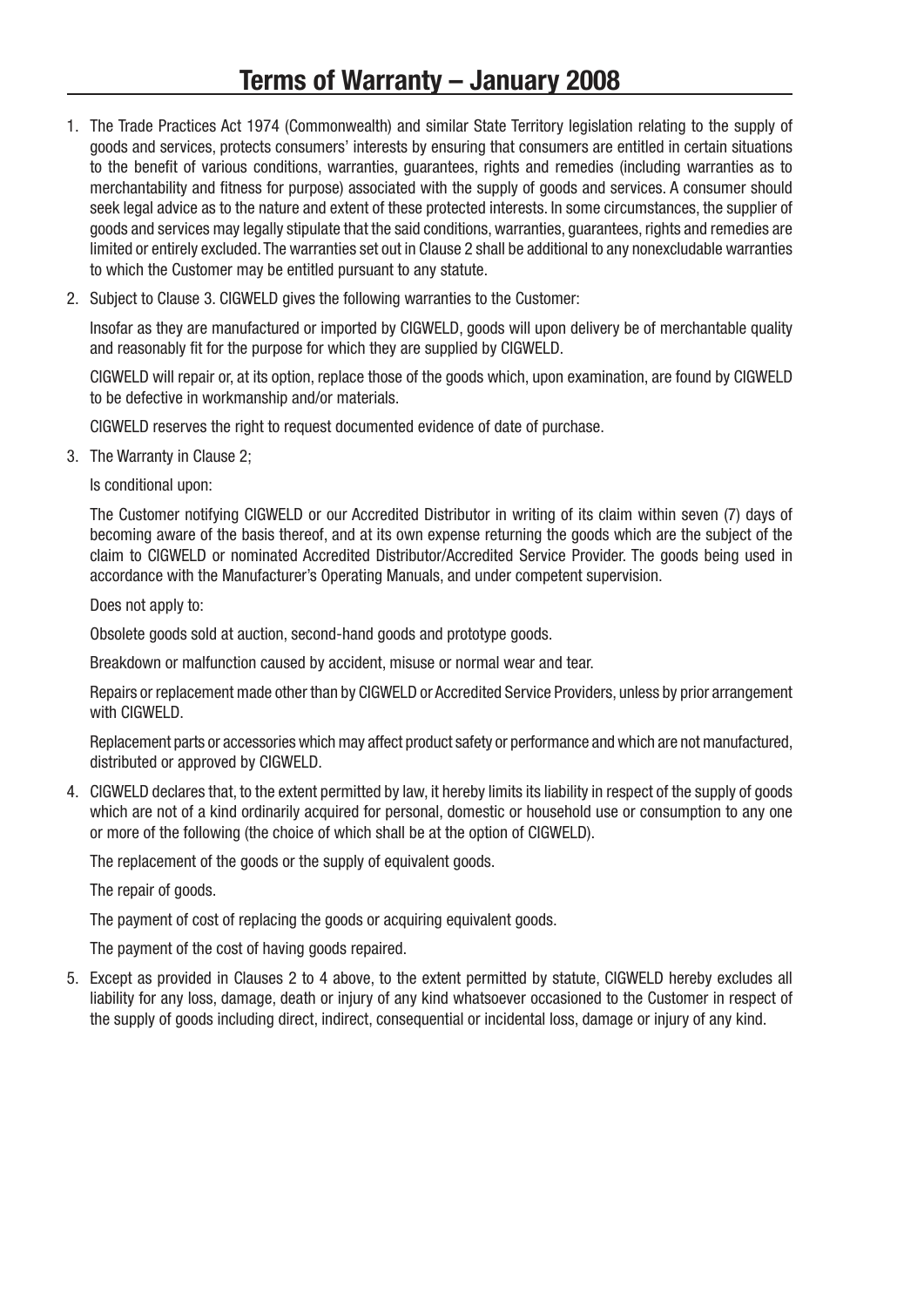# **Warranty Schedule - January 2008**

These warranty periods relate to the warranty conditions in clause 2. All warranty periods are from date of sale from the Accredited Distributor of the equipment. Notwithstanding the foregoing, in no event shall the warranty period extend more than the time stated plus one year from the date CIGWELD delivered the product to the Accredited Distributor. Unless otherwise stated the warranty period includes parts and labour. CIGWELD reserves the right to request documented evdence of date of purchase.

MULTI PROCESS EQUIPMENT WARRANTY PERIOD

| CIGWELD PROFESSIONAL INVERTER WELDING EQUIPMENT                                                              | WARRANTY<br><b>PERIOD</b> | LABOR   |
|--------------------------------------------------------------------------------------------------------------|---------------------------|---------|
| Transtig 200 Pi, Transtig 200 AC/DC, Transarc 300 Si, Transtig 300 Pi,<br>Transtig 300 AC/DC, Transmig 400 i |                           |         |
|                                                                                                              | 3 years                   | 2 years |
| Original Main Power Rectifiers, Control P.C. Boards, power switch semiconductors                             | 2 years                   | 2 years |
| All other circuits and components including, but not limited to, relays, switches,                           | 1 vear                    | 1 vear  |

Please note that the information detailed in this statement supersedes any prior published data produced by CIGWELD.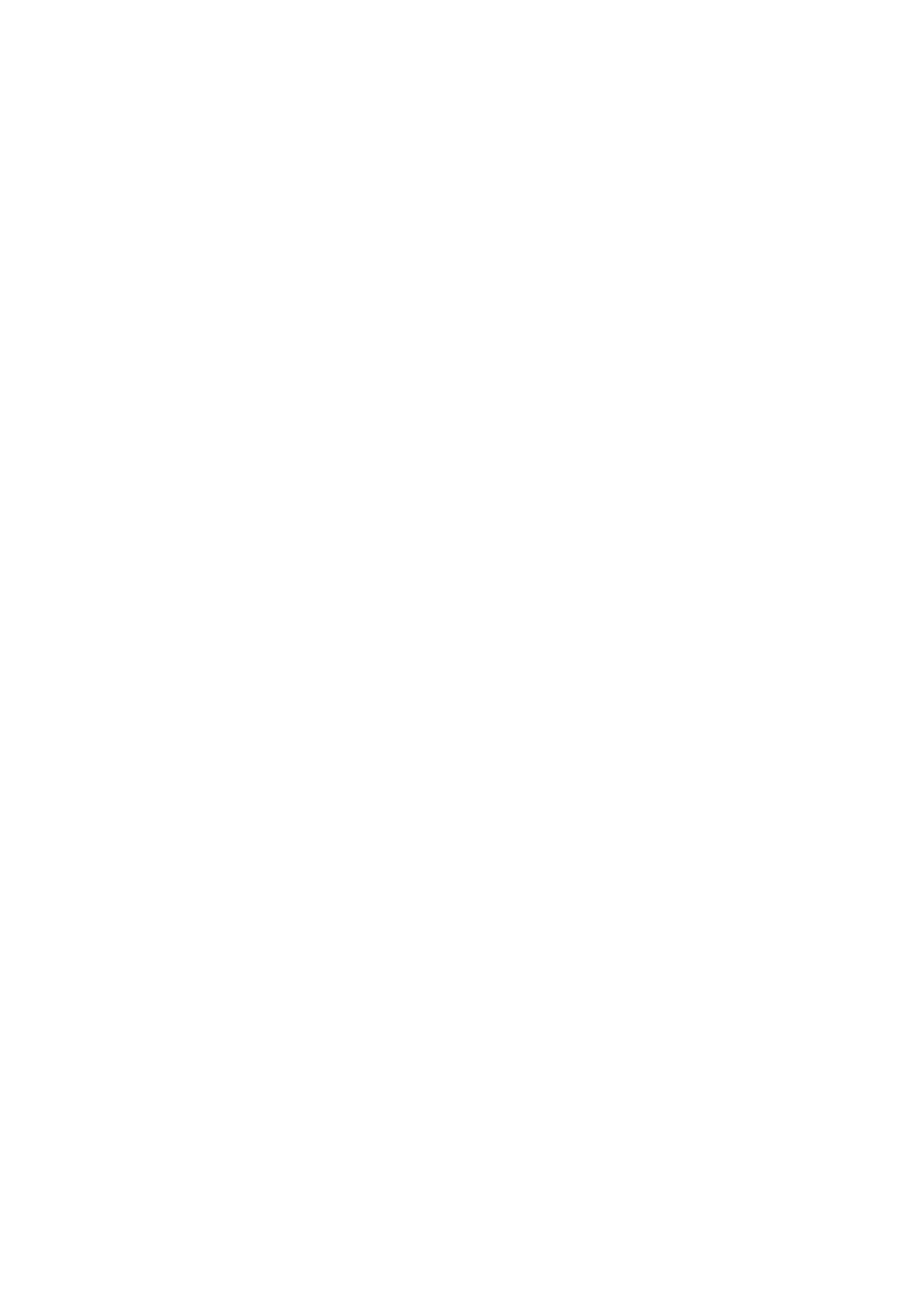

# **GLOBAL CUSTOMER SERVICE CONTACT INFORMATION**

### Cigweld, Australia

71 Gower Street Preston, Victoria Australia, 3072 Telephone: 61-3-9474-7400 Fax: 61-3-9474-7510 Email: cigweldsales@cigweld.com.au

### **Thermadyne USA**

2800 Airport Road Denton, Tx 76207 USA Telephone: (940) 566-2000 800-426-1888 Fax: 800-535-0557 Email: sales@thermalarc.com

### **Thermadyne Canada**

2070 Wyecroft Road Oakville, Ontario Canada, L6L5V6 Telephone: (905)-827-1111 Fax: 905-827-3648

### **Thermadyne Europe**

Europe Building Chorley North Industrial Park Chorley, Lancashire England, PR6 7Bx Telephone: 44-1257-261755 Fax: 44-1257-224800

### **Thermadyne, China**

RM 102A 685 Ding Xi Rd Chang Ning District Shanghai, PR, 200052 Telephone: 86-21-69171135 Fax: 86-21-69171139

### Thermadyne Asia Sdn Bhd

Lot 151, Jalan Industri 3/5A Rawang Integrated Industrial Park - Jln Batu Arang 48000 Rawang Selangor Darul Ehsan West Malaysia Telephone: 603+ 6092 2988 Fax : 603+ 6092 1085

### **Thermadyne Italy**

OCIM, S.r.L. Via Benaco, 3 20098 S. Giuliano Milan, Italy Tel: (39) 02-98 80320 Fax: (39) 02-98 281773

### **Thermadyne International**

2070 Wyecroft Road Oakville, Ontario Canada, L6L5V6 Telephone: (905)-827-9777 Fax: 905-827-9797